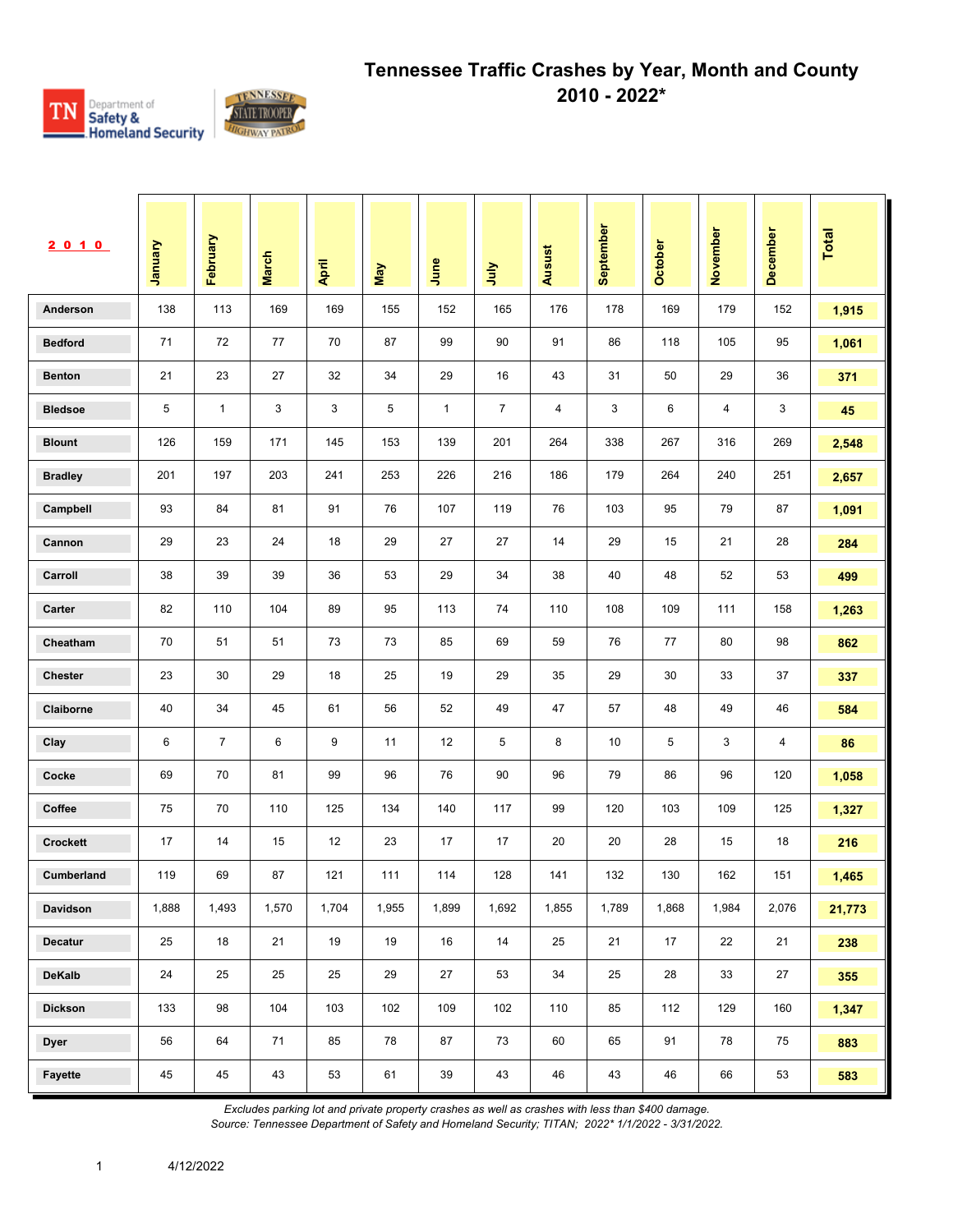

|                  | Vienuary     | February       | <b>March</b>   | April          | May            | June           | ήη             | Ausust       | September      | <b>October</b> | November       | December       | Total  |
|------------------|--------------|----------------|----------------|----------------|----------------|----------------|----------------|--------------|----------------|----------------|----------------|----------------|--------|
| <b>Fentress</b>  | 8            | 9              | $\overline{7}$ | 9              | 9              | 6              | $\overline{7}$ | 8            | 23             | 18             | 12             | 8              | 124    |
| Franklin         | 38           | 39             | 51             | 36             | 43             | 32             | 32             | 27           | 44             | 52             | 46             | 69             | 509    |
| Gibson           | 82           | 65             | 67             | 76             | 74             | 64             | 58             | 58           | 71             | 92             | 79             | 82             | 868    |
| Giles            | 50           | 41             | 37             | 37             | 36             | 48             | 33             | 45           | 40             | 51             | 50             | 42             | 510    |
| Grainger         | 19           | 15             | 27             | 30             | 29             | 31             | 24             | 28           | 51             | 30             | 32             | 38             | 354    |
| Greene           | 167          | 154            | 156            | 160            | 177            | 148            | 150            | 157          | 168            | 191            | 196            | 203            | 2,027  |
| Grundy           | 25           | 16             | 15             | 19             | 25             | 18             | 21             | 27           | 20             | 20             | 31             | 28             | 265    |
| Hamblen          | 130          | 123            | 140            | 135            | 141            | 141            | 144            | 132          | 154            | 146            | 149            | 152            | 1,687  |
| Hamilton         | 821          | 699            | 841            | 916            | 900            | 838            | 767            | 800          | 946            | 897            | 947            | 903            | 10,275 |
| <b>Hancock</b>   | 9            | 5              | 4              | 6              | 12             | 8              | 9              | 9            | $\overline{7}$ | 10             | 15             | 10             | 104    |
| Hardeman         | 27           | 21             | 38             | 39             | 30             | 27             | 40             | 33           | 35             | 26             | 28             | 40             | 384    |
| Hardin           | 73           | 43             | 59             | 47             | 70             | 56             | 61             | 56           | 57             | 74             | 55             | 84             | 735    |
| <b>Hawkins</b>   | 74           | 79             | 92             | 76             | 78             | 85             | 90             | 86           | 95             | 78             | 99             | 89             | 1,021  |
| Haywood          | 45           | 38             | 27             | 26             | 53             | 39             | 36             | 34           | 25             | 46             | 38             | 46             | 453    |
| Henderson        | 78           | 72             | 45             | 69             | 71             | 58             | 60             | 83           | 61             | 75             | 70             | 89             | 831    |
| Henry            | 38           | 42             | 42             | 52             | 39             | 38             | 50             | 39           | 56             | 35             | 44             | 37             | 512    |
| Hickman          | 46           | 57             | 41             | 32             | 41             | 38             | 52             | 37           | 36             | 35             | 53             | 57             | 525    |
| Houston          | 12           | 9              | 18             | 8              | 6              | $\overline{7}$ | 5              | 9            | 11             | 13             | 8              | 8              | 114    |
| <b>Humphreys</b> | 49           | 23             | 29             | 34             | 31             | 39             | 34             | 34           | 33             | 40             | 29             | 23             | 398    |
| Jackson          | 22           | 13             | 20             | 24             | 26             | 21             | 17             | 19           | 14             | 20             | 18             | 17             | 231    |
| Jefferson        | 95           | 77             | 79             | 93             | 89             | 95             | 94             | 94           | 109            | 102            | 77             | 117            | 1,121  |
| Johnson          | 20           | $28\,$         | 25             | $20\,$         | 26             | 26             | 22             | 34           | 26             | 28             | 41             | 59             | 355    |
| Knox             | 894          | 858            | 1,027          | 1,110          | 1,058          | 974            | 906            | 1,005        | 1,177          | 1,156          | 1,149          | 940            | 12,254 |
| Lake             | $\mathbf{1}$ | $\overline{2}$ | $\pmb{0}$      | $\overline{2}$ | $\overline{2}$ | $\mathsf 0$    | $\mathbf{1}$   | $\mathbf{1}$ | $\overline{2}$ | $\overline{4}$ | $\overline{2}$ | $\overline{2}$ | 19     |
| Lauderdale       | $30\,$       | $16\,$         | 28             | 26             | 22             | 21             | 32             | 21           | 31             | 27             | 32             | 27             | 313    |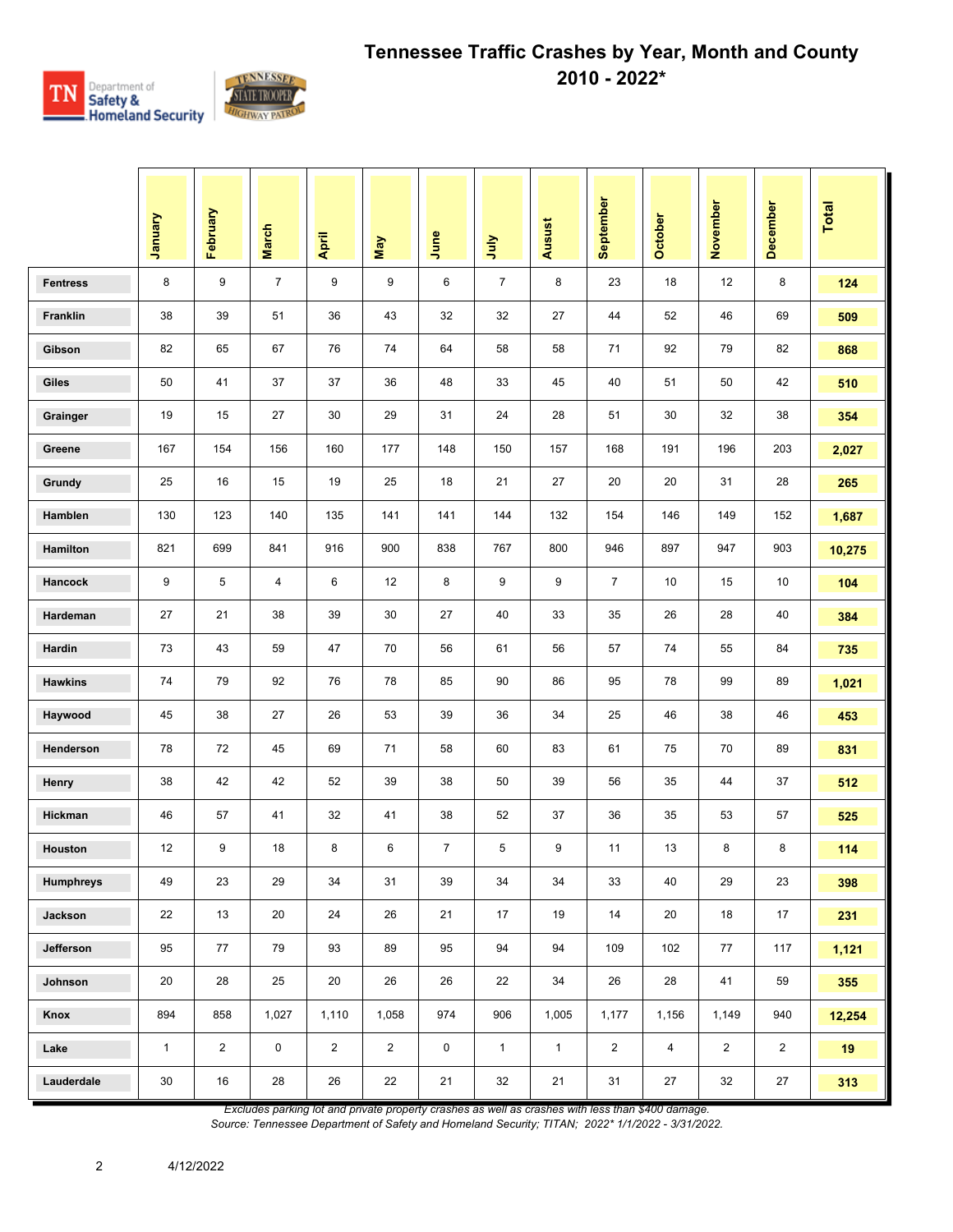

|                 | Vienuary | February       | <b>March</b>   | April | May            | June            | <b>Surr</b> | Ausust | September      | October | November       | December       | <b>Total</b> |
|-----------------|----------|----------------|----------------|-------|----------------|-----------------|-------------|--------|----------------|---------|----------------|----------------|--------------|
| Lawrence        | 78       | 56             | 51             | 70    | 77             | 62              | 66          | 80     | 64             | 73      | 88             | 81             | 846          |
| Lewis           | 21       | 11             | 14             | 16    | 22             | 22              | 18          | 21     | 18             | 23      | 21             | 16             | 223          |
| Lincoln         | 61       | 60             | 72             | 61    | 67             | 69              | 59          | 66     | 69             | 76      | 61             | 61             | 782          |
| Loudon          | 87       | 74             | 96             | 113   | 118            | 97              | 112         | 95     | 121            | 124     | 116            | 103            | 1,256        |
| Macon           | 28       | 33             | 23             | 29    | 28             | 28              | 31          | 32     | 33             | 28      | 53             | 39             | 385          |
| <b>Madison</b>  | 248      | 274            | 232            | 257   | 297            | 269             | 235         | 254    | 271            | 309     | 310            | 365            | 3,321        |
| <b>Marion</b>   | 62       | 45             | 53             | 60    | 56             | 72              | 69          | 62     | 38             | 46      | 59             | 58             | 680          |
| <b>Marshall</b> | 44       | 51             | 61             | 54    | 52             | 66              | 63          | 48     | 41             | 63      | 62             | 54             | 659          |
| <b>Maury</b>    | 153      | 151            | 166            | 165   | 169            | 172             | 154         | 164    | 159            | 202     | 220            | 213            | 2,088        |
| <b>McMinn</b>   | 130      | 94             | 102            | 126   | 134            | 108             | 107         | 96     | 123            | 121     | 133            | 120            | 1,394        |
| <b>McNairy</b>  | 48       | 41             | 35             | 38    | 42             | 45              | 41          | 45     | 29             | 53      | 47             | 62             | 526          |
| <b>Meigs</b>    | 11       | 8              | 10             | 14    | 18             | 12              | 17          | 15     | 16             | 11      | 18             | 14             | 164          |
| Monroe          | 59       | 59             | 73             | 75    | 81             | 64              | 84          | 83     | 92             | 84      | 71             | 89             | 914          |
| Montgomery      | 321      | 315            | 290            | 300   | 298            | 267             | 330         | 377    | 430            | 450     | 437            | 424            | 4,239        |
| <b>Moore</b>    | 12       | 6              | 15             | 8     | $\overline{7}$ | 8               | 13          | 5      | $\overline{7}$ | 6       | 6              | 15             | 108          |
| Morgan          | 43       | 37             | 28             | 30    | 28             | 34              | 32          | 36     | 30             | 52      | 37             | 24             | 411          |
| Obion           | 48       | 72             | 41             | 51    | 63             | 63              | 50          | 43     | 45             | 62      | 52             | 61             | 651          |
| Overton         | 50       | 29             | 32             | 44    | 34             | 35              | 45          | 42     | 34             | 43      | 56             | 45             | 489          |
| Perry           | 21       | 14             | 10             | 22    | 18             | 18              | 17          | 10     | 15             | 17      | 13             | 15             | 190          |
| <b>Pickett</b>  | 8        | $\overline{4}$ | $\overline{2}$ | 6     | $\overline{7}$ | 10 <sup>°</sup> | 3           | 6      | 5              | 11      | $\overline{7}$ | $\overline{4}$ | 73           |
| Polk            | 11       | 25             | 24             | 21    | 31             | 18              | 30          | 26     | 32             | 23      | 18             | 29             | 288          |
| Putnam          | 180      | 154            | 169            | 166   | 179            | 170             | 177         | 194    | 174            | 209     | 220            | 193            | 2,185        |
| Rhea            | 27       | 28             | 29             | 27    | 33             | 29              | 41          | 39     | 35             | 37      | 36             | 27             | 388          |
| Roane           | 89       | 62             | 98             | 89    | 84             | 108             | 111         | 99     | 101            | 119     | 120            | 74             | 1,154        |
| Robertson       | 140      | 120            | 102            | 113   | 129            | 102             | 127         | 112    | 130            | 119     | 129            | 158            | 1,481        |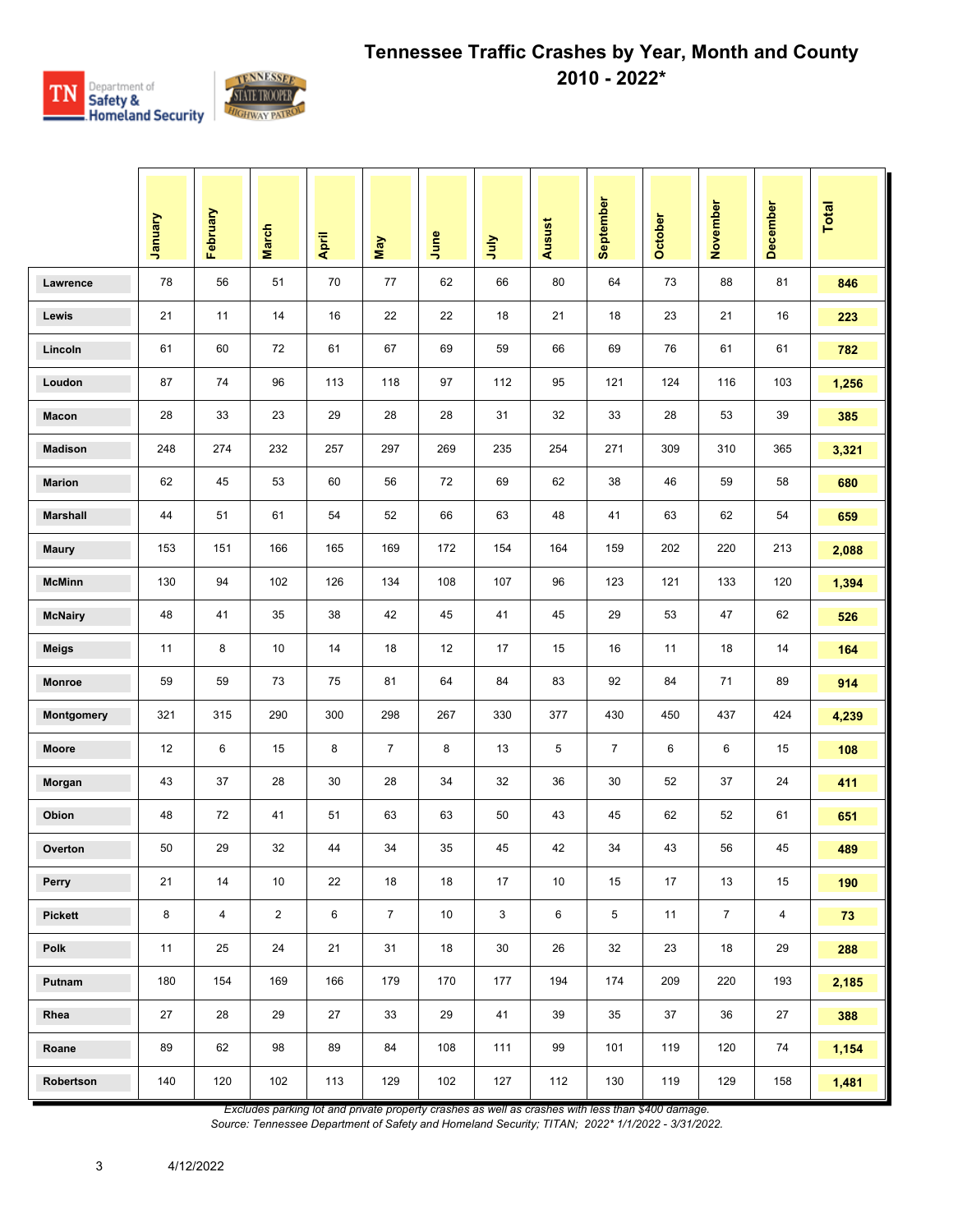

|                   | Vienuary | February         | <b>March</b> | April  | Nay    | June   | <b>Surt</b> | Ausust | September | October | November | <b>December</b> | Total   |
|-------------------|----------|------------------|--------------|--------|--------|--------|-------------|--------|-----------|---------|----------|-----------------|---------|
| <b>Rutherford</b> | 599      | 488              | 527          | 575    | 553    | 573    | 525         | 633    | 651       | 651     | 691      | 744             | 7,210   |
| <b>Scott</b>      | 10       | 5                | 8            | 6      | 9      | 11     | 10          | 6      | 39        | 14      | 8        | 8               | 134     |
| Sequatchie        | 15       | 17               | 16           | 21     | 18     | 28     | 30          | 21     | 13        | 28      | 33       | 19              | 259     |
| <b>Sevier</b>     | 160      | 172              | 192          | 226    | 244    | 306    | 320         | 242    | 304       | 326     | 303      | 249             | 3,044   |
| <b>Shelby</b>     | 2,007    | 1,919            | 2,352        | 2,195  | 2,528  | 2,191  | 2,268       | 2,217  | 2,278     | 2,425   | 2,507    | 2,477           | 27,364  |
| <b>Smith</b>      | 51       | 28               | 50           | 46     | 40     | 49     | 47          | 50     | 53        | 44      | 42       | 48              | 548     |
| <b>Stewart</b>    | 15       | 9                | 15           | 19     | 29     | 21     | 16          | 19     | 12        | 21      | 24       | 22              | 222     |
| <b>Sullivan</b>   | 295      | 279              | 274          | 328    | 295    | 298    | 311         | 351    | 318       | 333     | 396      | 447             | 3,925   |
| <b>Sumner</b>     | 269      | 225              | 272          | 206    | 299    | 245    | 258         | 263    | 258       | 283     | 299      | 291             | 3,168   |
| <b>Tipton</b>     | 54       | 56               | 64           | 52     | 104    | 75     | 82          | 74     | 91        | 108     | 86       | 107             | 953     |
| <b>Trousdale</b>  | 20       | 17               | 22           | 17     | 29     | 15     | 20          | 15     | 12        | 20      | 27       | 14              | 228     |
| <b>Unicoi</b>     | 26       | 19               | 31           | 32     | 30     | 31     | 21          | 34     | 29        | 28      | 26       | 40              | 347     |
| <b>Union</b>      | 14       | 22               | 20           | 32     | 24     | 14     | 20          | 15     | 23        | 13      | 20       | 15              | 232     |
| VanBuren          | 11       | 10 <sup>10</sup> | 12           | 6      | 13     | 21     | 18          | 11     | 10        | 13      | 11       | 13              | 149     |
| Warren            | 84       | 71               | 70           | 78     | 72     | 75     | 76          | 84     | 66        | 73      | 94       | 82              | 925     |
| Washington        | 280      | 258              | 312          | 293    | 289    | 263    | 278         | 318    | 327       | 371     | 348      | 433             | 3,770   |
| Wayne             | 35       | 18               | 19           | 24     | 23     | 26     | 26          | 22     | 18        | 31      | 22       | 26              | 290     |
| Weakley           | 41       | 39               | 50           | 50     | 27     | 33     | 35          | 39     | 48        | 56      | 56       | 48              | 522     |
| White             | 45       | 32               | 38           | 38     | 41     | 29     | 34          | 33     | 41        | 36      | 49       | 49              | 465     |
| Williamson        | 300      | 252              | 239          | 267    | 296    | 303    | 266         | 288    | 297       | 298     | 402      | 347             | 3,555   |
| Wilson            | 211      | 193              | 207          | 223    | 215    | 187    | 216         | 237    | 243       | 235     | 252      | 238             | 2,657   |
| <b>Total 2010</b> | 12,769   | 11,405           | 12,689       | 13,172 | 14,051 | 13,214 | 13,084      | 13,535 | 14,181    | 14,844  | 15,381   | 15,374          | 163,699 |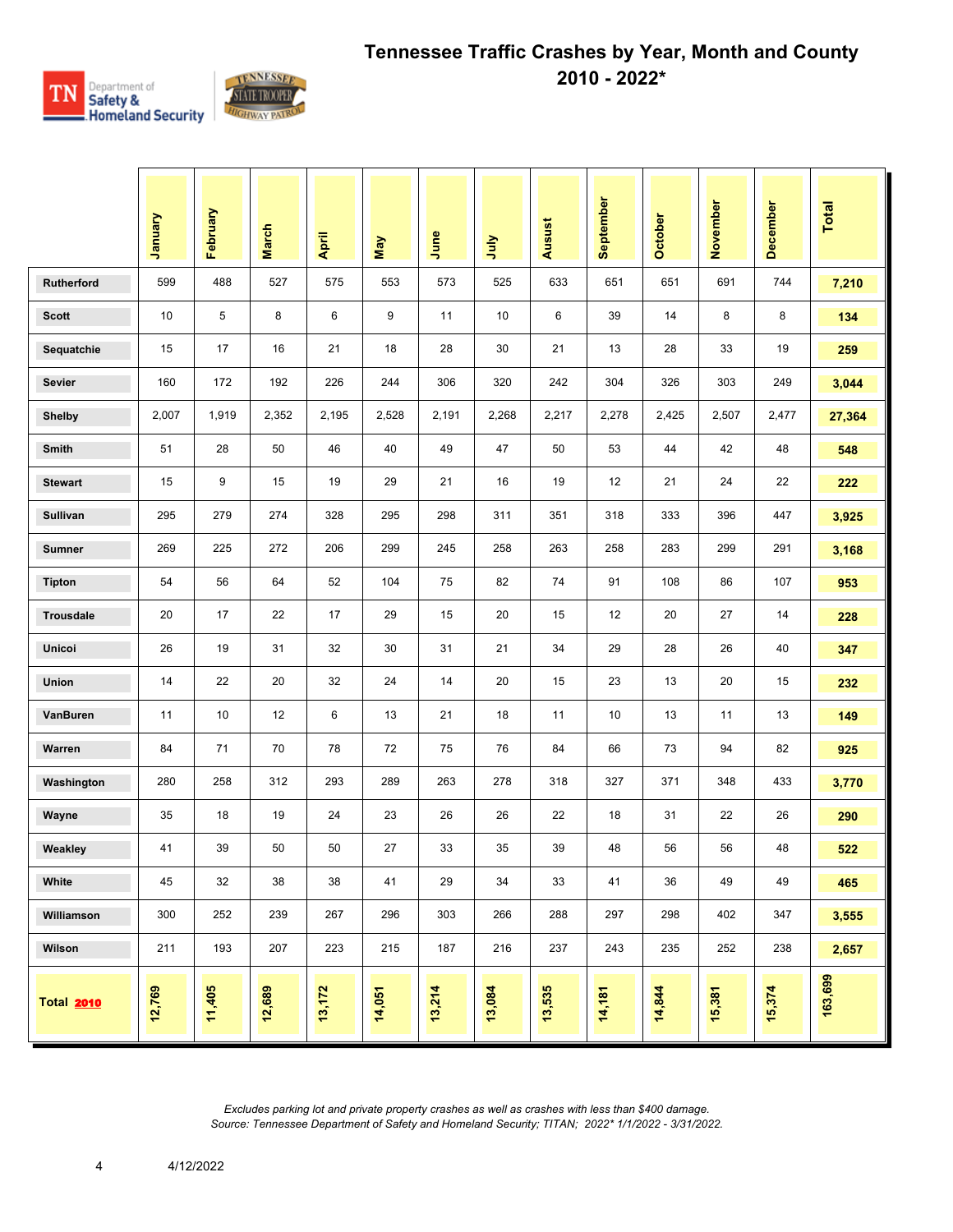

| 2011            | Vanuary | February | <b>March</b> | April | May   | June           | ήη    | Ausust | September      | October | November | December | <b>Total</b> |
|-----------------|---------|----------|--------------|-------|-------|----------------|-------|--------|----------------|---------|----------|----------|--------------|
| Anderson        | 119     | 113      | 128          | 136   | 156   | 153            | 137   | 170    | 161            | 177     | 182      | 173      | 1,805        |
| <b>Bedford</b>  | 91      | 65       | 65           | 80    | 81    | 101            | 96    | 71     | 88             | 81      | 103      | 91       | 1,013        |
| <b>Benton</b>   | 25      | 24       | 17           | 20    | 23    | 24             | 18    | 24     | 33             | 29      | 34       | 33       | 304          |
| <b>Bledsoe</b>  | 4       | 6        | 6            | 4     | 6     | 6              | 5     | 5      | 15             | 10      | 8        | 10       | 85           |
| <b>Blount</b>   | 194     | 223      | 269          | 275   | 273   | 267            | 255   | 272    | 297            | 349     | 301      | 332      | 3,307        |
| <b>Bradley</b>  | 195     | 202      | 204          | 259   | 236   | 214            | 201   | 240    | 236            | 274     | 298      | 254      | 2,813        |
| Campbell        | 86      | 66       | 73           | 84    | 87    | 83             | 69    | 75     | 91             | 83      | 80       | 104      | 981          |
| Cannon          | 25      | 16       | 18           | 20    | 22    | 22             | 9     | 17     | 21             | 20      | 16       | 14       | 220          |
| Carroll         | 38      | 38       | 40           | 43    | 37    | 39             | 43    | 25     | 48             | 35      | 57       | 28       | 471          |
| Carter          | 107     | 78       | 80           | 91    | 78    | 110            | 100   | 86     | 99             | 109     | 134      | 133      | 1,205        |
| Cheatham        | 81      | 71       | 48           | 82    | 55    | 57             | 58    | 76     | 68             | 84      | 88       | 74       | 842          |
| <b>Chester</b>  | 25      | 30       | 20           | 30    | 33    | 24             | 28    | 25     | 27             | 29      | 36       | 33       | 340          |
| Claiborne       | 43      | 38       | 45           | 40    | 44    | 54             | 43    | 41     | 39             | 53      | 49       | 38       | 527          |
| Clay            | 9       | 6        | 14           | 9     | 8     | $\overline{7}$ | 9     | 10     | $\overline{7}$ | 15      | 9        | 14       | 117          |
| Cocke           | 92      | 84       | 67           | 68    | 95    | 62             | 94    | 67     | 87             | 90      | 108      | 84       | 998          |
| Coffee          | 97      | 66       | 119          | 108   | 82    | 116            | 101   | 82     | 122            | 137     | 125      | 131      | 1,286        |
| <b>Crockett</b> | 16      | 19       | 10           | 12    | 22    | 14             | 18    | 24     | 16             | 27      | 33       | 13       | 224          |
| Cumberland      | 134     | 109      | 123          | 116   | 130   | 118            | 101   | 118    | 130            | 118     | 160      | 114      | 1,471        |
| Davidson        | 1,792   | 1,650    | 1,719        | 1,907 | 1,762 | 1,814          | 1,656 | 1,833  | 1,822          | 1,869   | 2,049    | 1,866    | 21,739       |
| Decatur         | 14      | 18       | 19           | 13    | 21    | 20             | 15    | 18     | 18             | 26      | 21       | 28       | 231          |
| DeKalb          | 36      | 25       | 29           | 40    | 29    | 34             | 37    | 27     | 31             | 47      | 43       | 24       | 402          |
| <b>Dickson</b>  | 126     | 120      | 102          | 109   | 120   | 110            | 89    | 100    | 90             | 119     | 135      | 102      | 1,322        |
| <b>Dyer</b>     | 71      | 74       | 76           | 62    | 82    | 65             | 70    | 60     | 72             | 65      | 74       | 70       | 841          |
| Fayette         | 48      | 47       | 36           | 49    | 51    | 40             | 39    | 43     | 36             | 66      | 47       | 48       | 550          |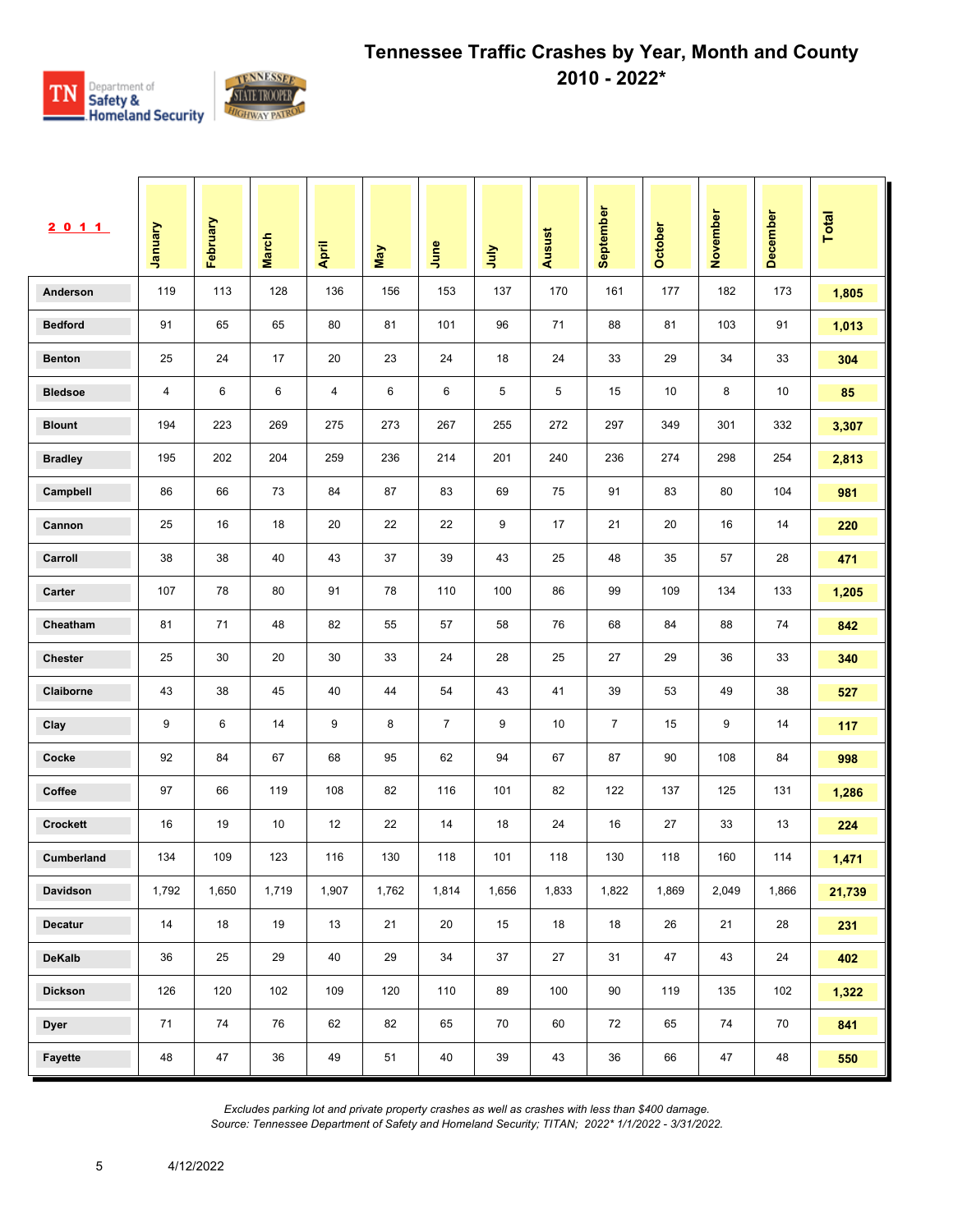

|                  | January | February       | <b>March</b> | April | <b>May</b>   | June  | 言            | Ausust         | September      | October | November | <b>December</b> | Total  |
|------------------|---------|----------------|--------------|-------|--------------|-------|--------------|----------------|----------------|---------|----------|-----------------|--------|
| <b>Fentress</b>  | 22      | 22             | 20           | 16    | 20           | 19    | 17           | 11             | 18             | 24      | 23       | 24              | 236    |
| Franklin         | 67      | 65             | 58           | 55    | 52           | 54    | 63           | 66             | 81             | 69      | 59       | 80              | 769    |
| Gibson           | 78      | 51             | 66           | 69    | 72           | 60    | 66           | 65             | 59             | 70      | 101      | 69              | 826    |
| Giles            | 28      | 54             | 69           | 63    | 56           | 52    | 64           | 73             | 82             | 58      | 76       | 74              | 749    |
| Grainger         | 27      | 20             | 34           | 24    | 26           | 25    | 26           | 32             | 25             | 34      | 33       | 32              | 338    |
| Greene           | 175     | 106            | 144          | 169   | 140          | 145   | 125          | 138            | 147            | 156     | 191      | 165             | 1,801  |
| Grundy           | 30      | 21             | 27           | 15    | 20           | 19    | 26           | 19             | 16             | 28      | 26       | 9               | 256    |
| Hamblen          | 129     | 100            | 109          | 124   | 101          | 127   | 113          | 126            | 139            | 142     | 121      | 143             | 1,474  |
| Hamilton         | 711     | 698            | 909          | 894   | 875          | 897   | 840          | 858            | 930            | 1,044   | 1,146    | 1,095           | 10,897 |
| Hancock          | 8       | 8              | 5            | 12    | 12           | 9     | 8            | 11             | $\overline{7}$ | 14      | 10       | 8               | 112    |
| Hardeman         | 26      | 26             | 40           | 24    | 31           | 23    | 25           | 28             | 37             | 31      | 30       | 37              | 358    |
| Hardin           | 64      | 54             | 46           | 54    | 56           | 54    | 56           | 52             | 53             | 41      | 72       | 68              | 670    |
| <b>Hawkins</b>   | 89      | 62             | 77           | 87    | 96           | 78    | 83           | 81             | 95             | 108     | 91       | 109             | 1,056  |
| Haywood          | 47      | 44             | 33           | 51    | 44           | 51    | 44           | 38             | 35             | 44      | 52       | 51              | 534    |
| Henderson        | 86      | 61             | 51           | 53    | 51           | 65    | 76           | 71             | 73             | 71      | 91       | 71              | 820    |
| Henry            | 33      | 33             | 32           | 49    | 53           | 39    | 30           | 34             | 42             | 45      | 43       | 28              | 461    |
| Hickman          | 43      | 45             | 38           | 31    | 45           | 39    | 49           | 43             | 50             | 42      | 44       | 38              | 507    |
| Houston          | 13      | 9              | 11           | 11    | 10           | 18    | 9            | 14             | 9              | 18      | 17       | 12              | 151    |
| <b>Humphreys</b> | 29      | 26             | 20           | 26    | 31           | 43    | 39           | 39             | 37             | 33      | 59       | 33              | 415    |
| Jackson          | 12      | 13             | 18           | 14    | 13           | 12    | 12           | 19             | 23             | 24      | 24       | 16              | 200    |
| Jefferson        | 79      | 98             | 76           | 104   | 84           | 97    | 79           | 98             | 102            | 98      | 71       | 89              | 1,075  |
| Johnson          | 53      | 25             | 17           | 28    | 18           | 33    | 35           | 43             | 41             | 51      | 40       | 38              | 422    |
| Knox             | 804     | 805            | 1,059        | 1,026 | 993          | 1,069 | 1,028        | 1,104          | 1,070          | 1,188   | 1,214    | 1,136           | 12,496 |
| Lake             | 5       | $\overline{4}$ | 3            | 5     | $\mathbf{3}$ | 6     | $\mathbf{1}$ | $\overline{4}$ | 3              | 5       | 0        | 5               | 44     |
| Lauderdale       | 32      | 28             | 24           | 31    | ${\bf 28}$   | 23    | 19           | 44             | 34             | 29      | 41       | 41              | 374    |

*Excludes parking lot and private property crashes as well as crashes with less than \$400 damage.*

*Source: Tennessee Department of Safety and Homeland Security; TITAN; 2022\* 1/1/2022 - 3/31/2022.*

6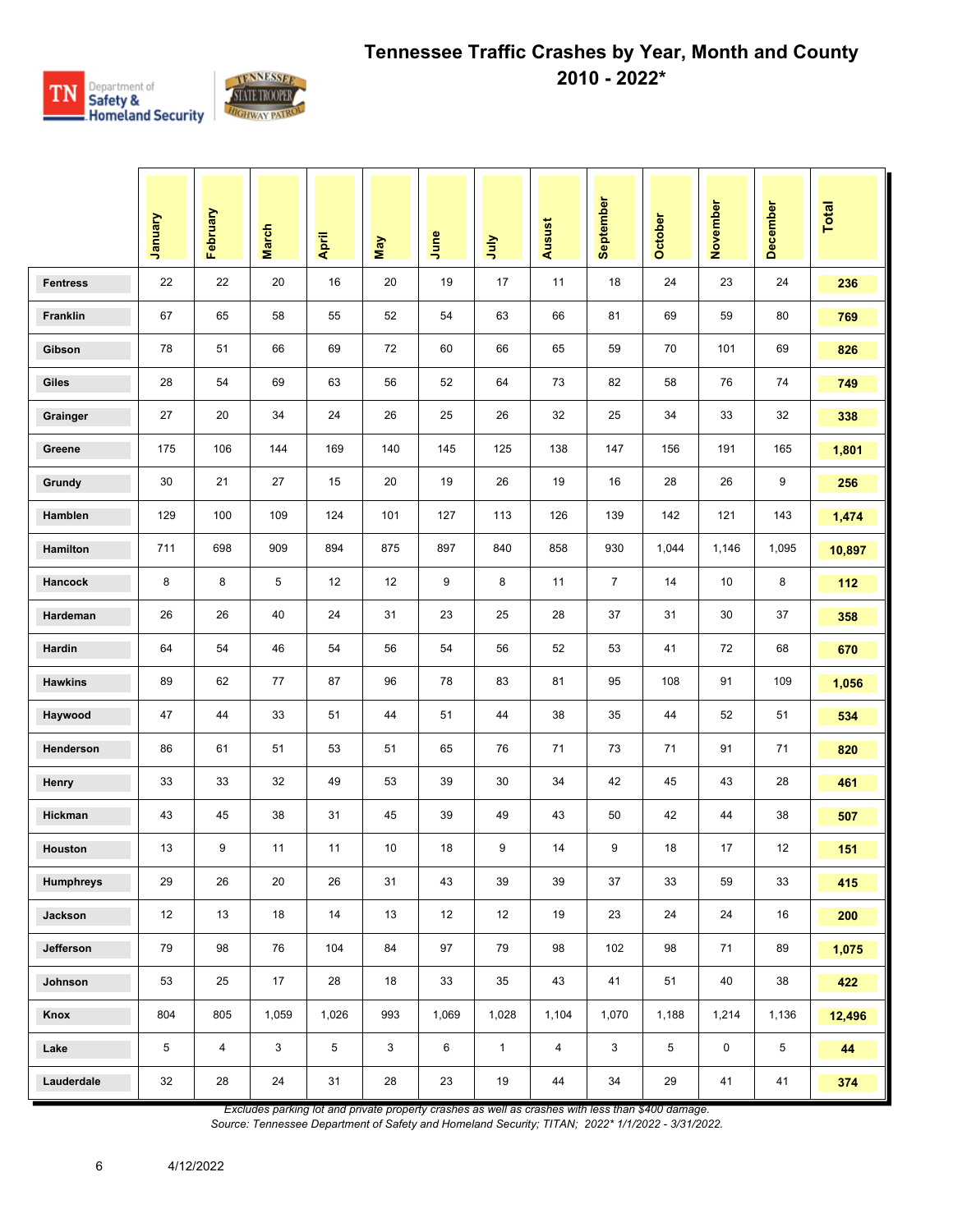

|                 | Vienuary     | February     | <b>March</b>   | April          | May            | June | July | <b>Ausust</b>  | September      | <b>October</b> | November | December   | <b>Total</b> |
|-----------------|--------------|--------------|----------------|----------------|----------------|------|------|----------------|----------------|----------------|----------|------------|--------------|
| Lawrence        | 69           | 55           | 64             | 67             | 68             | 65   | 78   | 63             | 70             | 68             | 76       | 76         | 819          |
| Lewis           | 15           | 15           | 18             | 16             | 20             | 13   | 14   | 20             | 15             | 23             | 19       | 16         | 204          |
| Lincoln         | 60           | 49           | 56             | 72             | 58             | 67   | 57   | 70             | 50             | 70             | 91       | 72         | 772          |
| Loudon          | 73           | 88           | 92             | 107            | 101            | 92   | 140  | 125            | 116            | 106            | 150      | 144        | 1,334        |
| Macon           | 46           | 32           | 29             | 32             | 33             | 32   | 41   | 33             | 41             | 44             | 35       | 37         | 435          |
| <b>Madison</b>  | 284          | 286          | 232            | 291            | 264            | 236  | 231  | 277            | 291            | 284            | 360      | 330        | 3,366        |
| <b>Marion</b>   | 43           | 39           | 47             | 62             | 69             | 48   | 48   | 55             | 57             | 62             | 63       | 62         | 655          |
| <b>Marshall</b> | 52           | 45           | 38             | 39             | 46             | 50   | 44   | 30             | 59             | 70             | 65       | 67         | 605          |
| <b>Maury</b>    | 182          | 161          | 139            | 189            | 172            | 174  | 149  | 189            | 172            | 192            | 218      | 212        | 2,149        |
| <b>McMinn</b>   | 96           | 91           | 97             | 103            | 124            | 121  | 90   | 107            | 113            | 118            | 119      | 133        | 1,312        |
| <b>McNairy</b>  | 41           | 46           | 41             | 48             | 36             | 34   | 40   | 49             | 43             | 34             | 44       | 46         | 502          |
| <b>Meigs</b>    | 13           | 14           | 15             | 8              | 13             | 14   | 8    | 14             | 13             | 13             | 14       | 8          | 147          |
| <b>Monroe</b>   | 60           | 45           | 63             | 49             | 80             | 63   | 60   | 84             | 75             | 79             | 62       | 84         | 804          |
| Montgomery      | 483          | 425          | 400            | 431            | 459            | 427  | 380  | 417            | 432            | 534            | 566      | 466        | 5,420        |
| <b>Moore</b>    | 9            | 6            | 8              | 12             | 13             | 5    | 8    | $\overline{7}$ | 15             | 4              | 14       | 6          | 107          |
| Morgan          | 27           | 22           | 32             | 19             | 28             | 24   | 29   | 28             | 39             | 22             | 43       | 27         | 340          |
| Obion           | 63           | 59           | 43             | 55             | 47             | 55   | 60   | 70             | 71             | 60             | 57       | 70         | 710          |
| Overton         | 56           | 24           | 38             | 29             | 32             | 34   | 34   | 36             | 33             | 41             | 34       | 32         | 423          |
| Perry           | 13           | 8            | 10             | 10             | 13             | 18   | 11   | 14             | 13             | 18             | 12       | 6          | 146          |
| Pickett         | $\mathbf{1}$ | $\mathbf{3}$ | $\overline{2}$ | $\overline{7}$ | $\overline{2}$ | 9    | 4    | 5              | $\overline{4}$ | 5              | 5        | $\sqrt{5}$ | 52           |
| Polk            | 15           | 10           | 13             | 17             | 32             | 23   | 36   | 20             | 13             | 21             | 20       | $30\,$     | 250          |
| Putnam          | 176          | 161          | 186            | 189            | 196            | 205  | 173  | 199            | 233            | 259            | 261      | 201        | 2,439        |
| Rhea            | 30           | 39           | 23             | 30             | 35             | 18   | 19   | 28             | 35             | 51             | 45       | 45         | 398          |
| Roane           | 65           | 96           | 90             | 107            | 92             | 78   | 82   | 81             | 87             | 79             | 104      | 95         | 1,056        |
| Robertson       | 179          | 132          | 114            | 128            | 111            | 109  | 110  | 133            | 108            | 140            | 129      | 120        | 1,513        |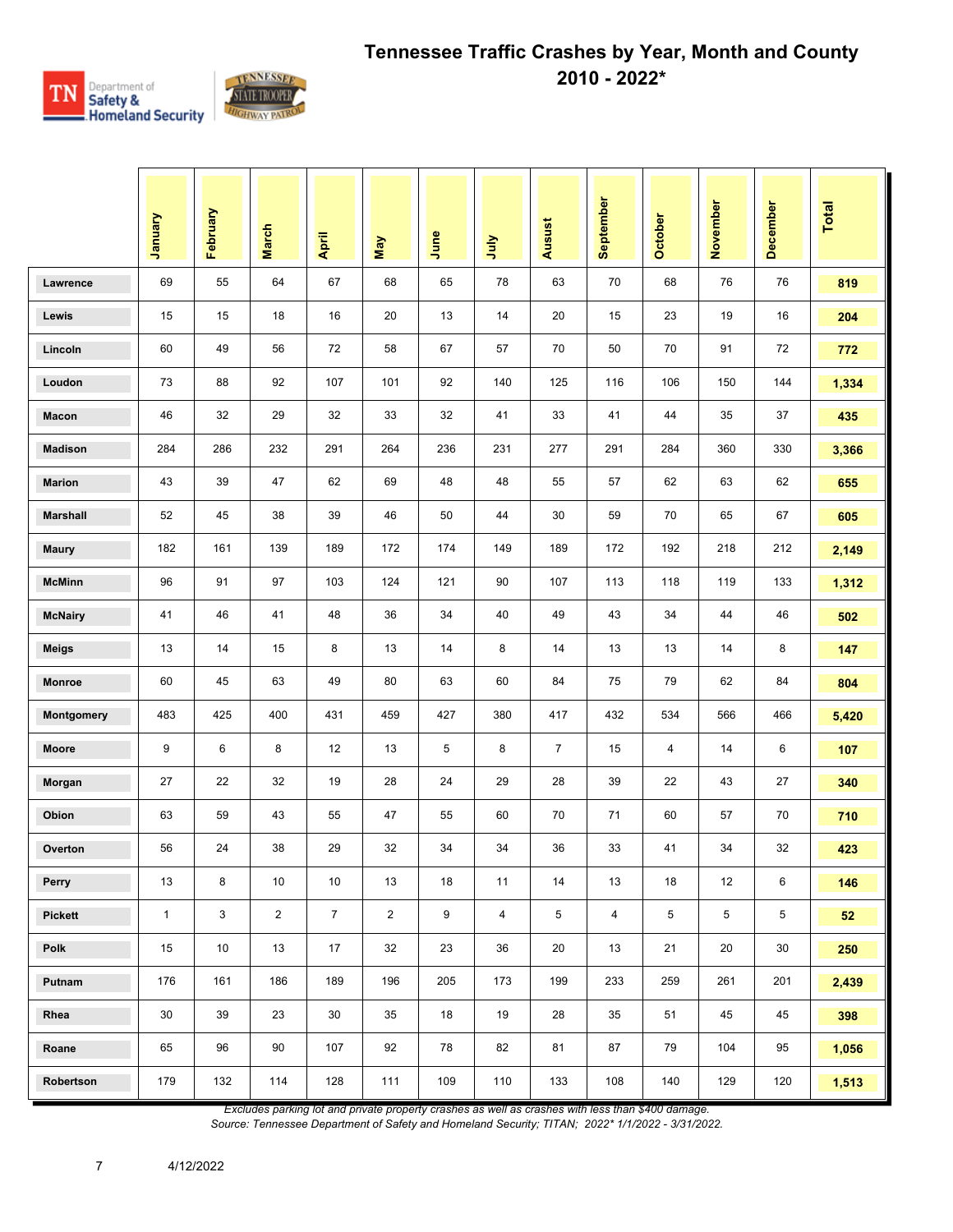

|                   | January | February | <b>March</b> | April  | May    | June           | ήnη    | <b>Ausust</b> | September | October | November | December | <b>Total</b> |
|-------------------|---------|----------|--------------|--------|--------|----------------|--------|---------------|-----------|---------|----------|----------|--------------|
| Rutherford        | 615     | 554      | 604          | 649    | 582    | 574            | 534    | 561           | 666       | 762     | 761      | 659      | 7,521        |
| <b>Scott</b>      | 19      | 12       | 16           | 20     | 16     | $\overline{7}$ | 18     | 15            | 16        | 18      | 10       | 16       | 183          |
| Sequatchie        | 20      | 17       | 22           | 24     | 21     | 15             | 19     | 26            | 26        | 20      | 32       | 27       | 269          |
| <b>Sevier</b>     | 171     | 175      | 202          | 239    | 267    | 249            | 322    | 265           | 307       | 305     | 273      | 283      | 3,058        |
| <b>Shelby</b>     | 2,055   | 2,208    | 2,377        | 2,553  | 2,608  | 2,166          | 2,325  | 2,460         | 2,551     | 2,426   | 2,698    | 2,627    | 29,054       |
| Smith             | 59      | 37       | 51           | 56     | 40     | 40             | 34     | 33            | 45        | 44      | 49       | 43       | 531          |
| <b>Stewart</b>    | 13      | 13       | 14           | 23     | 22     | 18             | 17     | 17            | 20        | 18      | 19       | 17       | 211          |
| Sullivan          | 305     | 263      | 316          | 317    | 323    | 322            | 345    | 324           | 345       | 352     | 415      | 413      | 4,040        |
| <b>Sumner</b>     | 254     | 257      | 224          | 288    | 270    | 253            | 231    | 278           | 256       | 299     | 346      | 311      | 3,267        |
| <b>Tipton</b>     | 74      | 95       | 87           | 94     | 81     | 67             | 65     | 95            | 81        | 108     | 111      | 97       | 1,055        |
| Trousdale         | 19      | 17       | 16           | 17     | 13     | 9              | 8      | 20            | 24        | 19      | 25       | 4        | 191          |
| Unicoi            | 26      | 16       | 25           | 21     | 20     | 30             | 24     | 22            | 28        | 31      | 39       | 27       | 309          |
| Union             | 20      | 17       | 19           | 24     | 25     | 21             | 19     | 20            | 24        | 14      | 20       | 23       | 246          |
| VanBuren          | 18      | 6        | 4            | 14     | 8      | $\overline{7}$ | 6      | 10            | 6         | 13      | 14       | 13       | 119          |
| Warren            | 55      | 52       | 81           | 79     | 75     | 81             | 71     | 64            | 87        | 79      | 106      | 78       | 908          |
| Washington        | 321     | 295      | 262          | 312    | 295    | 263            | 274    | 288           | 292       | 411     | 384      | 370      | 3,767        |
| Wayne             | 25      | 22       | 23           | 21     | 23     | 23             | 17     | 19            | 24        | 22      | 25       | 19       | 263          |
| Weakley           | 56      | 42       | 49           | 48     | 33     | 40             | 40     | 39            | 45        | 50      | 57       | 56       | 555          |
| White             | 31      | 34       | 45           | 35     | 38     | 43             | 49     | 34            | 38        | 52      | 49       | 48       | 496          |
| Williamson        | 273     | 234      | 261          | 297    | 289    | 289            | 279    | 290           | 319       | 366     | 370      | 368      | 3,635        |
| Wilson            | 188     | 226      | 178          | 193    | 215    | 220            | 215    | 208           | 219       | 213     | 262      | 258      | 2,595        |
| <b>Total 2011</b> | 12,926  | 12,209   | 13,079       | 14,133 | 13,871 | 13,362         | 13,082 | 13,862        | 14,479    | 15,398  | 16,536   | 15,429   | 168,366      |

8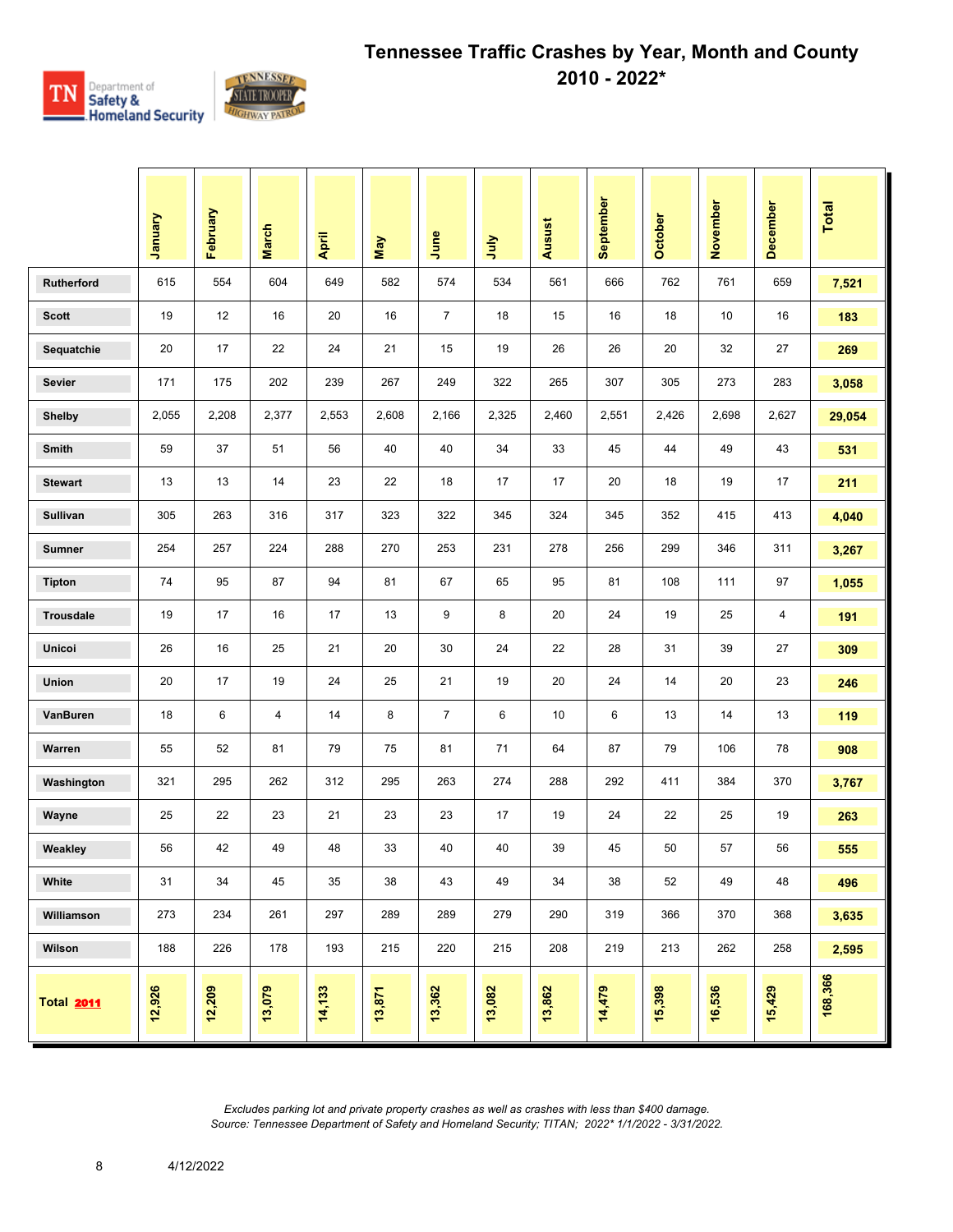

| 2 0 1 2         | Vanuary        | February | <b>March</b> | April | May   | June           | <b>Surt</b> | Ausust | September | October | November | December | <b>Total</b> |
|-----------------|----------------|----------|--------------|-------|-------|----------------|-------------|--------|-----------|---------|----------|----------|--------------|
| Anderson        | 118            | 147      | 128          | 159   | 161   | 157            | 154         | 151    | 146       | 163     | 165      | 149      | 1,798        |
| <b>Bedford</b>  | 77             | 68       | 79           | 81    | 83    | 93             | 71          | 78     | 88        | 79      | 99       | 91       | 987          |
| <b>Benton</b>   | 31             | 27       | 26           | 21    | 32    | 19             | 27          | 28     | 21        | 36      | 25       | 26       | 319          |
| <b>Bledsoe</b>  | $\overline{7}$ | 10       | 6            | 3     | 10    | $\overline{7}$ | 8           | 8      | 9         | 9       | 4        | 5        | 86           |
| <b>Blount</b>   | 253            | 239      | 277          | 278   | 306   | 278            | 243         | 241    | 272       | 315     | 267      | 262      | 3,231        |
| <b>Bradley</b>  | 230            | 237      | 272          | 254   | 266   | 212            | 237         | 263    | 249       | 270     | 289      | 242      | 3,021        |
| Campbell        | 86             | 80       | 109          | 67    | 121   | 93             | 86          | 64     | 66        | 72      | 80       | 89       | 1,013        |
| Cannon          | 19             | 9        | 17           | 26    | 28    | 26             | 27          | 16     | 17        | 22      | 20       | 22       | 249          |
| Carroll         | 35             | 30       | 42           | 33    | 50    | 36             | 38          | 28     | 37        | 42      | 36       | 32       | 439          |
| Carter          | 98             | 84       | 100          | 102   | 93    | 92             | 93          | 97     | 120       | 125     | 108      | 110      | 1,222        |
| Cheatham        | 66             | 65       | 71           | 62    | 71    | 76             | 85          | 53     | 61        | 84      | 83       | 65       | 842          |
| <b>Chester</b>  | 29             | 35       | 20           | 26    | 23    | 25             | 34          | 18     | 30        | 24      | 37       | 34       | 335          |
| Claiborne       | 52             | 36       | 54           | 27    | 45    | 29             | 36          | 40     | 34        | 38      | 39       | 31       | 461          |
| Clay            | 4              | 8        | 10           | 19    | 12    | 11             | 12          | 10     | 11        | 6       | 8        | 9        | 120          |
| Cocke           | 62             | 67       | 86           | 87    | 80    | 76             | 127         | 95     | 75        | 83      | 90       | 78       | 1,006        |
| Coffee          | 113            | 103      | 105          | 106   | 127   | 112            | 115         | 105    | 106       | 126     | 99       | 130      | 1,347        |
| <b>Crockett</b> | 22             | 9        | 16           | 16    | 16    | 10             | 14          | 18     | 18        | 23      | 19       | 16       | 197          |
| Cumberland      | 118            | 98       | 134          | 99    | 130   | 120            | 121         | 110    | 125       | 130     | 126      | 149      | 1,460        |
| Davidson        | 1,684          | 1,784    | 2,056        | 1,856 | 1,901 | 1,768          | 1,818       | 1,868  | 1,877     | 2,021   | 2,018    | 2,055    | 22,706       |
| Decatur         | 17             | 13       | 25           | 23    | 31    | 39             | 21          | 32     | 17        | 20      | 22       | 23       | 283          |
| DeKalb          | 25             | 28       | 34           | 19    | 28    | 37             | 36          | 28     | 21        | 26      | 27       | 36       | 345          |
| <b>Dickson</b>  | 104            | 100      | 113          | 107   | 108   | 103            | 89          | 82     | 100       | 122     | 161      | 108      | 1,297        |
| <b>Dyer</b>     | 54             | 67       | 53           | 66    | 72    | 55             | 60          | 75     | 72        | 77      | 71       | 59       | 781          |
| Fayette         | 29             | 32       | 40           | 40    | 45    | 40             | 32          | 53     | 44        | 55      | 46       | 55       | 511          |

9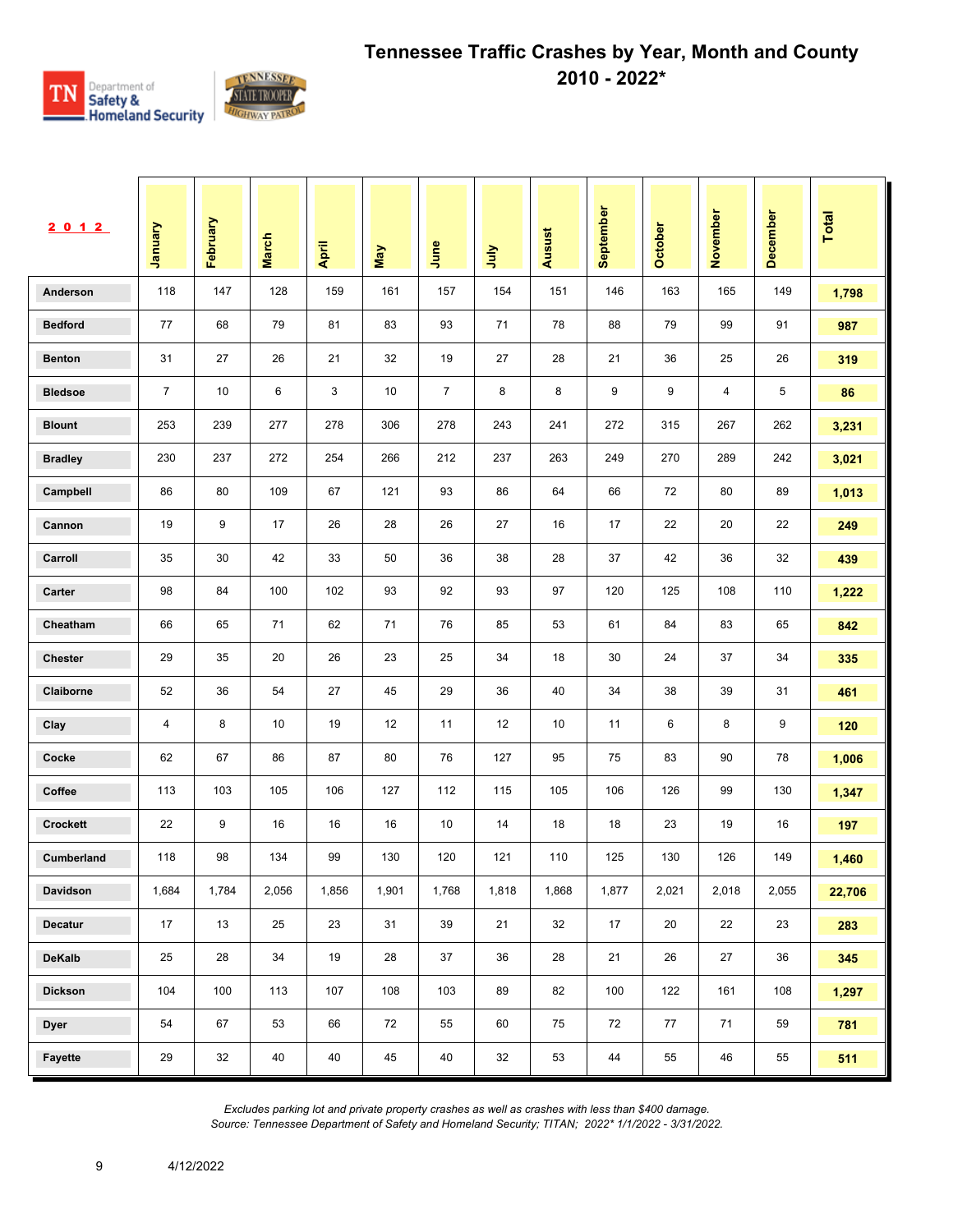

|                  | Vienuary       | February       | <b>March</b>   | April | May            | June           | <b>Surt</b>    | Ausust         | September       | October        | November | December    | <b>Total</b> |
|------------------|----------------|----------------|----------------|-------|----------------|----------------|----------------|----------------|-----------------|----------------|----------|-------------|--------------|
| <b>Fentress</b>  | 15             | 26             | 23             | 19    | 21             | 24             | 20             | 19             | 26              | 27             | 33       | 38          | 291          |
| Franklin         | 52             | 46             | 52             | 82    | 64             | 50             | 50             | 45             | 46              | 65             | 75       | 80          | 707          |
| Gibson           | 69             | 71             | 66             | 72    | 75             | 60             | 65             | 63             | 88              | 81             | 71       | 72          | 853          |
| Giles            | 73             | 69             | 60             | 50    | 65             | 65             | 77             | 74             | 63              | 66             | 72       | 86          | 820          |
| Grainger         | 31             | 25             | 32             | 26    | 37             | 22             | 35             | 18             | 22              | 39             | 33       | 46          | 366          |
| Greene           | 135            | 149            | 165            | 150   | 164            | 160            | 156            | 163            | 153             | 173            | 160      | 144         | 1,872        |
| Grundy           | 22             | 22             | 18             | 28    | 22             | 26             | 21             | 18             | 25              | 16             | 22       | 32          | 272          |
| Hamblen          | 116            | 142            | 128            | 127   | 136            | 112            | 112            | 117            | 148             | 130            | 141      | 148         | 1,557        |
| Hamilton         | 978            | 999            | 1,210          | 979   | 1,143          | 1,015          | 1,018          | 1,048          | 1,075           | 1,095          | 1,102    | 1,185       | 12,847       |
| Hancock          | 18             | 5              | $\overline{7}$ | 9     | 15             | 8              | 8              | $\overline{7}$ | 8               | 6              | 13       | 8           | 112          |
| Hardeman         | 31             | 22             | 45             | 18    | 38             | 27             | 32             | 22             | 29              | 24             | 26       | 38          | 352          |
| Hardin           | 38             | 44             | 55             | 57    | 56             | 42             | 50             | 47             | 46              | 84             | 68       | 86          | 673          |
| <b>Hawkins</b>   | 82             | 89             | 76             | 77    | 76             | 78             | 79             | 68             | 96              | 84             | 87       | 116         | 1,008        |
| Haywood          | 34             | 24             | 31             | 30    | 36             | 44             | 32             | 31             | 37              | 50             | 42       | 35          | 426          |
| Henderson        | 61             | 58             | 71             | 79    | 72             | 47             | 61             | 53             | 68              | 65             | 79       | 57          | 771          |
| Henry            | 36             | 27             | 49             | 45    | 48             | 29             | 42             | 31             | 28              | 48             | 38       | 36          | 457          |
| Hickman          | 49             | 29             | 30             | 38    | 33             | 37             | 39             | 40             | 29              | 39             | 59       | 46          | 468          |
| Houston          | $\overline{7}$ | 11             | 10             | 8     | 11             | 14             | 18             | 8              | 8               | 6              | 12       | 8           | 121          |
| <b>Humphreys</b> | $24\,$         | 25             | 40             | 31    | 43             | 35             | 17             | 36             | 27              | 39             | 28       | $37\,$      | 382          |
| Jackson          | 12             | 13             | $\overline{4}$ | 12    | 15             | 21             | 15             | 12             | 12 <sup>2</sup> | 18             | 14       | 23          | 171          |
| Jefferson        | 80             | 84             | 74             | 62    | 85             | 98             | 87             | 84             | 102             | 108            | 91       | 103         | 1,058        |
| Johnson          | 27             | 40             | 24             | 22    | 40             | 36             | 34             | 27             | 34              | 39             | 34       | 38          | 395          |
| Knox             | 984            | 1,048          | 1,161          | 1,116 | 1,087          | 933            | 978            | 1,068          | 1,034           | 1,169          | 1,114    | 1,027       | 12,719       |
| Lake             | $\overline{7}$ | $\overline{4}$ | 6              | 6     | $\overline{7}$ | $\overline{2}$ | $\overline{2}$ | $\overline{4}$ | 6               | $\overline{4}$ | 3        | $\mathsf 0$ | 51           |
| Lauderdale       | 40             | 31             | 29             | 42    | 38             | 21             | 21             | 32             | 30              | 31             | 44       | 33          | 392          |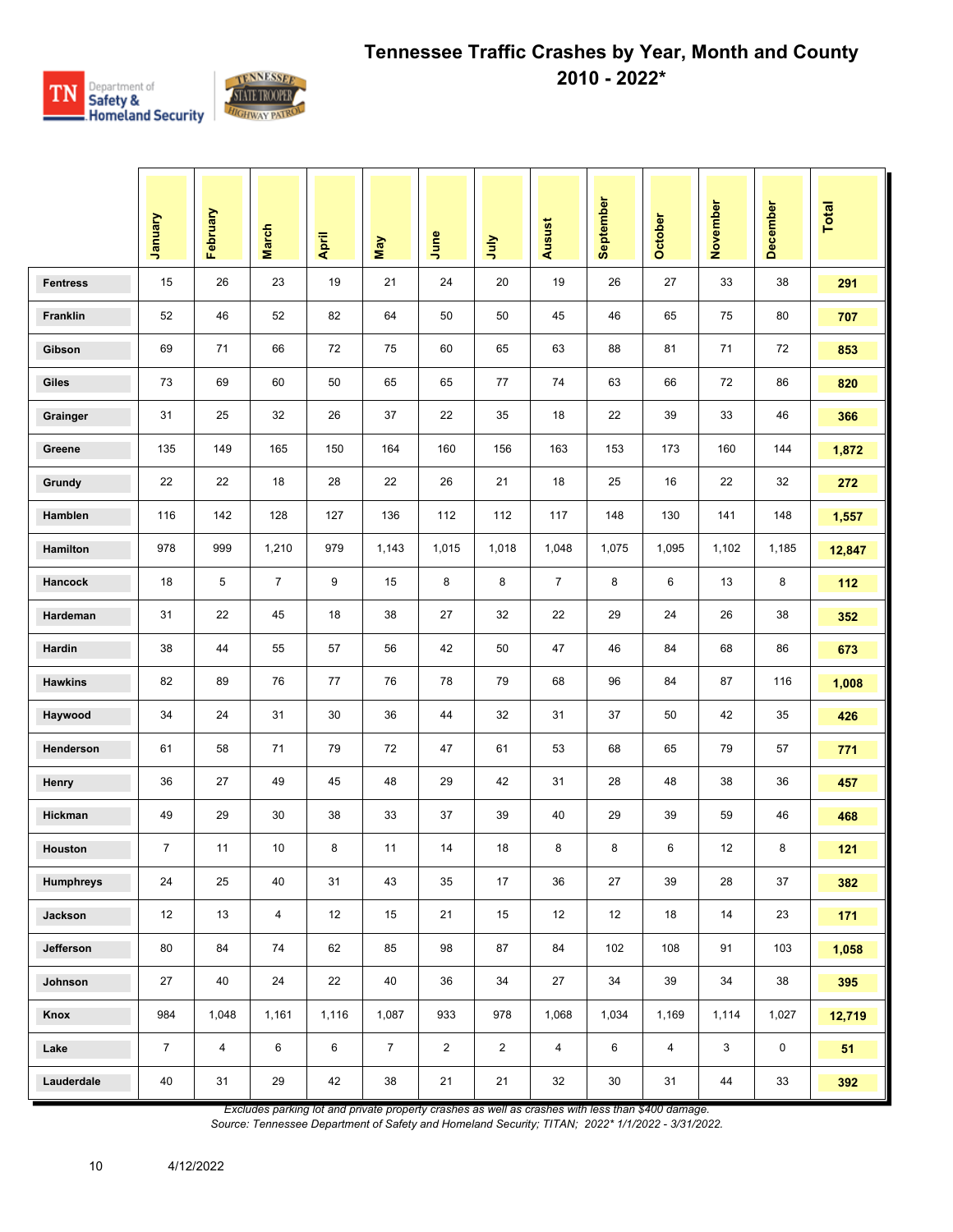

|                 | Vienuary | February       | <b>March</b> | April          | <b>May</b> | June | <b>July</b> | Ausust         | September | <b>October</b> | November | December | Total |
|-----------------|----------|----------------|--------------|----------------|------------|------|-------------|----------------|-----------|----------------|----------|----------|-------|
| Lawrence        | 70       | 64             | 77           | 64             | 86         | 56   | 73          | 62             | 75        | 65             | 89       | 64       | 845   |
| Lewis           | 11       | 21             | 12           | 12             | 11         | 12   | 12          | 18             | 13        | 21             | 20       | 16       | 179   |
| Lincoln         | 77       | 50             | 67           | 55             | 87         | 54   | 56          | 51             | 68        | 69             | 79       | 77       | 790   |
| Loudon          | 82       | 88             | 102          | 103            | 103        | 107  | 101         | 106            | 72        | 115            | 138      | 127      | 1,244 |
| Macon           | 33       | 34             | 34           | 31             | 26         | 36   | 42          | 37             | 45        | 32             | 42       | 50       | 442   |
| <b>Madison</b>  | 234      | 273            | 329          | 276            | 275        | 282  | 277         | 263            | 282       | 303            | 311      | 280      | 3,385 |
| <b>Marion</b>   | 57       | 37             | 65           | 59             | 74         | 44   | 52          | 45             | 56        | 40             | 60       | 52       | 641   |
| <b>Marshall</b> | 48       | 45             | 57           | 41             | 58         | 60   | 42          | 56             | 54        | 40             | 64       | 43       | 608   |
| <b>Maury</b>    | 174      | 158            | 191          | 190            | 179        | 176  | 177         | 190            | 196       | 216            | 256      | 198      | 2,301 |
| <b>McMinn</b>   | 111      | 103            | 117          | 117            | 152        | 110  | 118         | 119            | 106       | 142            | 151      | 132      | 1,478 |
| <b>McNairy</b>  | 46       | 47             | 47           | 32             | 34         | 51   | 37          | 40             | 35        | 40             | 58       | 64       | 531   |
| <b>Meigs</b>    | 12       | 5              | 14           | 11             | 14         | 12   | 16          | 15             | 16        | 15             | 12       | 11       | 153   |
| <b>Monroe</b>   | 83       | 82             | 71           | 59             | 85         | 76   | 80          | 77             | 76        | 76             | 69       | 74       | 908   |
| Montgomery      | 408      | 370            | 484          | 410            | 392        | 429  | 380         | 454            | 392       | 474            | 492      | 396      | 5,081 |
| <b>Moore</b>    | 11       | $\overline{4}$ | 10           | 6              | 11         | 3    | 5           | 8              | 8         | 9              | 9        | 12       | 96    |
| Morgan          | 19       | 18             | 16           | 20             | 12         | 24   | 29          | 28             | 18        | 25             | 27       | 27       | 263   |
| Obion           | 50       | 42             | 54           | 46             | 67         | 45   | 54          | 47             | 59        | 45             | 50       | 48       | 607   |
| Overton         | 41       | 27             | 33           | 44             | 39         | 38   | 28          | 47             | 30        | 45             | 36       | 46       | 454   |
| Perry           | 8        | 10             | 12           | 12             | 13         | 10   | 13          | $\overline{7}$ | 8         | 14             | 15       | 13       | 135   |
| Pickett         | 3        | 6              | $\mathbf{1}$ | $\overline{7}$ | 5          | 8    | 11          | 8              | 10        | $\overline{4}$ | 6        | 5        | 74    |
| Polk            | 13       | 18             | 24           | 19             | 15         | 28   | 18          | 24             | 24        | 20             | 28       | 18       | 249   |
| Putnam          | 185      | 192            | 196          | 199            | 191        | 166  | 162         | 212            | 192       | 207            | 221      | 212      | 2,335 |
| Rhea            | 48       | 52             | 41           | 40             | 42         | 34   | 38          | 32             | 38        | 48             | 49       | 39       | 501   |
| Roane           | 85       | 100            | 101          | 100            | 122        | 80   | 103         | 106            | 90        | 104            | 106      | 107      | 1,204 |
| Robertson       | 116      | 108            | 132          | 117            | 129        | 135  | 88          | 139            | 153       | 122            | 175      | 161      | 1,575 |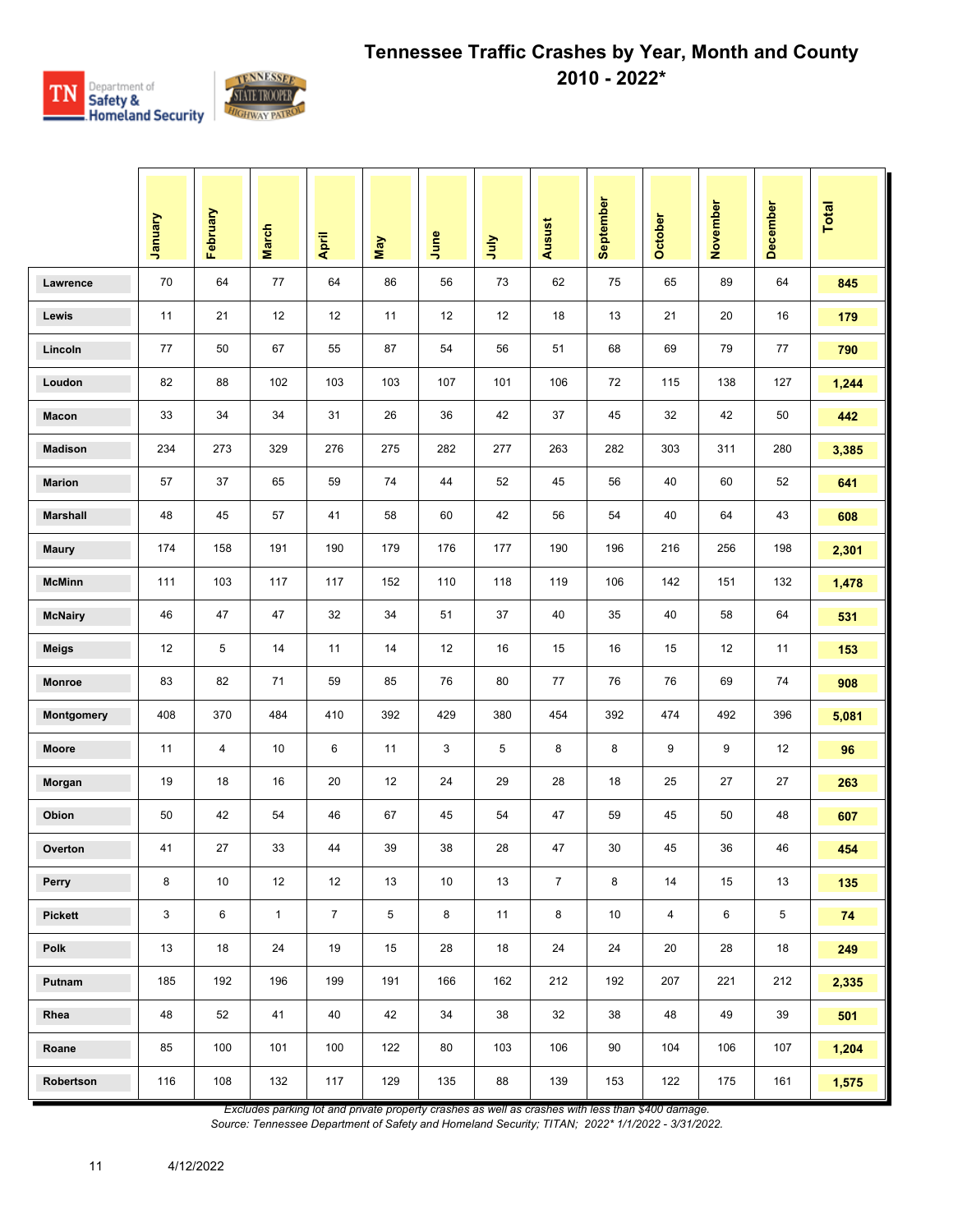

|                   | Vienuary | February | <b>March</b> | April  | Nay    | June   | <b>Surt</b> | Ausust | September | <b>October</b> | November | <b>December</b> | Total   |
|-------------------|----------|----------|--------------|--------|--------|--------|-------------|--------|-----------|----------------|----------|-----------------|---------|
| Rutherford        | 604      | 713      | 721          | 656    | 691    | 574    | 611         | 654    | 659       | 741            | 767      | 785             | 8,176   |
| <b>Scott</b>      | 11       | 11       | 15           | 14     | 10     | 6      | 8           | 16     | 14        | 28             | 23       | 28              | 184     |
| Sequatchie        | 35       | 21       | 15           | 19     | 32     | 21     | 13          | 20     | 19        | 23             | 29       | 17              | 264     |
| Sevier            | 190      | 191      | 248          | 235    | 278    | 272    | 356         | 247    | 236       | 302            | 239      | 289             | 3,083   |
| <b>Shelby</b>     | 2,160    | 2,572    | 2,638        | 2,384  | 2,502  | 2,230  | 2,222       | 2,490  | 2,314     | 2,463          | 2,535    | 2,630           | 29,140  |
| Smith             | 42       | 36       | 36           | 33     | 52     | 36     | 39          | 51     | 43        | 55             | 58       | 32              | 513     |
| <b>Stewart</b>    | 19       | 13       | 10           | 16     | 13     | 18     | 16          | 17     | 23        | 13             | 24       | 23              | 205     |
| Sullivan          | 328      | 304      | 327          | 336    | 382    | 352    | 330         | 307    | 322       | 354            | 385      | 385             | 4,112   |
| <b>Sumner</b>     | 257      | 261      | 277          | 257    | 289    | 257    | 253         | 284    | 275       | 340            | 325      | 339             | 3,414   |
| <b>Tipton</b>     | 84       | 80       | 100          | 91     | 77     | 70     | 73          | 67     | 93        | 87             | 94       | 94              | 1,010   |
| <b>Trousdale</b>  | 17       | 12       | 15           | 15     | 24     | 18     | 18          | 21     | 20        | 34             | 16       | 16              | 226     |
| Unicoi            | 25       | 21       | 28           | 25     | 38     | 34     | 27          | 40     | 32        | 27             | 27       | 30              | 354     |
| <b>Union</b>      | 22       | 13       | 23           | 29     | 26     | 18     | 13          | 20     | 29        | 25             | 24       | 20              | 262     |
| VanBuren          | 8        | 12       | 10           | 8      | 5      | 8      | 13          | 12     | 10        | 16             | 20       | 16              | 138     |
| Warren            | 58       | 83       | 63           | 91     | 94     | 80     | 65          | 83     | 76        | 74             | 101      | 65              | 933     |
| Washington        | 330      | 301      | 323          | 300    | 318    | 274    | 298         | 308    | 313       | 346            | 345      | 344             | 3,800   |
| Wayne             | 28       | 21       | 16           | 17     | 15     | 18     | 27          | 21     | 27        | 21             | 30       | 26              | 267     |
| Weakley           | 45       | 53       | 37           | 38     | 37     | 35     | 36          | 36     | 49        | 45             | 37       | 42              | 490     |
| White             | 46       | 42       | 51           | 38     | 45     | 29     | 33          | 42     | 45        | 41             | 58       | 53              | 523     |
| Williamson        | 296      | 321      | 286          | 271    | 329    | 281    | 291         | 314    | 250       | 380            | 443      | 468             | 3,930   |
| Wilson            | 204      | 196      | 212          | 248    | 240    | 185    | 227         | 212    | 202       | 256            | 251      | 260             | 2,693   |
| <b>Total 2012</b> | 13,188   | 13,710   | 15,077       | 13,953 | 14,985 | 13,412 | 13,634      | 14,149 | 14,023    | 15,436         | 15,794   | 15,632          | 172,993 |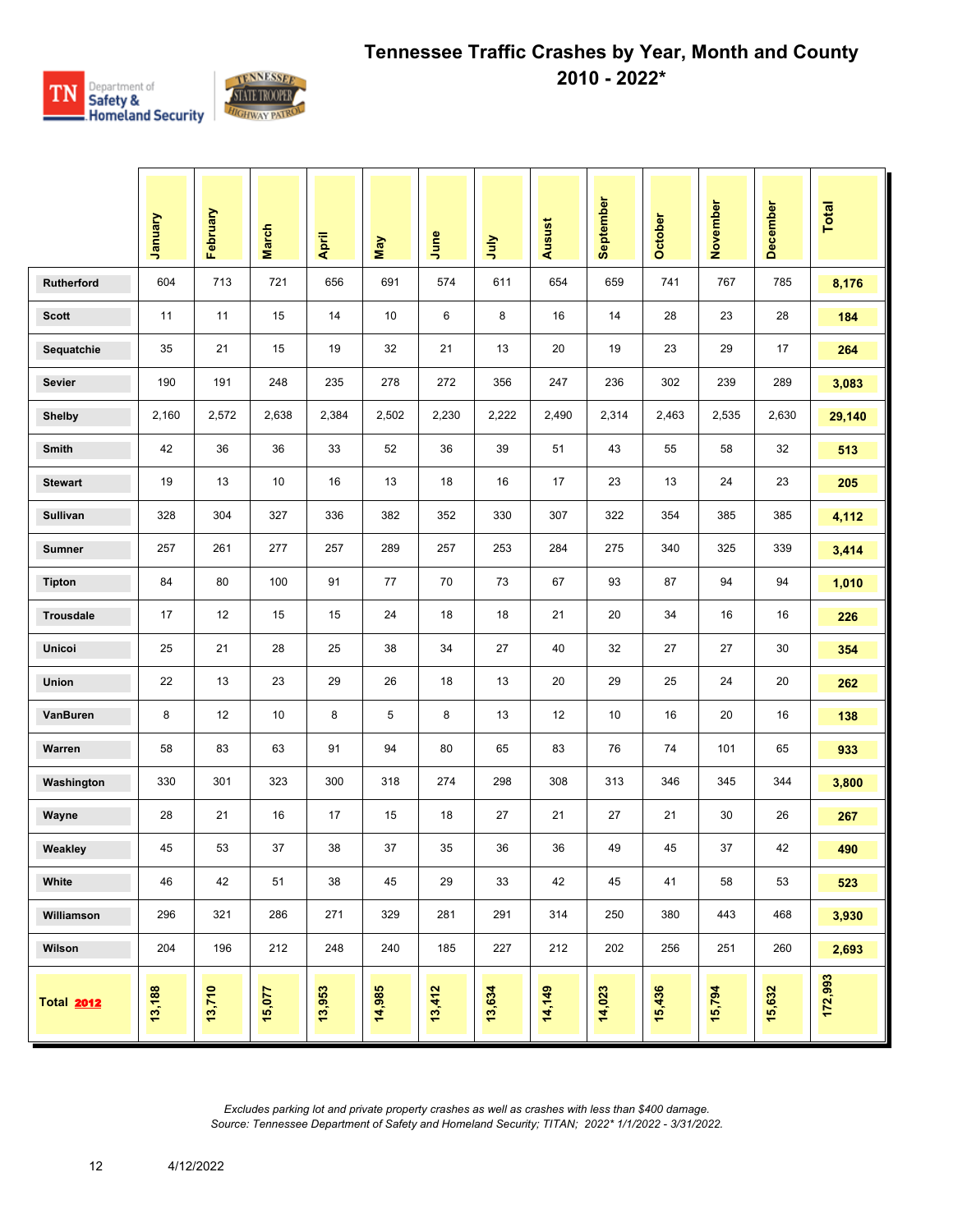

| 2013            | Vanuary        | February | <b>March</b>   | April          | May   | June  | <b>Surt</b> | <b>Ausust</b> | September | October        | November | December | <b>Total</b> |
|-----------------|----------------|----------|----------------|----------------|-------|-------|-------------|---------------|-----------|----------------|----------|----------|--------------|
| Anderson        | 135            | 142      | 116            | 146            | 149   | 150   | 126         | 150           | 143       | 182            | 169      | 161      | 1,769        |
| <b>Bedford</b>  | 81             | 74       | 78             | 74             | 87    | 82    | 75          | 83            | 62        | 98             | 93       | 100      | 987          |
| <b>Benton</b>   | 26             | 19       | 27             | 33             | 22    | 20    | 23          | 31            | 37        | 17             | 18       | 31       | 304          |
| <b>Bledsoe</b>  | $\overline{7}$ | 6        | $\overline{7}$ | $\overline{7}$ | 10    | 8     | 4           | 6             | 5         | $\overline{7}$ | 9        | 4        | 80           |
| <b>Blount</b>   | 235            | 178      | 227            | 261            | 262   | 246   | 247         | 271           | 231       | 287            | 297      | 239      | 2,981        |
| <b>Bradley</b>  | 225            | 207      | 208            | 278            | 262   | 233   | 224         | 213           | 266       | 251            | 251      | 277      | 2,895        |
| Campbell        | 79             | 53       | 76             | 72             | 71    | 85    | 77          | 79            | 75        | 83             | 60       | 85       | 895          |
| Cannon          | 23             | 18       | 20             | 27             | 20    | 19    | 22          | 15            | 19        | 30             | 26       | 26       | 265          |
| Carroll         | 35             | 18       | 33             | 45             | 31    | 20    | 32          | 42            | 33        | 31             | 34       | 38       | 392          |
| Carter          | 114            | 99       | 77             | 86             | 108   | 100   | 118         | 102           | 97        | 77             | 124      | 102      | 1,204        |
| Cheatham        | 66             | 59       | 77             | 58             | 78    | 75    | 65          | 59            | 65        | 60             | 75       | 75       | 812          |
| <b>Chester</b>  | 28             | 22       | 37             | 20             | 35    | 24    | 21          | 21            | 28        | 33             | 33       | 18       | 320          |
| Claiborne       | 41             | 26       | 35             | 27             | 37    | 38    | 26          | 34            | 49        | 51             | 44       | 32       | 440          |
| Clay            | 15             | 6        | 11             | 12             | 13    | 13    | 13          | 5             | 10        | 8              | 13       | 6        | 125          |
| Cocke           | 67             | 58       | 81             | 73             | 72    | 63    | 87          | 84            | 80        | 73             | 89       | 78       | 905          |
| Coffee          | 105            | 84       | 100            | 119            | 111   | 106   | 110         | 115           | 84        | 123            | 134      | 130      | 1,321        |
| <b>Crockett</b> | 27             | 17       | 16             | 12             | 11    | 19    | 18          | 12            | 23        | 21             | 19       | 24       | 219          |
| Cumberland      | 111            | 101      | 111            | 97             | 145   | 110   | 130         | 145           | 92        | 112            | 152      | 116      | 1,422        |
| Davidson        | 1,851          | 1,816    | 1,967          | 2,001          | 2,060 | 1,988 | 1,984       | 2,018         | 2,119     | 2,251          | 2,182    | 2,190    | 24,427       |
| Decatur         | 14             | 15       | 24             | 20             | 19    | 21    | 14          | 21            | 16        | 24             | 22       | 28       | 238          |
| DeKalb          | 25             | 26       | 35             | 30             | 30    | 38    | 32          | 36            | 31        | 27             | 22       | 36       | 368          |
| <b>Dickson</b>  | 83             | 102      | 103            | 113            | 118   | 98    | 93          | 91            | 107       | 113            | 124      | 114      | 1,259        |
| <b>Dyer</b>     | 67             | 62       | 57             | 55             | 79    | 62    | 69          | 62            | 70        | 80             | 79       | 44       | 786          |
| Fayette         | 45             | 41       | 41             | 48             | 63    | 50    | 37          | 49            | 42        | 58             | 55       | 38       | 567          |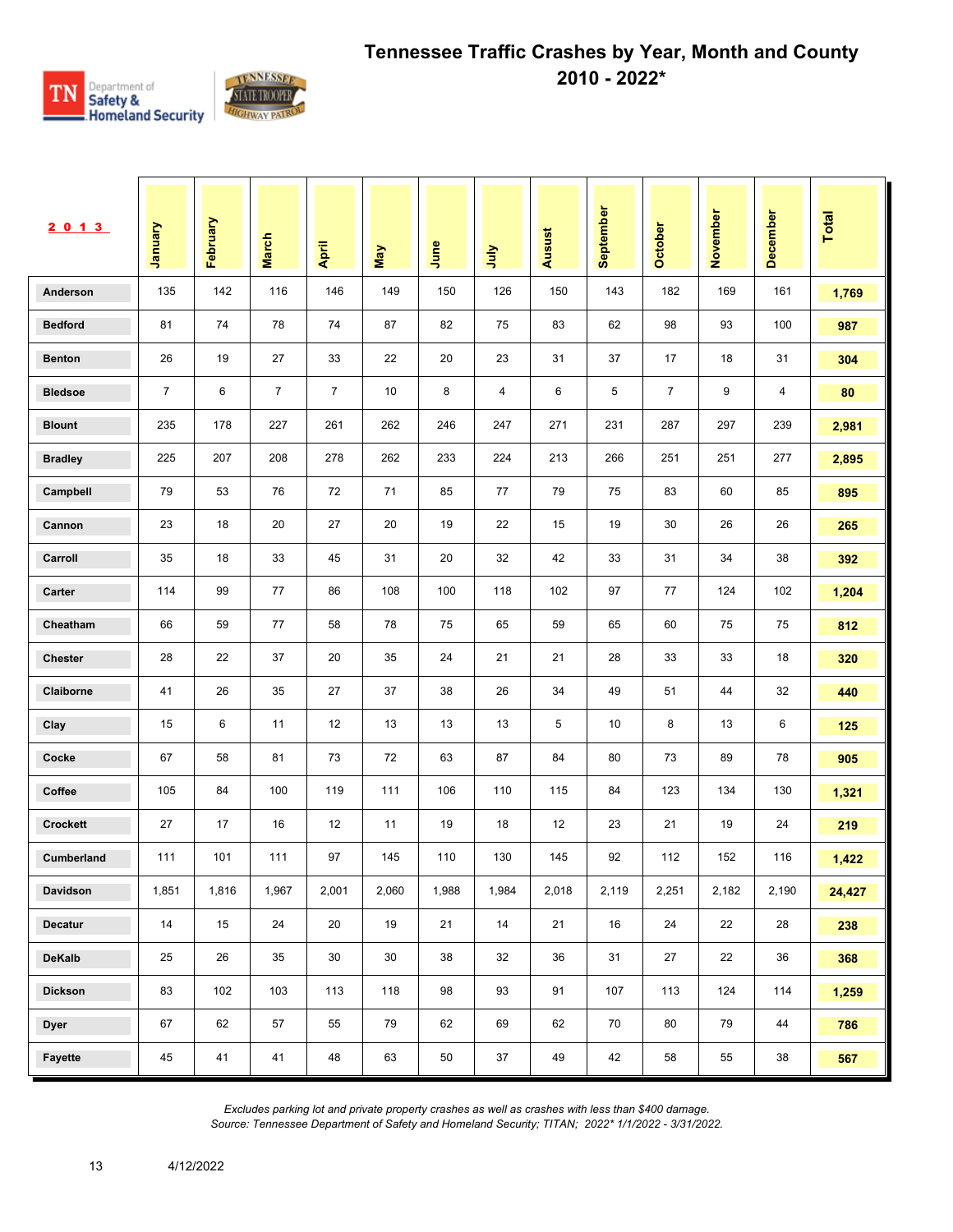

|                  | January                 | February       | <b>March</b>   | April | <b>May</b>     | June           | 言              | Ausust         | September      | <b>October</b> | November | <b>December</b> | Total  |
|------------------|-------------------------|----------------|----------------|-------|----------------|----------------|----------------|----------------|----------------|----------------|----------|-----------------|--------|
| <b>Fentress</b>  | 21                      | 14             | 24             | 28    | 27             | 19             | 24             | 16             | 18             | 32             | 24       | 23              | 270    |
| Franklin         | 61                      | 39             | 63             | 56    | 68             | 67             | 69             | 76             | 54             | 71             | 82       | 100             | 806    |
| Gibson           | 65                      | 47             | 73             | 70    | 59             | 49             | 62             | 54             | 60             | 77             | 90       | 66              | 772    |
| Giles            | 58                      | 54             | 56             | 66    | 62             | 77             | 51             | 74             | 64             | 74             | 87       | 80              | 803    |
| Grainger         | 22                      | 20             | 32             | 29    | 23             | 35             | 22             | 24             | 33             | 30             | 19       | 24              | 313    |
| Greene           | 145                     | 123            | 125            | 155   | 168            | 150            | 187            | 162            | 143            | 128            | 174      | 147             | 1,807  |
| Grundy           | 21                      | 14             | 26             | 24    | 21             | 26             | 30             | 34             | 23             | 17             | 29       | 27              | 292    |
| Hamblen          | 149                     | 99             | 108            | 103   | 145            | 123            | 108            | 116            | 115            | 124            | 145      | 132             | 1,467  |
| Hamilton         | 1,061                   | 907            | 994            | 1,155 | 1,122          | 1,017          | 1,039          | 1,133          | 990            | 1,040          | 1,151    | 1,172           | 12,781 |
| Hancock          | 6                       | $\overline{2}$ | 9              | 5     | 12             | 11             | 12             | 16             | 19             | 15             | 20       | 15              | 142    |
| Hardeman         | 34                      | 32             | 21             | 25    | 34             | 26             | 22             | 30             | 29             | 38             | 38       | 31              | 360    |
| Hardin           | 65                      | 53             | 50             | 58    | 51             | 52             | 59             | 59             | 43             | 49             | 53       | 68              | 660    |
| <b>Hawkins</b>   | 106                     | 76             | 74             | 88    | 99             | 70             | 104            | 93             | 137            | 91             | 78       | 80              | 1,096  |
| Haywood          | 49                      | 25             | 29             | 36    | 61             | 41             | 43             | 39             | 33             | 38             | 51       | 52              | 497    |
| Henderson        | 56                      | 38             | 48             | 66    | 61             | 49             | 53             | 65             | 61             | 66             | 76       | 80              | 719    |
| Henry            | 16                      | 28             | 45             | 36    | 33             | 36             | 35             | 41             | 42             | 30             | 37       | 35              | 414    |
| Hickman          | 40                      | 29             | 30             | 35    | 50             | 40             | 41             | 45             | 35             | 42             | 64       | 44              | 495    |
| Houston          | $\overline{\mathbf{c}}$ | 5              | 6              | 10    | 16             | 5              | 10             | $\overline{7}$ | 6              | 3              | 10       | 6               | 86     |
| <b>Humphreys</b> | 37                      | 39             | 36             | 22    | 40             | 42             | 42             | 31             | 34             | 30             | 27       | 43              | 423    |
| Jackson          | 15                      | 12             | 11             | 17    | 12             | 10             | 16             | 12             | $7^{\circ}$    | 13             | 14       | 18              | 157    |
| Jefferson        | 119                     | 75             | 87             | 93    | 82             | 113            | 90             | 78             | 95             | 98             | 87       | 91              | 1,108  |
| Johnson          | 28                      | 23             | 36             | 31    | 44             | 36             | 36             | 34             | 22             | 49             | 48       | 44              | 431    |
| Knox             | 1,001                   | 822            | 1,042          | 1,075 | 1,100          | 968            | 977            | 1,115          | 971            | 1,105          | 1,159    | 1,057           | 12,392 |
| Lake             | 4                       | 5              | $\overline{2}$ | 5     | $\overline{5}$ | $\overline{7}$ | $\overline{2}$ | $\overline{c}$ | $\overline{7}$ | 5              | 6        | $\overline{2}$  | 52     |
| Lauderdale       | 23                      | 29             | 26             | 24    | $30\,$         | 31             | 19             | 27             | 34             | 27             | 29       | 37              | 336    |

*Excludes parking lot and private property crashes as well as crashes with less than \$400 damage.*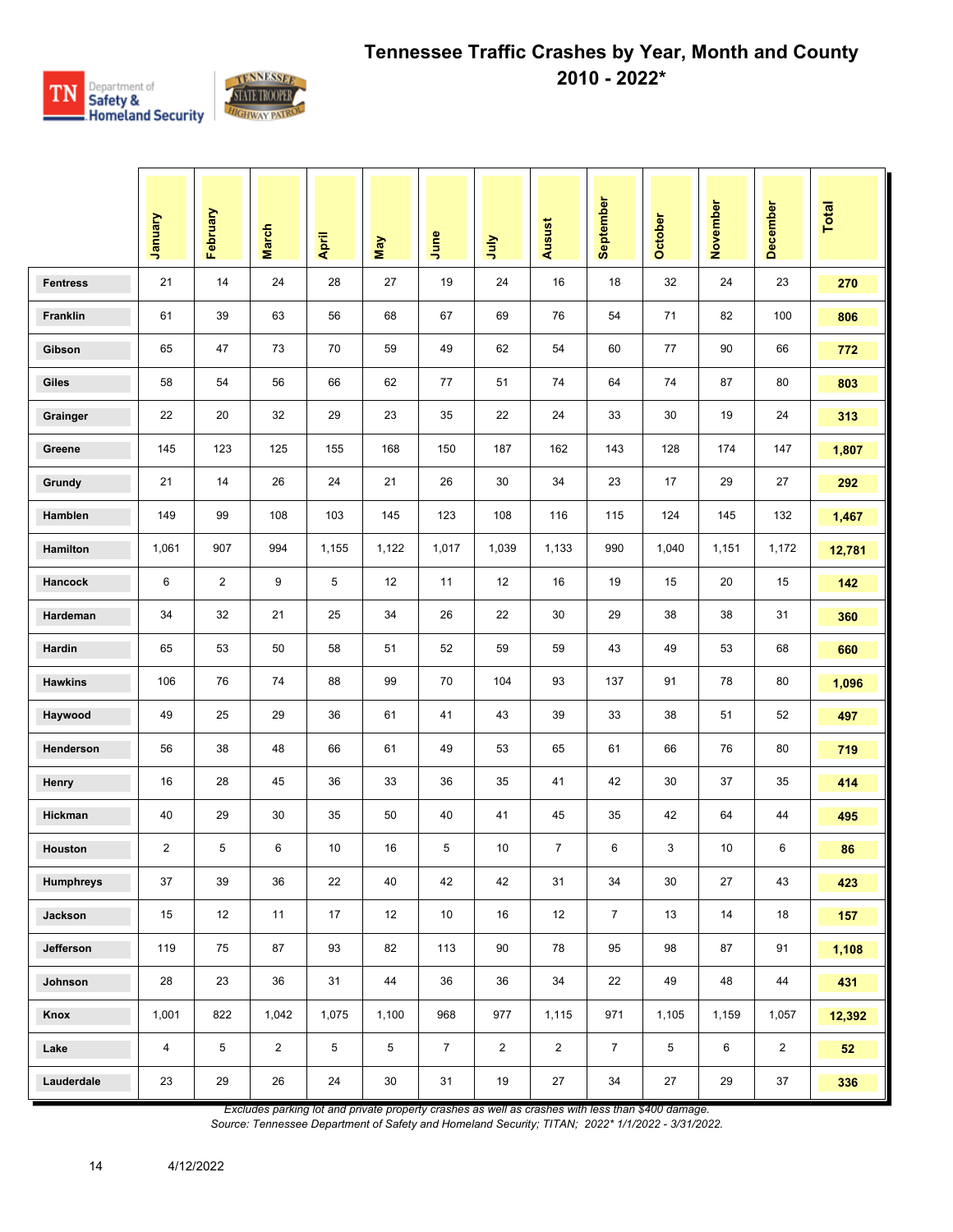

|                 | Vienuary       | February       | <b>March</b>   | April  | May    | June | July           | <b>Ausust</b> | September      | <b>October</b> | November       | December       | Total |
|-----------------|----------------|----------------|----------------|--------|--------|------|----------------|---------------|----------------|----------------|----------------|----------------|-------|
| Lawrence        | 60             | 59             | 63             | 60     | 71     | 44   | 65             | 68            | 56             | 62             | 72             | 57             | 737   |
| Lewis           | 12             | 10             | 15             | 12     | 13     | 21   | 12             | 13            | 14             | 13             | 12             | 22             | 169   |
| Lincoln         | 60             | 43             | 68             | 68     | 59     | 68   | 73             | 61            | 67             | 60             | 72             | 86             | 785   |
| Loudon          | 83             | 81             | 89             | 115    | 108    | 101  | 104            | 110           | 92             | 135            | 118            | 93             | 1,229 |
| Macon           | 33             | 32             | 32             | 31     | 30     | 42   | 38             | 33            | 37             | 39             | 43             | 42             | 432   |
| <b>Madison</b>  | 230            | 266            | 264            | 281    | 327    | 228  | 277            | 289           | 241            | 299            | 270            | 302            | 3,274 |
| <b>Marion</b>   | 55             | 37             | 56             | 55     | 39     | 57   | 40             | 55            | 43             | 37             | 51             | 70             | 595   |
| <b>Marshall</b> | 48             | 45             | 48             | 53     | 63     | 62   | 39             | 59            | 40             | 65             | 80             | 60             | 662   |
| <b>Maury</b>    | 186            | 163            | 187            | 196    | 199    | 175  | 182            | 207           | 169            | 222            | 255            | 245            | 2,386 |
| <b>McMinn</b>   | 102            | 105            | 81             | 95     | 106    | 87   | 115            | 122           | 100            | 99             | 113            | 117            | 1,242 |
| <b>McNairy</b>  | 42             | 41             | 29             | 49     | 42     | 26   | 37             | 26            | 35             | 47             | 72             | 50             | 496   |
| <b>Meigs</b>    | 10             | 11             | 15             | 19     | 17     | 6    | 10             | 14            | 19             | 35             | 22             | 12             | 190   |
| <b>Monroe</b>   | 64             | 56             | 57             | 69     | 75     | 69   | 56             | 77            | 73             | 68             | 49             | 53             | 766   |
| Montgomery      | 360            | 382            | 376            | 438    | 433    | 378  | 355            | 401           | 430            | 437            | 502            | 455            | 4,947 |
| <b>Moore</b>    | 10             | 8              | 8              | 5      | 6      | 6    | 9              | 9             | 11             | 10             | $\overline{7}$ | 3              | 92    |
| Morgan          | 19             | 14             | 21             | 29     | 27     | 24   | 22             | 22            | 23             | 19             | 19             | 17             | 256   |
| Obion           | 55             | 57             | 59             | 47     | 67     | 59   | 39             | 41            | 46             | 55             | 54             | 67             | 646   |
| Overton         | 28             | 27             | 29             | 35     | 39     | 32   | 38             | 42            | 36             | 39             | 29             | 36             | 410   |
| Perry           | 9              | 6              | 8              | 11     | 11     | 18   | 16             | 8             | $\overline{7}$ | $10$           | 14             | 15             | 133   |
| Pickett         | $\overline{7}$ | $\overline{2}$ | $\overline{2}$ | 9      | $\bf8$ | 5    | $\overline{7}$ | 6             | $\overline{7}$ | 5              | 10             | $\overline{2}$ | 70    |
| Polk            | 14             | 14             | 24             | 32     | 21     | 27   | 17             | 19            | 21             | 12             | 25             | 24             | 250   |
| Putnam          | 174            | 173            | 193            | 204    | 178    | 182  | 184            | 182           | 196            | 243            | 251            | 215            | 2,375 |
| Rhea            | 36             | 35             | 30             | 42     | 34     | 30   | 36             | 33            | 44             | 43             | 50             | 37             | 450   |
| Roane           | 87             | 79             | 80             | $90\,$ | 91     | 91   | 111            | 83            | 93             | 109            | 100            | 141            | 1,155 |
| Robertson       | 121            | 127            | 121            | 143    | 139    | 123  | 119            | 140           | 138            | 140            | 168            | 139            | 1,618 |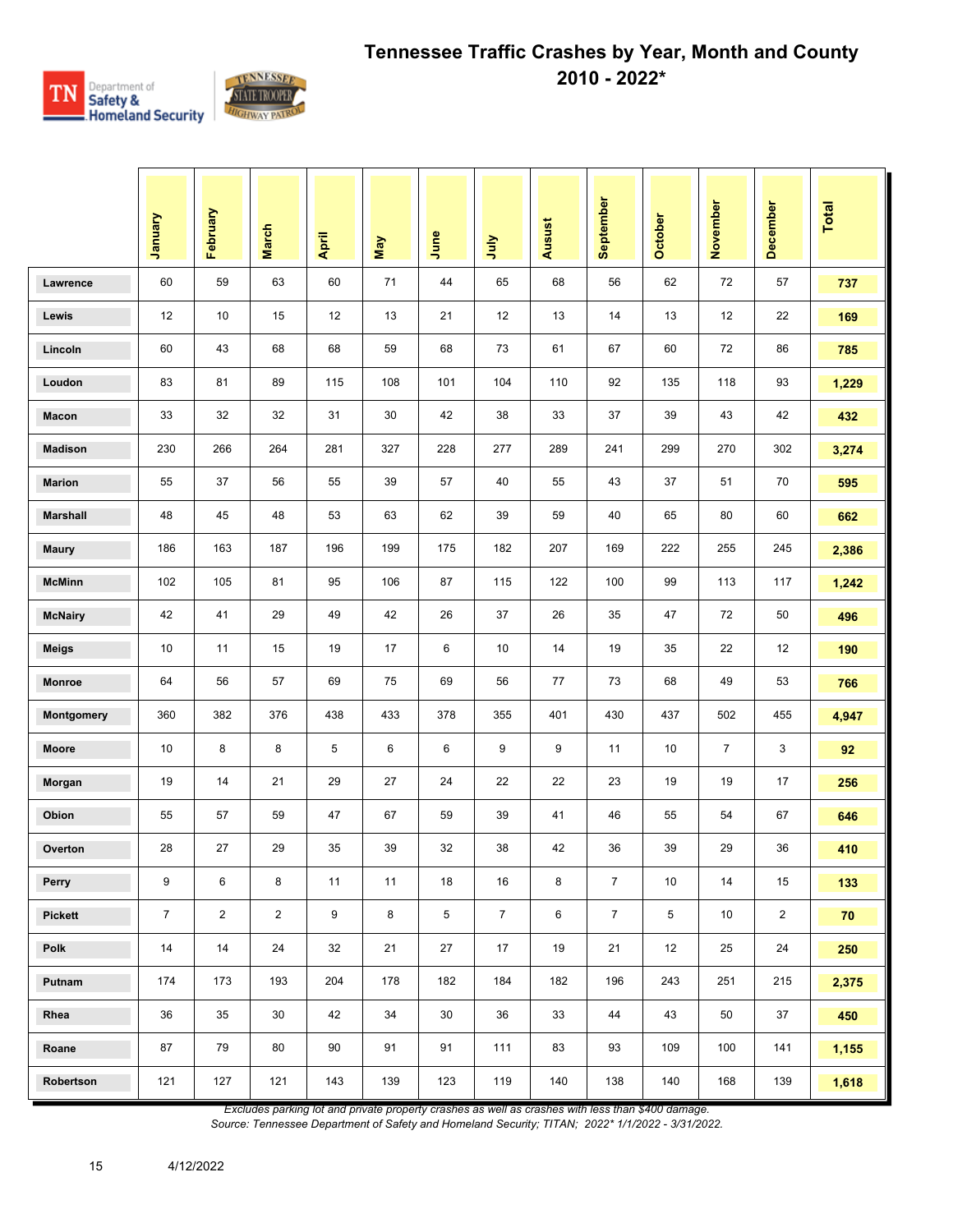

|                   | January | February | <b>March</b> | April  | May    | June   | ήnη    | <b>Ausust</b> | September | October | November | December | <b>Total</b> |
|-------------------|---------|----------|--------------|--------|--------|--------|--------|---------------|-----------|---------|----------|----------|--------------|
| Rutherford        | 646     | 612      | 722          | 670    | 760    | 645    | 592    | 690           | 661       | 861     | 853      | 804      | 8,516        |
| <b>Scott</b>      | 31      | 33       | 28           | 22     | 26     | 19     | 34     | 30            | 19        | 30      | 34       | 20       | 326          |
| Sequatchie        | 23      | 18       | 8            | 15     | 11     | 18     | 18     | 19            | 13        | 23      | 22       | 13       | 201          |
| <b>Sevier</b>     | 179     | 163      | 237          | 229    | 251    | 294    | 345    | 253           | 236       | 258     | 230      | 209      | 2,884        |
| <b>Shelby</b>     | 2,463   | 2,182    | 2,486        | 2,558  | 2,775  | 2,297  | 2,136  | 2,420         | 2,500     | 2,485   | 2,724    | 2,545    | 29,571       |
| Smith             | 40      | 30       | 41           | 29     | 42     | 52     | 33     | 45            | 40        | 45      | 51       | 51       | 499          |
| <b>Stewart</b>    | 19      | 11       | 19           | 16     | 25     | 16     | 12     | 20            | 10        | 24      | 16       | 21       | 209          |
| Sullivan          | 303     | 310      | 321          | 293    | 318    | 264    | 303    | 332           | 249       | 313     | 375      | 390      | 3,771        |
| <b>Sumner</b>     | 255     | 229      | 250          | 280    | 291    | 302    | 278    | 261           | 285       | 283     | 376      | 295      | 3,385        |
| <b>Tipton</b>     | 82      | 80       | 82           | 84     | 88     | 71     | 81     | 86            | 80        | 83      | 95       | 105      | 1,017        |
| Trousdale         | 14      | 13       | 17           | 17     | 27     | 9      | 20     | 12            | 13        | 28      | 29       | 32       | 231          |
| Unicoi            | 34      | 28       | 22           | 18     | 32     | 50     | 32     | 26            | 23        | 30      | 31       | 37       | 363          |
| Union             | 15      | 13       | 13           | 21     | 31     | 15     | 21     | 20            | 13        | 28      | 22       | 16       | 228          |
| VanBuren          | 16      | 8        | 10           | 15     | 9      | 17     | 10     | 5             | 11        | 11      | 14       | 13       | 139          |
| Warren            | 63      | 63       | 85           | 78     | 94     | 72     | 70     | 81            | 62        | 74      | 91       | 80       | 913          |
| Washington        | 334     | 239      | 270          | 294    | 293    | 289    | 296    | 306           | 324       | 304     | 352      | 320      | 3,621        |
| Wayne             | 28      | 14       | 28           | 31     | 21     | 18     | 28     | 35            | 21        | 32      | 34       | 24       | 314          |
| Weakley           | 43      | 40       | 43           | 48     | 49     | 41     | 39     | 42            | 45        | 56      | 49       | 40       | 535          |
| White             | 36      | 35       | 40           | 40     | 46     | 41     | 55     | 41            | 35        | 47      | 49       | 37       | 502          |
| Williamson        | 343     | 322      | 362          | 411    | 365    | 327    | 355    | 317           | 365       | 473     | 449      | 471      | 4,560        |
| Wilson            | 209     | 192      | 220          | 215    | 258    | 183    | 221    | 233           | 179       | 256     | 287      | 252      | 2,705        |
| <b>Total 2013</b> | 13,790  | 12,367   | 13,876       | 14,598 | 15,333 | 13,769 | 13,780 | 14,521        | 14,081    | 15,436  | 16,363   | 15,601   | 173,515      |

16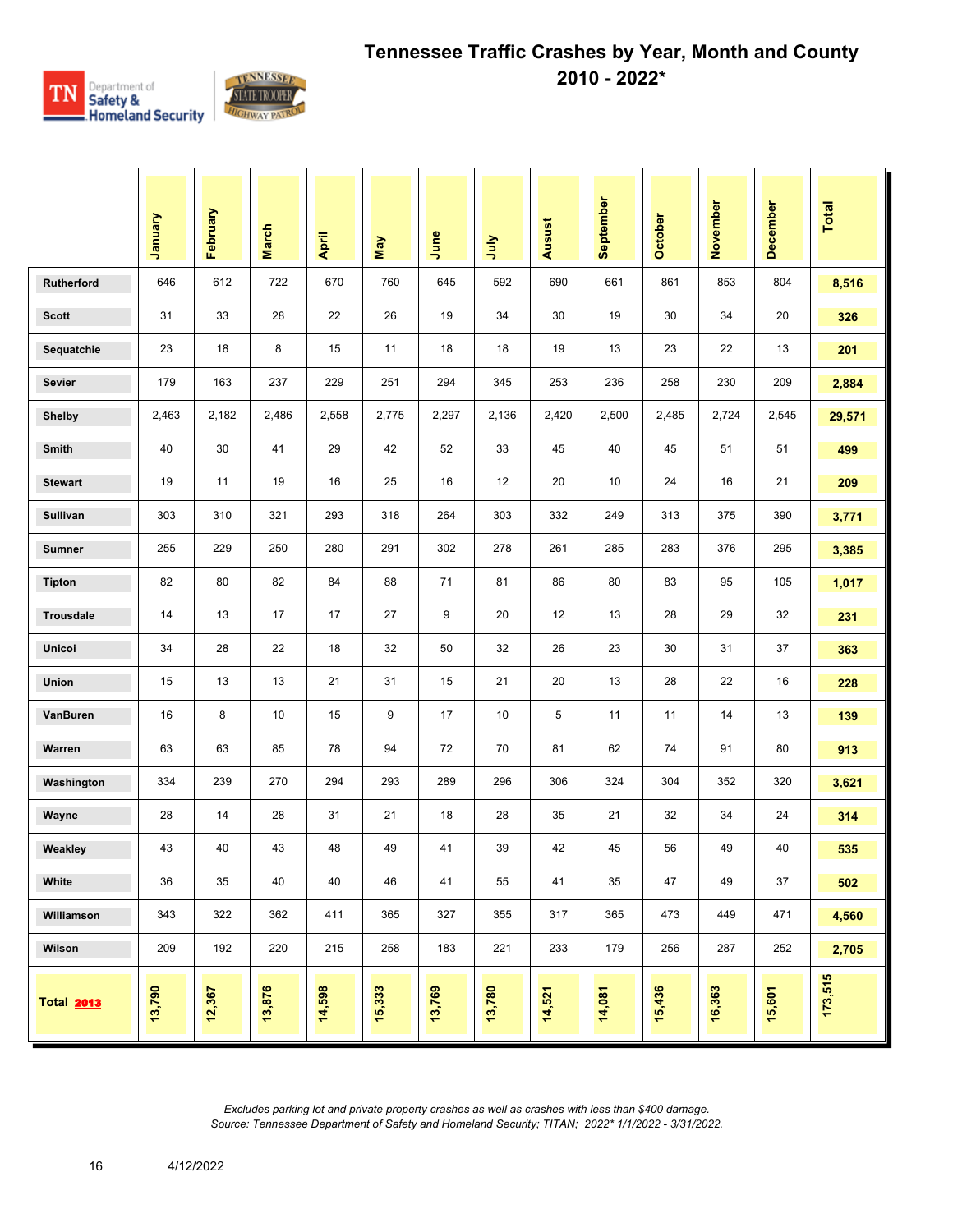

| 2 0 1 4         | <b>January</b> | February       | <b>March</b> | April          | Vay   | June  | <b>Surt</b> | <b>Ausust</b>  | September | <b>October</b> | November | <b>December</b> | <b>Total</b> |
|-----------------|----------------|----------------|--------------|----------------|-------|-------|-------------|----------------|-----------|----------------|----------|-----------------|--------------|
| Anderson        | 113            | 125            | 125          | 135            | 147   | 142   | 144         | 163            | 152       | 152            | 182      | 170             | 1,750        |
| <b>Bedford</b>  | 83             | 100            | 77           | 89             | 85    | 72    | 82          | 70             | 76        | 99             | 88       | 105             | 1,026        |
| <b>Benton</b>   | 22             | 22             | 35           | 25             | 28    | 26    | 25          | 26             | 32        | 37             | 22       | 29              | 329          |
| <b>Bledsoe</b>  | $\overline{7}$ | 5              | $\mathbf{1}$ | $\overline{7}$ | 4     | 9     | 5           | 4              | 6         | $\overline{7}$ | 4        | 4               | 63           |
| <b>Blount</b>   | 204            | 194            | 225          | 238            | 247   | 240   | 247         | 263            | 265       | 264            | 268      | 288             | 2,943        |
| <b>Bradley</b>  | 286            | 223            | 233          | 226            | 216   | 208   | 216         | 253            | 233       | 280            | 298      | 297             | 2,969        |
| Campbell        | 71             | 54             | 71           | 80             | 85    | 109   | 76          | 91             | 92        | 95             | 84       | 72              | 980          |
| Cannon          | 29             | 18             | 13           | 27             | 18    | 27    | 22          | 23             | 18        | 34             | 35       | 24              | 288          |
| Carroll         | 32             | 37             | 29           | 24             | 35    | 26    | 22          | 33             | 27        | 35             | 42       | 40              | 382          |
| Carter          | 108            | 94             | 72           | 93             | 90    | 95    | 84          | 89             | 92        | 115            | 94       | 88              | 1,114        |
| Cheatham        | 57             | 70             | 55           | 69             | 74    | 65    | 67          | 78             | 61        | 77             | 84       | 70              | 827          |
| <b>Chester</b>  | 31             | 19             | 24           | 21             | 25    | 28    | 16          | 25             | 32        | 32             | 33       | 35              | 321          |
| Claiborne       | 49             | 28             | 35           | 43             | 33    | 33    | 39          | 36             | 34        | 37             | 38       | 43              | 448          |
| Clay            | 3              | $\overline{7}$ | 10           | 9              | 13    | 17    | 10          | $\overline{7}$ | 12        | 14             | 14       | 15              | 131          |
| Cocke           | 101            | 68             | 64           | 76             | 84    | 95    | 90          | 89             | 58        | 105            | 95       | 85              | 1,010        |
| Coffee          | 89             | 97             | 95           | 88             | 131   | 111   | 99          | 104            | 114       | 127            | 124      | 135             | 1,314        |
| <b>Crockett</b> | 11             | 25             | 16           | 17             | 15    | 20    | 16          | 26             | 27        | 20             | 32       | 18              | 243          |
| Cumberland      | 124            | 75             | 114          | 115            | 115   | 126   | 108         | 132            | 119       | 133            | 143      | 109             | 1,413        |
| Davidson        | 1,890          | 1,956          | 2,046        | 2,117          | 2,161 | 2,108 | 2,009       | 2,211          | 2,233     | 2,607          | 2,402    | 2,463           | 26,203       |
| <b>Decatur</b>  | 12             | 18             | 22           | 23             | 22    | 27    | 18          | 20             | 15        | 14             | 19       | 25              | 235          |
| DeKalb          | 33             | 21             | 30           | 27             | 36    | 42    | 32          | 29             | 28        | 31             | 42       | 42              | 393          |
| <b>Dickson</b>  | 74             | 95             | 118          | 83             | 121   | 112   | 94          | 85             | 100       | 135            | 148      | 117             | 1,282        |
| <b>Dyer</b>     | 64             | 72             | 73           | 61             | 76    | 61    | 48          | 81             | 83        | 71             | 81       | 74              | 845          |
| Fayette         | 44             | 37             | 41           | 49             | 38    | 37    | 47          | 40             | 50        | 48             | 51       | 61              | 543          |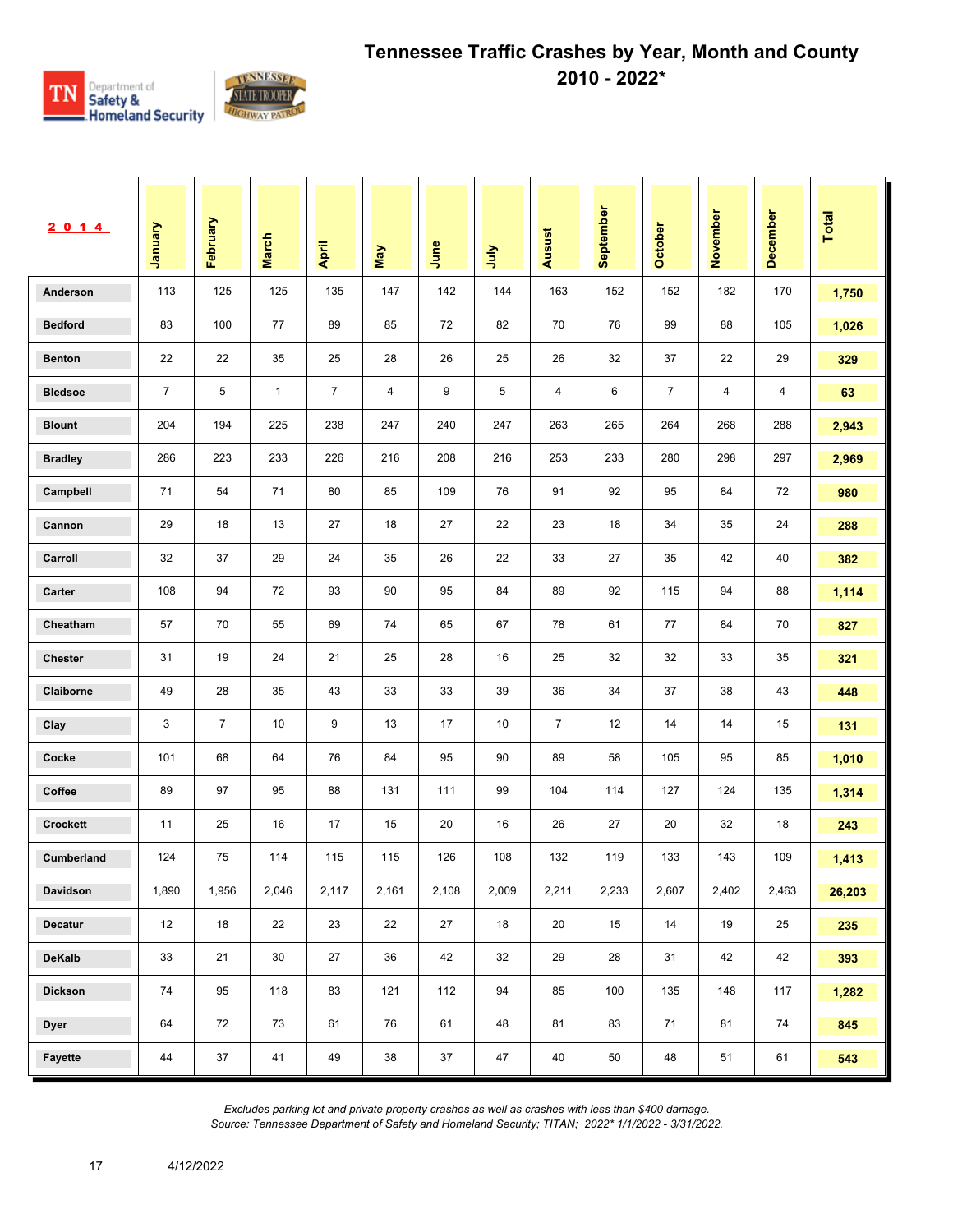

|                  | January | February       | <b>March</b>   | April | <b>May</b>     | June           | 言              | Ausust         | September | <b>October</b> | November       | <b>December</b> | Total  |
|------------------|---------|----------------|----------------|-------|----------------|----------------|----------------|----------------|-----------|----------------|----------------|-----------------|--------|
| <b>Fentress</b>  | 28      | 18             | 23             | 21    | 24             | 30             | 26             | 29             | 22        | 28             | 27             | 24              | 300    |
| Franklin         | 60      | 58             | 75             | 62    | 63             | 60             | 45             | 63             | 61        | 65             | 56             | 85              | 753    |
| Gibson           | 62      | 55             | 67             | 66    | 81             | 61             | 46             | 52             | 58        | 72             | 61             | 68              | 749    |
| Giles            | 64      | 53             | 74             | 65    | 62             | 54             | 56             | 58             | 68        | 80             | 91             | 83              | 808    |
| Grainger         | 39      | 21             | 25             | 26    | 28             | 23             | 37             | 15             | 32        | 31             | 26             | 23              | 326    |
| Greene           | 153     | 127            | 112            | 153   | 136            | 135            | 129            | 143            | 124       | 168            | 154            | 161             | 1,695  |
| Grundy           | 19      | 15             | 13             | 19    | 20             | 20             | 24             | 17             | 24        | 22             | 29             | 23              | 245    |
| Hamblen          | 139     | 122            | 108            | 103   | 130            | 116            | 125            | 119            | 102       | 146            | 150            | 126             | 1,486  |
| Hamilton         | 1,127   | 793            | 838            | 891   | 964            | 911            | 905            | 914            | 866       | 1,145          | 1,031          | 1,085           | 11,470 |
| Hancock          | 20      | 3              | $\overline{7}$ | 10    | 8              | $\overline{7}$ | 6              | 10             | 15        | 9              | 14             | 10              | 119    |
| Hardeman         | 38      | 24             | 30             | 40    | 54             | 33             | 39             | 41             | 50        | 39             | 53             | 61              | 502    |
| Hardin           | 51      | 62             | 57             | 43    | 46             | 45             | 47             | 57             | 40        | 46             | 45             | 67              | 606    |
| <b>Hawkins</b>   | 59      | 49             | 51             | 65    | 85             | 64             | 79             | 62             | 62        | 60             | 75             | 83              | 794    |
| Haywood          | 36      | 39             | 38             | 31    | 48             | 43             | 34             | 39             | 41        | 41             | 53             | 48              | 491    |
| Henderson        | 54      | 65             | 67             | 73    | 63             | 64             | 59             | 58             | 69        | 77             | 75             | 64              | 788    |
| Henry            | 40      | 29             | 34             | 42    | 25             | 26             | 31             | 37             | 40        | 45             | 39             | 45              | 433    |
| Hickman          | 34      | 40             | 42             | 30    | 43             | 55             | 35             | 39             | 45        | 49             | 64             | 38              | 514    |
| Houston          | 6       | 10             | 5              | 5     | 15             | $\overline{7}$ | $\overline{7}$ | 6              | 9         | 6              | 9              | $\overline{7}$  | 92     |
| <b>Humphreys</b> | 28      | 32             | 30             | 32    | 31             | 26             | 32             | 34             | 25        | 25             | 40             | 33              | 368    |
| Jackson          | 13      | 5              | 12             | 15    | $\overline{7}$ | 19             | 10             | $\overline{7}$ | 13        | 17             | 9              | 16              | 143    |
| Jefferson        | 90      | 67             | 81             | 87    | 89             | 89             | 98             | 100            | 76        | 107            | 89             | 94              | 1,067  |
| Johnson          | 38      | 24             | 27             | 31    | 25             | 24             | 32             | 35             | 26        | 35             | 38             | 23              | 358    |
| Knox             | 928     | 846            | 939            | 1,083 | 1,041          | 891            | 982            | 1,061          | 1,055     | 1,241          | 1,085          | 1,140           | 12,292 |
| Lake             | 6       | $\overline{4}$ | 5              | 8     | $\overline{4}$ | 3              | $\overline{2}$ | $\overline{4}$ | 6         | 6              | $\overline{4}$ | $\overline{4}$  | 56     |
| Lauderdale       | 24      | 38             | 33             | 29    | 25             | 35             | $30\,$         | 32             | 41        | 44             | 54             | 37              | 422    |

*Excludes parking lot and private property crashes as well as crashes with less than \$400 damage.*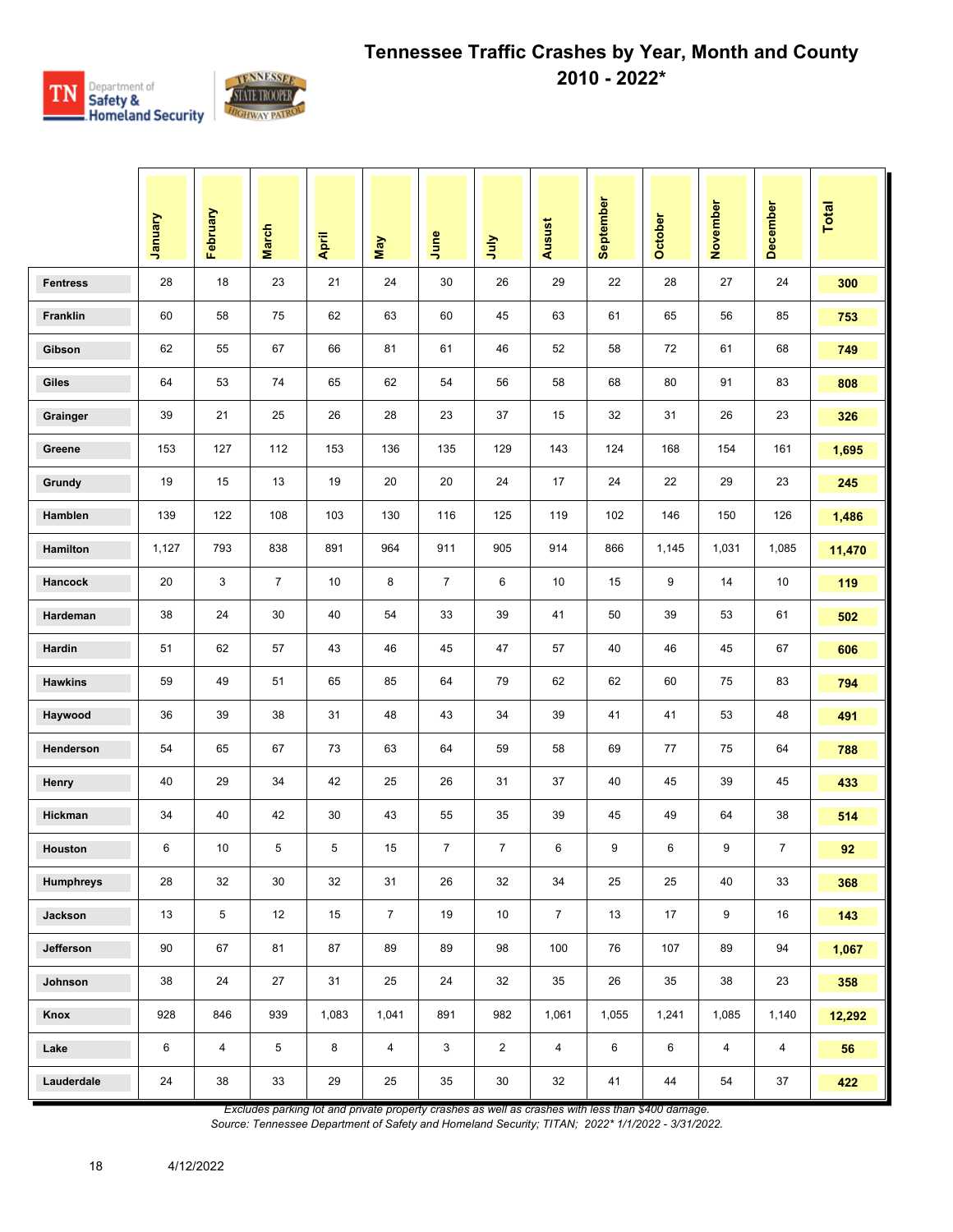

|                 | Vienuary | February | <b>March</b> | April                   | May          | June           | July | <b>Ausust</b> | September      | October | November       | December | <b>Total</b> |
|-----------------|----------|----------|--------------|-------------------------|--------------|----------------|------|---------------|----------------|---------|----------------|----------|--------------|
| Lawrence        | 56       | 57       | 71           | 71                      | 72           | 66             | 63   | 63            | 69             | 68      | 80             | 59       | 795          |
| Lewis           | 15       | 14       | 15           | 11                      | 21           | 19             | 14   | 22            | 20             | 16      | 21             | 20       | 208          |
| Lincoln         | 64       | 46       | 68           | 74                      | 64           | 49             | 71   | 62            | 62             | 70      | 67             | 73       | 770          |
| Loudon          | 97       | 73       | 94           | 83                      | 115          | 90             | 105  | 92            | 80             | 121     | 142            | 100      | 1,192        |
| Macon           | 33       | 27       | 29           | 32                      | 37           | 25             | 39   | 26            | 36             | 36      | 34             | 30       | 384          |
| <b>Madison</b>  | 246      | 272      | 285          | 273                     | 256          | 265            | 231  | 273           | 275            | 312     | 335            | 336      | 3,359        |
| <b>Marion</b>   | 39       | 43       | 49           | 43                      | 55           | 43             | 53   | 57            | 23             | 61      | 68             | 53       | 587          |
| <b>Marshall</b> | 58       | 61       | 63           | 54                      | 46           | 46             | 46   | 44            | 55             | 68      | 54             | 73       | 668          |
| <b>Maury</b>    | 182      | 172      | 168          | 203                     | 209          | 176            | 162  | 185           | 160            | 216     | 226            | 226      | 2,285        |
| <b>McMinn</b>   | 108      | 72       | 95           | 101                     | 89           | 120            | 100  | 113           | 89             | 142     | 118            | 144      | 1,291        |
| <b>McNairy</b>  | 38       | 29       | 40           | 45                      | 34           | 25             | 32   | 42            | 38             | 56      | 47             | 38       | 464          |
| <b>Meigs</b>    | 16       | 16       | 17           | 11                      | 16           | 8              | 9    | 13            | 13             | 11      | 17             | 8        | 155          |
| Monroe          | 57       | 56       | 41           | 73                      | 68           | 46             | 55   | 52            | 59             | 71      | 78             | 67       | 723          |
| Montgomery      | 347      | 406      | 369          | 414                     | 474          | 412            | 362  | 414           | 449            | 551     | 535            | 517      | 5,250        |
| Moore           | 5        | 6        | 4            | 10                      | 4            | $\overline{7}$ | 11   | 3             | 4              | 10      | 12             | 9        | 85           |
| Morgan          | 21       | 15       | 17           | 14                      | 18           | 10             | 16   | 15            | $\overline{7}$ | 17      | 15             | 16       | 181          |
| Obion           | 52       | 62       | 56           | 43                      | 49           | 40             | 50   | 58            | 59             | 52      | 66             | 53       | 640          |
| Overton         | 39       | 32       | 34           | 41                      | 43           | 27             | 37   | 35            | 60             | 41      | 42             | 35       | 466          |
| Perry           | 12       | 10       | 12           | 14                      | 18           | 9              | 8    | 14            | 15             | 16      | 15             | 11       | 154          |
| <b>Pickett</b>  | 5        | 3        | 3            | $\overline{\mathbf{4}}$ | $\mathbf{3}$ | 9              | 10   | 8             | $\overline{7}$ | 6       | $\overline{7}$ | 10       | 75           |
| Polk            | 19       | 13       | 17           | 22                      | 25           | 19             | 24   | 24            | 22             | 26      | 16             | 21       | 248          |
| Putnam          | 192      | 182      | 196          | 205                     | 171          | 195            | 169  | 216           | 178            | 244     | 245            | 253      | 2,446        |
| Rhea            | 39       | 21       | 26           | 30                      | 20           | 29             | 30   | 28            | 24             | 50      | 32             | 45       | 374          |
| Roane           | 79       | 82       | 88           | 96                      | 90           | 90             | 92   | 96            | 83             | 105     | 114            | 127      | 1,142        |
| Robertson       | 132      | 135      | 140          | 116                     | 138          | 154            | 117  | 135           | 117            | 159     | 147            | 128      | 1,618        |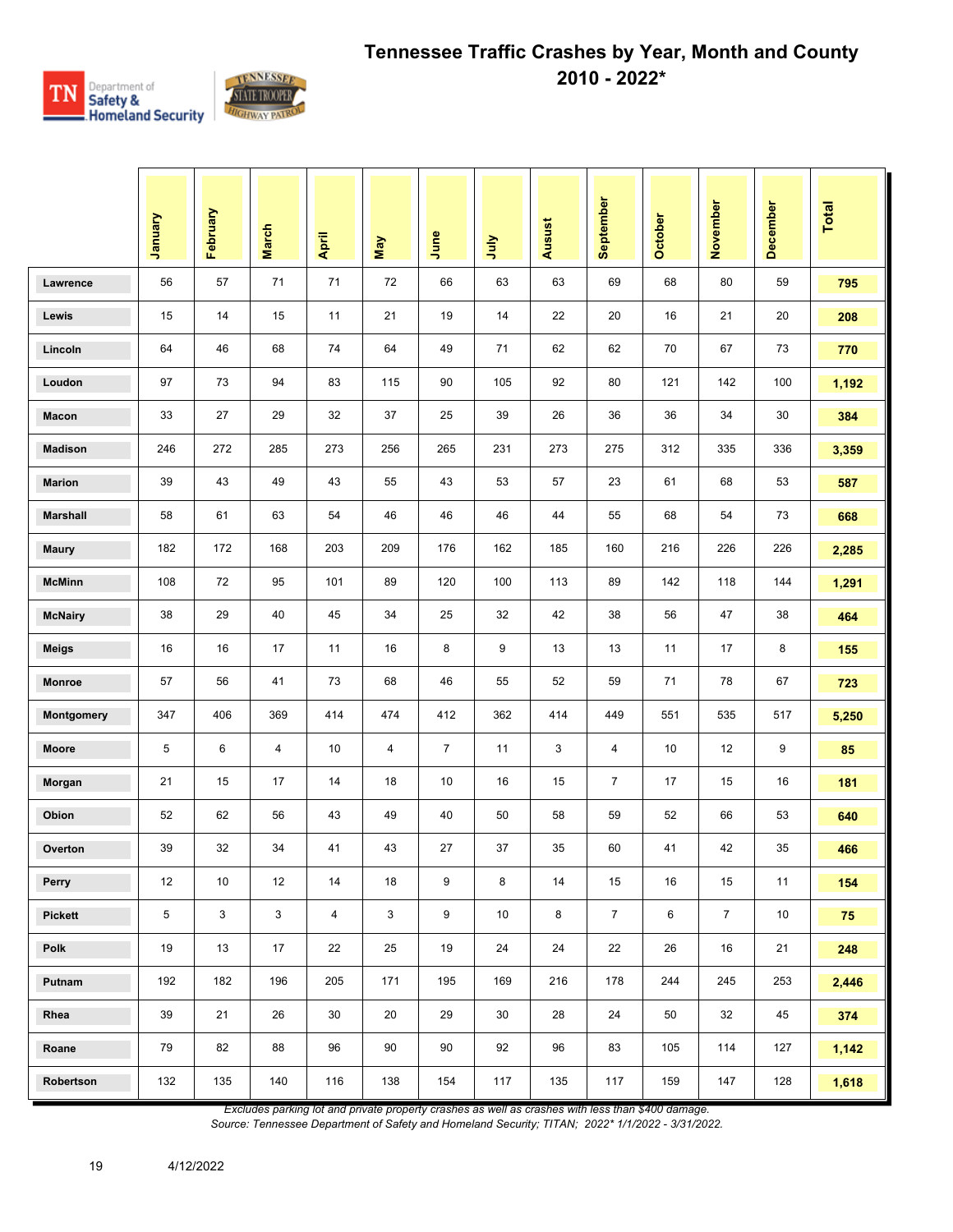

|                   | Vanuary | February | <b>March</b> | April  | May    | June   | <b>S</b> | Ausust | September | October | November | <b>December</b> | Total   |
|-------------------|---------|----------|--------------|--------|--------|--------|----------|--------|-----------|---------|----------|-----------------|---------|
| Rutherford        | 628     | 662      | 759          | 722    | 783    | 731    | 592      | 726    | 696       | 877     | 878      | 906             | 8,960   |
| <b>Scott</b>      | 25      | 14       | 18           | 18     | 22     | 21     | 21       | 14     | 25        | 24      | 25       | 20              | 247     |
| Sequatchie        | 18      | 13       | 13           | 15     | 16     | 21     | 16       | 17     | 12        | 17      | 16       | 18              | 192     |
| <b>Sevier</b>     | 184     | 158      | 184          | 232    | 252    | 280    | 312      | 264    | 263       | 342     | 246      | 305             | 3,022   |
| <b>Shelby</b>     | 2,245   | 2,365    | 2,579        | 2,585  | 2,856  | 2,473  | 2,318    | 2,643  | 2,513     | 2,792   | 2,763    | 2,730           | 30,862  |
| <b>Smith</b>      | 53      | 31       | 45           | 43     | 42     | 56     | 40       | 46     | 17        | 43      | 61       | 40              | 517     |
| <b>Stewart</b>    | 12      | 15       | 22           | 18     | 19     | 18     | 19       | 14     | 12        | 20      | 24       | 18              | 211     |
| <b>Sullivan</b>   | 358     | 291      | 295          | 270    | 334    | 337    | 250      | 327    | 285       | 385     | 388      | 353             | 3,873   |
| <b>Sumner</b>     | 263     | 292      | 312          | 309    | 307    | 303    | 264      | 262    | 290       | 372     | 331      | 368             | 3,673   |
| <b>Tipton</b>     | 93      | 67       | 78           | 77     | 75     | 85     | 77       | 77     | 95        | 94      | 90       | 112             | 1,020   |
| <b>Trousdale</b>  | 21      | 18       | 16           | 20     | 10     | 27     | 20       | 15     | 18        | 23      | 22       | 20              | 230     |
| Unicoi            | 44      | 25       | 28           | 26     | 37     | 29     | 29       | 31     | 24        | 39      | 42       | 24              | 378     |
| <b>Union</b>      | 24      | 21       | 18           | 8      | 15     | 15     | 16       | 19     | 25        | 21      | 24       | 26              | 232     |
| VanBuren          | 6       | 4        | 6            | 6      | 15     | 15     | 4        | 6      | 10        | 13      | 18       | 12              | 115     |
| Warren            | 64      | 61       | 56           | 75     | 71     | 72     | 58       | 76     | 59        | 92      | 81       | 76              | 841     |
| Washington        | 345     | 263      | 293          | 299    | 305    | 264    | 284      | 271    | 318       | 372     | 342      | 318             | 3,674   |
| Wayne             | 24      | 17       | 19           | 16     | 26     | 24     | 22       | 25     | 23        | 29      | 36       | 38              | 299     |
| Weakley           | 42      | 57       | 41           | 40     | 45     | 34     | 35       | 38     | 53        | 62      | 47       | 31              | 525     |
| White             | 38      | 32       | 39           | 36     | 41     | 43     | 41       | 38     | 43        | 45      | 41       | 41              | 478     |
| Williamson        | 349     | 320      | 376          | 378    | 395    | 336    | 366      | 395    | 349       | 463     | 464      | 515             | 4,706   |
| Wilson            | 180     | 201      | 217          | 231    | 230    | 224    | 196      | 227    | 223       | 312     | 252      | 283             | 2,776   |
| <b>Total 2014</b> | 13,660  | 12,891   | 13,828       | 14,279 | 15,047 | 14,064 | 13,418   | 14,631 | 14,286    | 17,135  | 16,518   | 16,563          | 176,320 |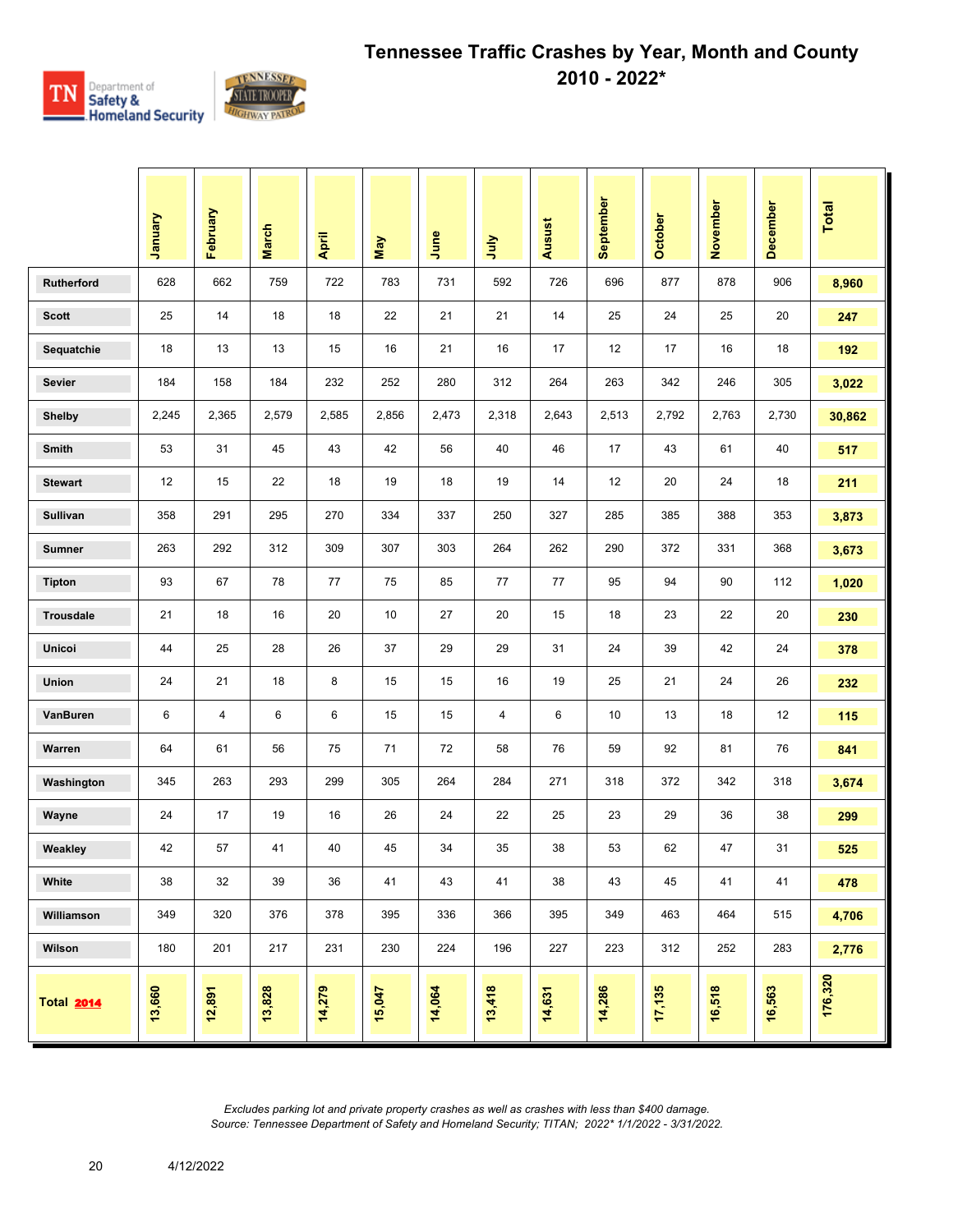

| 2015            | Vanuary | February | <b>March</b> | April | May   | June  | <b>Surt</b> | Ausust | September | October | November | December | <b>Total</b> |
|-----------------|---------|----------|--------------|-------|-------|-------|-------------|--------|-----------|---------|----------|----------|--------------|
| Anderson        | 157     | 116      | 153          | 151   | 154   | 149   | 173         | 157    | 175       | 213     | 216      | 216      | 2,030        |
| <b>Bedford</b>  | 88      | 87       | 80           | 83    | 83    | 74    | 89          | 118    | 113       | 114     | 89       | 108      | 1,126        |
| <b>Benton</b>   | 22      | 26       | 34           | 18    | 29    | 36    | 40          | 28     | 32        | 33      | 22       | 27       | 347          |
| <b>Bledsoe</b>  | 6       | 6        | 4            | 3     | 2     | 8     | 6           | 10     | 10        | 18      | 12       | 10       | 95           |
| <b>Blount</b>   | 210     | 222      | 212          | 256   | 287   | 274   | 285         | 276    | 312       | 352     | 317      | 284      | 3,287        |
| <b>Bradley</b>  | 265     | 241      | 266          | 260   | 290   | 233   | 235         | 262    | 332       | 362     | 324      | 324      | 3,394        |
| Campbell        | 82      | 63       | 83           | 90    | 94    | 94    | 120         | 85     | 100       | 85      | 82       | 112      | 1,090        |
| Cannon          | 23      | 12       | 18           | 16    | 24    | 21    | 20          | 24     | 28        | 31      | 34       | 33       | 284          |
| Carroll         | 28      | 35       | 27           | 31    | 40    | 32    | 31          | 26     | 30        | 48      | 46       | 29       | 403          |
| Carter          | 79      | 116      | 77           | 109   | 106   | 115   | 106         | 107    | 108       | 134     | 127      | 109      | 1,293        |
| Cheatham        | 68      | 84       | 68           | 69    | 76    | 69    | 71          | 51     | 57        | 96      | 101      | 72       | 882          |
| <b>Chester</b>  | 39      | 18       | 40           | 18    | 29    | 17    | 19          | 30     | 40        | 37      | 36       | 34       | 357          |
| Claiborne       | 39      | 24       | 29           | 38    | 47    | 28    | 41          | 36     | 40        | 46      | 29       | 49       | 446          |
| Clay            | 5       | 13       | 16           | 10    | 11    | 20    | 14          | 11     | 13        | 8       | 10       | 9        | 140          |
| Cocke           | 83      | 82       | 82           | 85    | 79    | 87    | 99          | 92     | 114       | 106     | 102      | 91       | 1,102        |
| Coffee          | 114     | 105      | 124          | 118   | 124   | 133   | 129         | 133    | 125       | 167     | 135      | 116      | 1,523        |
| <b>Crockett</b> | 18      | 29       | 11           | 24    | 21    | 16    | 27          | 30     | 15        | 23      | 25       | 18       | 257          |
| Cumberland      | 101     | 125      | 104          | 102   | 143   | 134   | 124         | 133    | 125       | 146     | 154      | 143      | 1,534        |
| Davidson        | 2,293   | 2,382    | 2,567        | 2,465 | 2,576 | 2,427 | 2,506       | 2,652  | 2,824     | 3,161   | 2,746    | 2,766    | 31,365       |
| Decatur         | 14      | 18       | 12           | 20    | 15    | 18    | 21          | 18     | 17        | 20      | 18       | 23       | 214          |
| DeKalb          | 36      | 45       | 35           | 38    | 45    | 40    | 37          | 41     | 38        | 39      | 26       | 37       | 457          |
| <b>Dickson</b>  | 117     | 136      | 116          | 117   | 122   | 133   | 143         | 111    | 110       | 145     | 189      | 160      | 1,599        |
| <b>Dyer</b>     | 58      | 82       | 80           | 69    | 79    | 66    | 84          | 70     | 64        | 65      | 74       | 65       | 856          |
| Fayette         | 37      | 41       | 41           | 41    | 47    | 41    | 39          | 54     | 43        | 67      | 52       | 65       | 568          |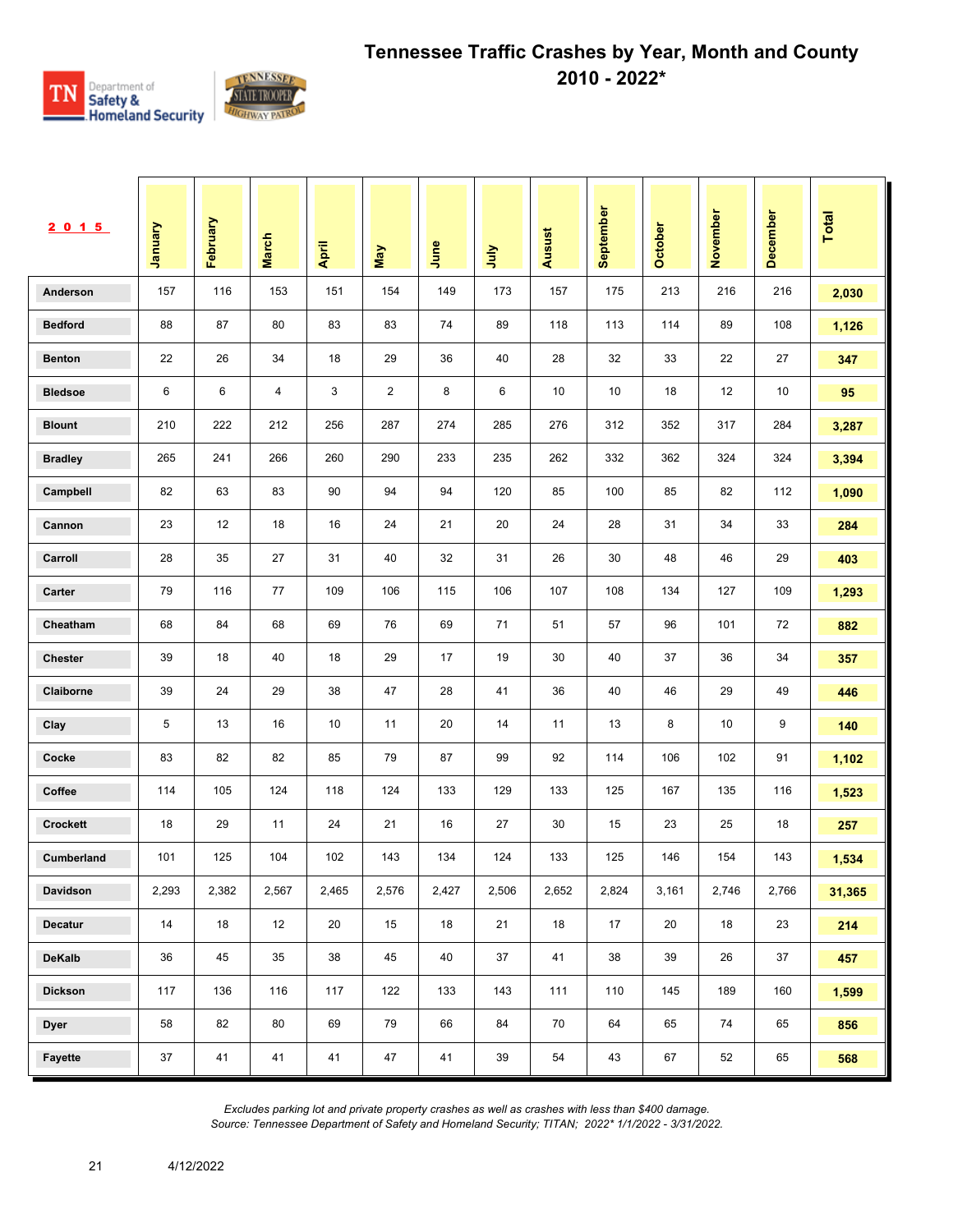

|                  | January                 | February       | <b>March</b> | April          | <b>May</b>       | June           | 言     | Ausust | September      | October | November | <b>December</b> | Total  |
|------------------|-------------------------|----------------|--------------|----------------|------------------|----------------|-------|--------|----------------|---------|----------|-----------------|--------|
| <b>Fentress</b>  | 22                      | 18             | 25           | 31             | 30               | 28             | 28    | 27     | 36             | 45      | 33       | 26              | 349    |
| Franklin         | 68                      | 62             | 65           | 85             | 70               | 65             | 71    | 77     | 93             | 93      | 80       | 81              | 910    |
| Gibson           | 56                      | 45             | 53           | 56             | 57               | 56             | 47    | 53     | 59             | 65      | 68       | 78              | 693    |
| Giles            | 64                      | 65             | 84           | 59             | 73               | 69             | 78    | 94     | 80             | 100     | 102      | 89              | 957    |
| Grainger         | 23                      | 20             | 27           | 23             | 26               | 24             | 29    | 27     | 48             | 28      | 25       | 38              | 338    |
| Greene           | 133                     | 158            | 132          | 155            | 146              | 149            | 153   | 173    | 173            | 200     | 187      | 170             | 1,929  |
| Grundy           | 17                      | 11             | 17           | 21             | 23               | 22             | 21    | 36     | 31             | 32      | 19       | 33              | 283    |
| Hamblen          | 85                      | 76             | 104          | 100            | 120              | 97             | 129   | 144    | 157            | 157     | 151      | 139             | 1,459  |
| Hamilton         | 963                     | 924            | 1,011        | 1,066          | 1,048            | 1,029          | 1,014 | 1,032  | 1,064          | 1,326   | 1,215    | 1,264           | 12,956 |
| Hancock          | 12                      | 6              | 10           | $\overline{7}$ | 5                | $\overline{7}$ | 13    | 11     | 11             | 12      | 10       | 10              | 114    |
| Hardeman         | 48                      | 44             | 40           | 39             | 42               | 28             | 38    | 48     | 38             | 43      | 53       | 56              | 517    |
| Hardin           | 64                      | 59             | 47           | 52             | 57               | 34             | 51    | 47     | 58             | 69      | 69       | 79              | 686    |
| <b>Hawkins</b>   | 68                      | 41             | 58           | 61             | 59               | 76             | 74    | 75     | 93             | 82      | 72       | 75              | 834    |
| Haywood          | 24                      | 36             | 34           | 33             | 54               | 54             | 34    | 38     | 33             | 50      | 65       | 48              | 503    |
| Henderson        | 62                      | 57             | 80           | 74             | 77               | 75             | 84    | 67     | 64             | 67      | 84       | 64              | 855    |
| Henry            | 25                      | 41             | 40           | 37             | 38               | 46             | 41    | 38     | 42             | 29      | 46       | 47              | 470    |
| Hickman          | 30                      | 54             | 45           | 47             | 42               | 40             | 43    | 52     | 53             | 49      | 70       | 46              | 571    |
| Houston          | $\overline{\mathbf{c}}$ | 3              | 9            | 19             | 8                | 6              | 6     | 5      | 9              | 13      | 8        | 3               | 91     |
| <b>Humphreys</b> | 39                      | 28             | 33           | 20             | 46               | 29             | 25    | 29     | 29             | 40      | 31       | 32              | 381    |
| Jackson          | 17                      | 10             | 8            | 13             | 11               | 5              | 4     | 20     | 17             | 17      | 17       | 19              | 158    |
| Jefferson        | 81                      | 90             | 79           | 79             | 97               | 80             | 115   | 91     | 120            | 113     | 103      | 97              | 1,145  |
| Johnson          | 24                      | 34             | 22           | 26             | 26               | 27             | 21    | 23     | 29             | 36      | 34       | 38              | 340    |
| Knox             | 992                     | 797            | 1,055        | 1,146          | 1,103            | 977            | 1,083 | 1,185  | 1,230          | 1,355   | 1,195    | 1,261           | 13,379 |
| Lake             | $\overline{2}$          | $\overline{2}$ | 3            | 3              | $\boldsymbol{9}$ | 5              | 5     | 3      | $\overline{2}$ | 12      | 5        | 11              | 62     |
| Lauderdale       | 39                      | 38             | 53           | 40             | 42               | $37\,$         | 37    | 36     | 31             | 47      | 57       | 43              | 500    |

*Excludes parking lot and private property crashes as well as crashes with less than \$400 damage.*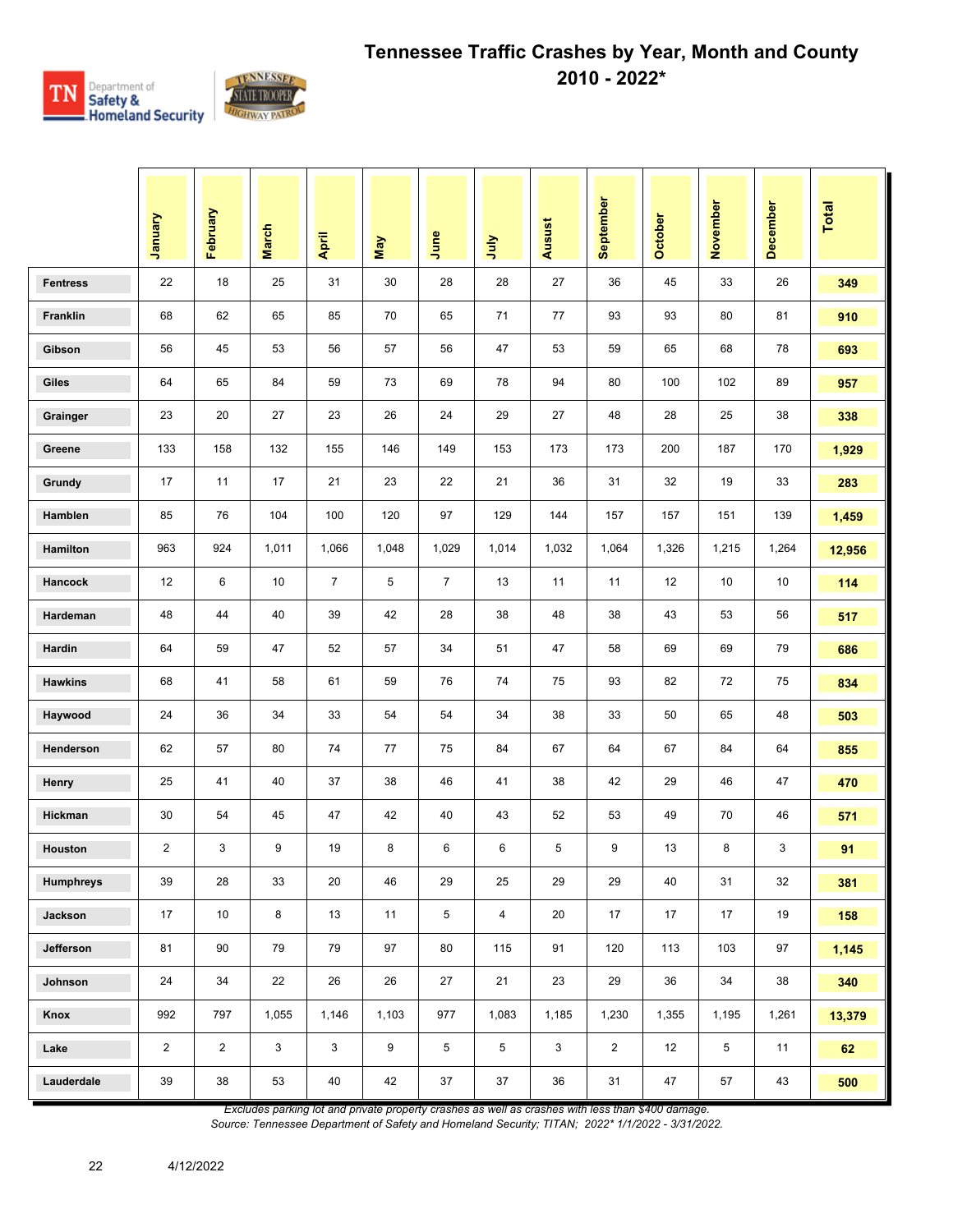

|                 | Vienuel          | February | <b>March</b>   | April                   | May | June | July | <b>Ausust</b>  | September      | October        | November | <b>December</b> | Total |
|-----------------|------------------|----------|----------------|-------------------------|-----|------|------|----------------|----------------|----------------|----------|-----------------|-------|
| Lawrence        | 69               | 70       | 78             | 59                      | 60  | 60   | 78   | 73             | 63             | 90             | 85       | 61              | 846   |
| Lewis           | 15               | 11       | 15             | 12                      | 17  | 8    | 14   | 24             | 31             | 20             | 15       | 11              | 193   |
| Lincoln         | 58               | 42       | 65             | 56                      | 91  | 47   | 48   | 70             | 66             | 72             | 65       | 72              | 752   |
| Loudon          | 103              | 72       | 97             | 108                     | 121 | 104  | 111  | 106            | 102            | 150            | 151      | 136             | 1,361 |
| Macon           | 22               | 21       | 30             | 36                      | 23  | 35   | 32   | 29             | 26             | 29             | 33       | 30              | 346   |
| <b>Madison</b>  | 235              | 258      | 265            | 266                     | 296 | 302  | 283  | 276            | 283            | 350            | 373      | 377             | 3,564 |
| <b>Marion</b>   | 49               | 51       | 62             | 68                      | 62  | 42   | 65   | 71             | 51             | 69             | 86       | 67              | 743   |
| <b>Marshall</b> | 67               | 56       | 59             | 46                      | 63  | 68   | 49   | 59             | 72             | 69             | 68       | 77              | 753   |
| <b>Maury</b>    | 199              | 183      | 177            | 168                     | 220 | 199  | 188  | 202            | 221            | 235            | 255      | 242             | 2,489 |
| <b>McMinn</b>   | 117              | 111      | 96             | 129                     | 103 | 126  | 115  | 94             | 130            | 143            | 163      | 131             | 1,458 |
| <b>McNairy</b>  | 47               | 45       | 50             | 44                      | 46  | 33   | 41   | 35             | 56             | 54             | 64       | 56              | 571   |
| <b>Meigs</b>    | 10               | 16       | 16             | 14                      | 20  | 18   | 16   | 14             | 14             | 19             | 17       | 17              | 191   |
| Monroe          | 48               | 47       | 61             | 56                      | 50  | 66   | 63   | 66             | 72             | 96             | 69       | 83              | 777   |
| Montgomery      | 469              | 410      | 415            | 436                     | 460 | 423  | 435  | 466            | 483            | 595            | 624      | 517             | 5,733 |
| Moore           | $\overline{7}$   | 5        | $\overline{7}$ | 8                       | 15  | 5    | 8    | 13             | 8              | 13             | 12       | $\overline{7}$  | 108   |
| Morgan          | 23               | 11       | 13             | 14                      | 26  | 26   | 14   | 19             | 22             | 16             | 17       | 13              | 214   |
| Obion           | 50               | 60       | 51             | 43                      | 52  | 52   | 48   | 49             | 55             | 61             | 51       | 65              | 637   |
| Overton         | 36               | 33       | 37             | 29                      | 36  | 30   | 45   | 49             | 41             | 51             | 56       | 39              | 482   |
| Perry           | $\boldsymbol{7}$ | 10       | 12             | 12                      | 5   | 13   | 9    | $\overline{7}$ | 10             | $10$           | 14       | 19              | 128   |
| <b>Pickett</b>  | 6                | 5        | $\overline{a}$ | $\overline{\mathbf{4}}$ | 14  | 5    | 8    | 6              | $\overline{7}$ | $\overline{4}$ | 5        | $\overline{5}$  | 71    |
| Polk            | 17               | 13       | 20             | 17                      | 26  | 27   | 37   | 23             | 22             | 26             | 27       | 26              | 281   |
| Putnam          | 191              | 231      | 234            | 193                     | 203 | 196  | 216  | 226            | 234            | 267            | 258      | 260             | 2,709 |
| Rhea            | 31               | 31       | 24             | 23                      | 40  | 22   | 36   | 42             | 48             | 43             | 44       | 44              | 428   |
| Roane           | 80               | 107      | 85             | 97                      | 106 | 100  | 122  | 105            | 127            | 130            | 142      | 137             | 1,338 |
| Robertson       | 99               | 146      | 146            | 139                     | 190 | 161  | 131  | 161            | 151            | 191            | 202      | 176             | 1,893 |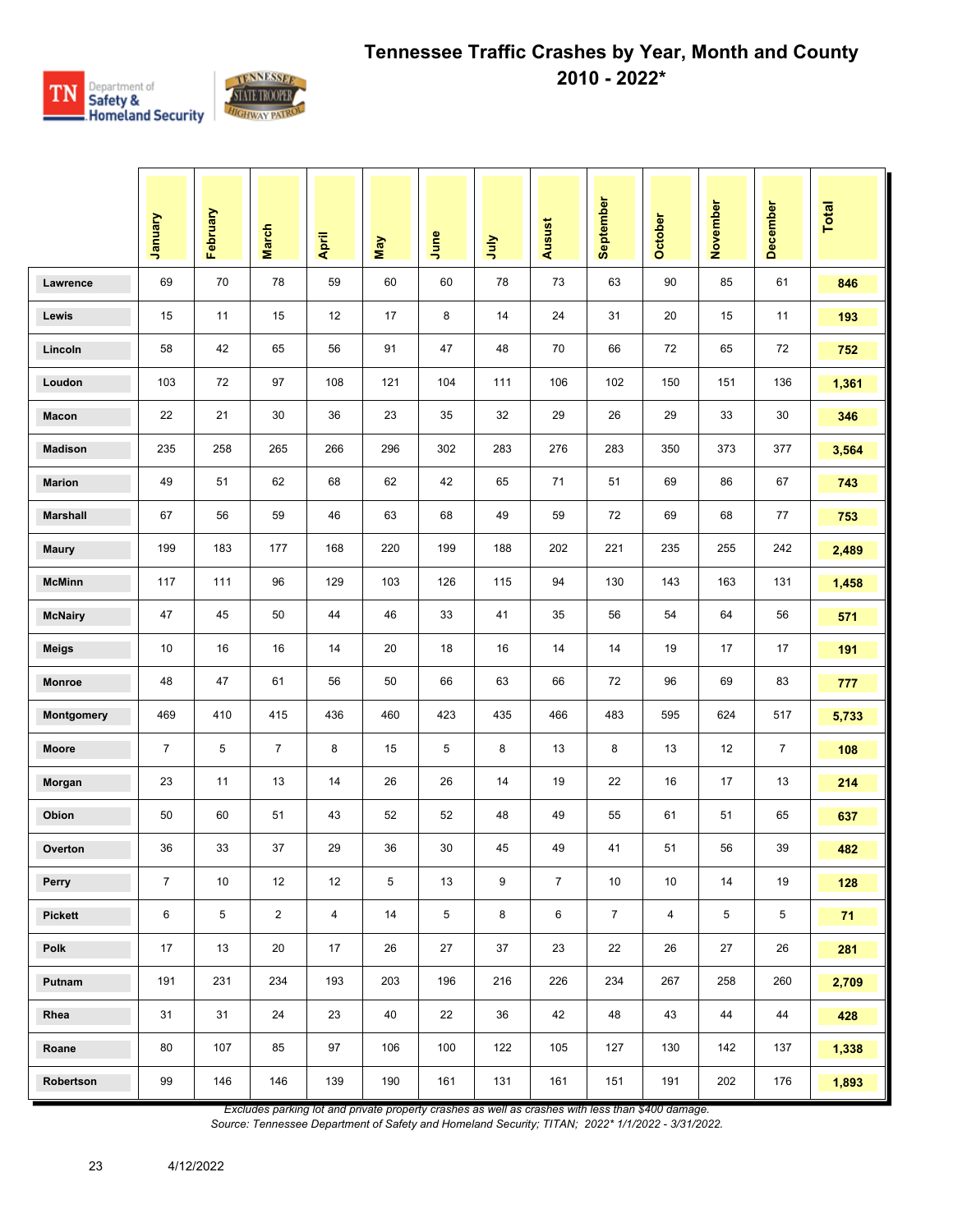

|                   | January | February | <b>March</b> | April       | May         | June      | 言         | <b>Ausust</b> | September | <b>October</b> | November    | <b>December</b> | Total        |
|-------------------|---------|----------|--------------|-------------|-------------|-----------|-----------|---------------|-----------|----------------|-------------|-----------------|--------------|
| Rutherford        | 760     | 707      | 732          | 753         | 850         | 746       | 756       | 905           | 892       | 1,111          | 986         | 930             | 10,128       |
| <b>Scott</b>      | 24      | 21       | 21           | 10          | 26          | 17        | 21        | 18            | 23        | 18             | 17          | 21              | 237          |
| Sequatchie        | 14      | 15       | 14           | 21          | 21          | 10        | 11        | 21            | 22        | 28             | 27          | 25              | 229          |
| <b>Sevier</b>     | 181     | 175      | 253          | 266         | 298         | 305       | 395       | 307           | 305       | 352            | 289         | 332             | 3,458        |
| <b>Shelby</b>     | 2,479   | 2,348    | 2,662        | 2,868       | 2,968       | 2,604     | 2,707     | 2,802         | 2,934     | 3,232          | 3,135       | 3,143           | 33,882       |
| Smith             | 47      | 49       | 42           | 36          | 33          | 48        | 59        | 53            | 67        | 49             | 69          | 50              | 602          |
| <b>Stewart</b>    | 12      | 11       | 11           | 13          | 16          | 23        | 16        | 20            | 23        | 22             | 32          | 32              | 231          |
| <b>Sullivan</b>   | 305     | 304      | 346          | 349         | 343         | 320       | 302       | 365           | 340       | 412            | 406         | 392             | 4,184        |
| <b>Sumner</b>     | 300     | 291      | 294          | 300         | 383         | 299       | 274       | 377           | 347       | 383            | 385         | 350             | 3,983        |
| <b>Tipton</b>     | 79      | 79       | 83           | 82          | 88          | 79        | 84        | 96            | 106       | 95             | 78          | 97              | 1,046        |
| Trousdale         | 15      | 21       | 22           | 14          | 16          | 18        | 13        | 19            | 17        | 22             | 22          | 22              | 221          |
| Unicoi            | 30      | 35       | 28           | 31          | 31          | 34        | 27        | 31            | 25        | 32             | 34          | 45              | 383          |
| Union             | 26      | 12       | 22           | 19          | 33          | 24        | 21        | 27            | 29        | 19             | 19          | 17              | 268          |
| <b>Unknown</b>    | 0       | 0        | 0            | $\mathbf 0$ | $\mathbf 0$ | $\pmb{0}$ | $\pmb{0}$ | $\mathbf{1}$  | 0         | 0              | $\mathbf 0$ | 0               | $\mathbf{1}$ |
| VanBuren          | 14      | 16       | 9            | 15          | 15          | 16        | 22        | 13            | 17        | 17             | 18          | 16              | 188          |
| Warren            | 85      | 72       | 74           | 51          | 75          | 65        | 65        | 83            | 85        | 86             | 84          | 86              | 911          |
| Washington        | 286     | 286      | 332          | 343         | 316         | 252       | 316       | 314           | 395       | 417            | 369         | 436             | 4,062        |
| Wayne             | 21      | 30       | 19           | 21          | 23          | 19        | 26        | 19            | 33        | 25             | 41          | 35              | 312          |
| Weakley           | 31      | 29       | 44           | 45          | 43          | 37        | 37        | 45            | 47        | 47             | 40          | 42              | 487          |
| White             | 33      | 41       | 40           | 39          | 33          | 55        | 33        | 59            | 30        | 48             | 63          | 37              | 511          |
| Williamson        | 389     | 371      | 390          | 396         | 417         | 426       | 408       | 476           | 470       | 537            | 575         | 544             | 5,399        |
| Wilson            | 228     | 231      | 220          | 230         | 291         | 258       | 273       | 295           | 273       | 328            | 318         | 343             | 3,288        |
| <b>Total 2015</b> | 14,356  | 14,016   | 15,188       | 15,502      | 16,496      | 15,153    | 15,781    | 16,617        | 17,340    | 19,679         | 18,668      | 18,410          | 197,206      |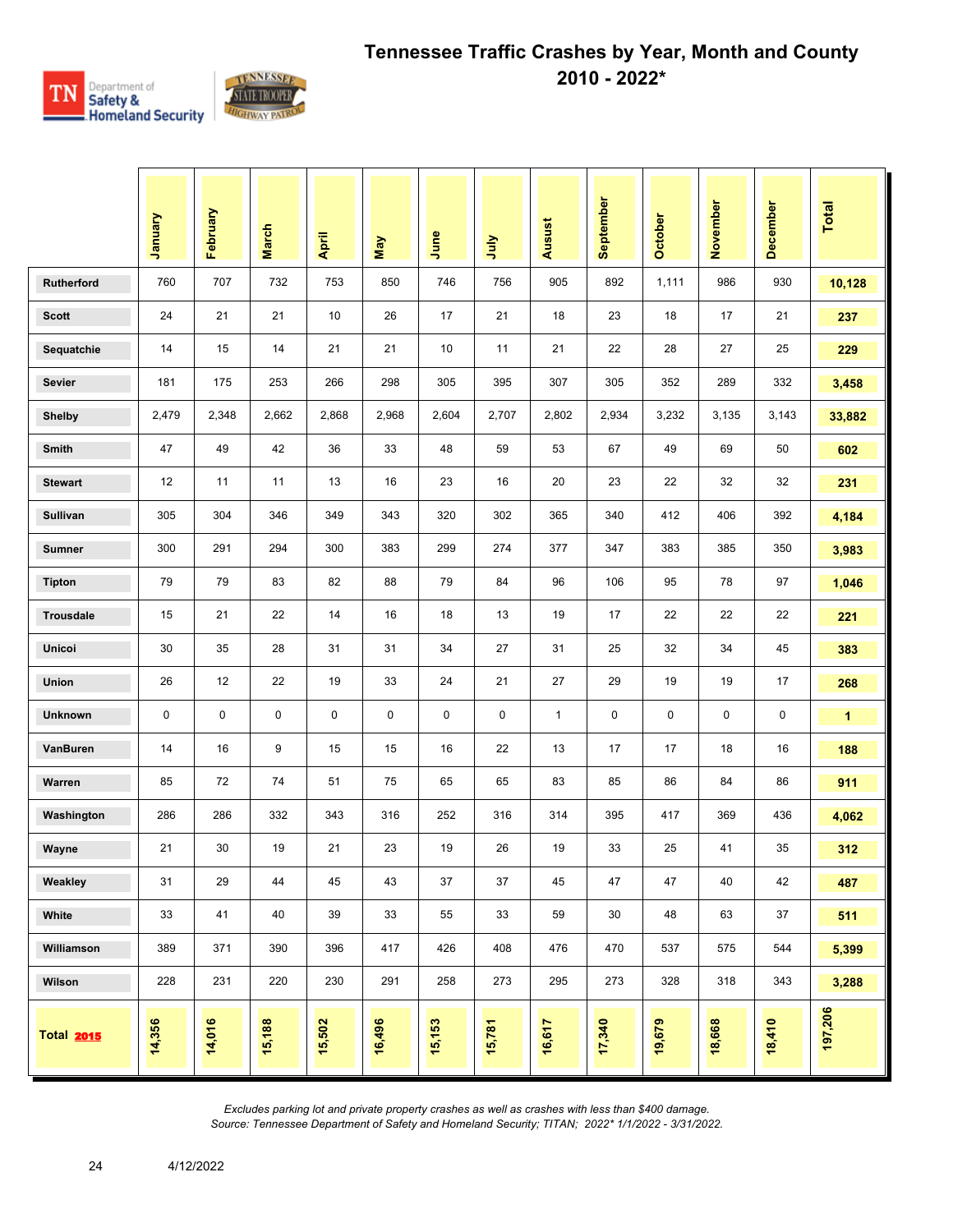

| <u>2016</u>     | <b>January</b> | February | <b>March</b> | April          | Vay   | June  | <b>Surt</b>    | <b>Ausust</b> | September | <b>October</b> | November       | December | <b>Total</b> |
|-----------------|----------------|----------|--------------|----------------|-------|-------|----------------|---------------|-----------|----------------|----------------|----------|--------------|
| Anderson        | 146            | 177      | 148          | 177            | 186   | 183   | 153            | 183           | 173       | 183            | 167            | 205      | 2,081        |
| <b>Bedford</b>  | 94             | 96       | 107          | 81             | 92    | 117   | 101            | 100           | 91        | 92             | 105            | 125      | 1,201        |
| <b>Benton</b>   | 27             | 36       | 39           | 21             | 23    | 29    | 31             | 23            | 27        | 36             | 33             | 33       | 358          |
| <b>Bledsoe</b>  | 4              | 10       | 9            | $\overline{7}$ | 10    | 9     | 10             | 8             | 8         | 8              | 8              | 5        | 96           |
| <b>Blount</b>   | 266            | 253      | 287          | 313            | 296   | 245   | 282            | 304           | 329       | 308            | 314            | 265      | 3,462        |
| <b>Bradley</b>  | 245            | 223      | 273          | 271            | 270   | 248   | 273            | 245           | 268       | 268            | 347            | 305      | 3,236        |
| Campbell        | 78             | 97       | 139          | 83             | 92    | 87    | 115            | 86            | 75        | 103            | 79             | 103      | 1,137        |
| Cannon          | 19             | 16       | 29           | 17             | 30    | 20    | 25             | 26            | 27        | 23             | 25             | 21       | 278          |
| Carroll         | 39             | 25       | 37           | 34             | 36    | 37    | 36             | 49            | 39        | 45             | 41             | 36       | 454          |
| Carter          | 100            | 88       | 102          | 95             | 96    | 83    | 94             | 119           | 115       | 98             | 100            | 108      | 1,198        |
| Cheatham        | 75             | 89       | 67           | 62             | 80    | 79    | 64             | 99            | 78        | 96             | 113            | 87       | 989          |
| <b>Chester</b>  | 31             | 22       | 24           | 27             | 23    | 24    | 24             | 19            | 23        | 23             | 46             | 44       | 330          |
| Claiborne       | 39             | 42       | 50           | 41             | 57    | 26    | 45             | 37            | 41        | 35             | 41             | 36       | 490          |
| Clay            | 6              | 17       | 11           | 5              | 6     | 11    | $\overline{7}$ | 8             | 5         | $\overline{7}$ | $\overline{7}$ | 15       | 105          |
| Cocke           | 115            | 74       | 62           | 97             | 108   | 90    | 104            | 127           | 90        | 101            | 117            | 92       | 1,177        |
| Coffee          | 123            | 111      | 120          | 110            | 146   | 126   | 120            | 146           | 129       | 149            | 144            | 185      | 1,609        |
| <b>Crockett</b> | 22             | 26       | 25           | 23             | 25    | 27    | 15             | 19            | 22        | 22             | 24             | 18       | 268          |
| Cumberland      | 124            | 101      | 118          | 100            | 147   | 128   | 121            | 161           | 123       | 132            | 153            | 117      | 1,525        |
| Davidson        | 2,544          | 2,479    | 2,729        | 2,787          | 2,798 | 2,714 | 2,583          | 2,939         | 2,868     | 2,911          | 2,919          | 2,892    | 33,163       |
| <b>Decatur</b>  | 15             | 10       | 17           | 17             | 18    | 17    | 17             | 26            | 24        | 35             | 25             | 22       | 243          |
| DeKalb          | 20             | 21       | 22           | 29             | 35    | 31    | 38             | 33            | 38        | 22             | 31             | 20       | 340          |
| <b>Dickson</b>  | 120            | 150      | 112          | 149            | 136   | 131   | 112            | 146           | 127       | 135            | 179            | 144      | 1,641        |
| <b>Dyer</b>     | 64             | 57       | 82           | 84             | 78    | 77    | 55             | 67            | 56        | 83             | 82             | 78       | 863          |
| Fayette         | 51             | 48       | 68           | 53             | 44    | 38    | 51             | 56            | 59        | 45             | 71             | 51       | 635          |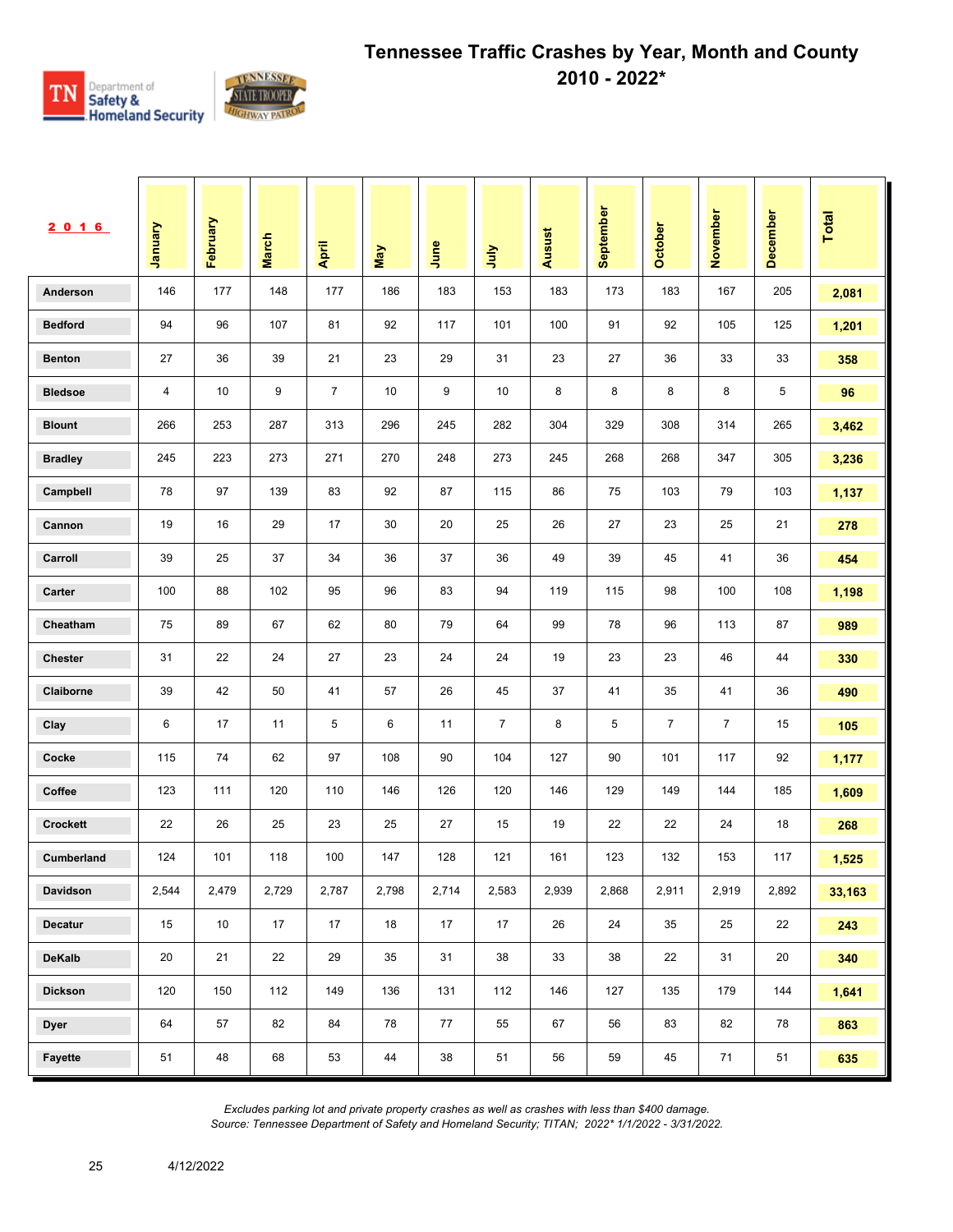

|                  | January        | February     | <b>March</b>    | April | <b>May</b> | June           | 言              | Ausust         | September      | October        | November        | <b>December</b> | Total  |
|------------------|----------------|--------------|-----------------|-------|------------|----------------|----------------|----------------|----------------|----------------|-----------------|-----------------|--------|
| <b>Fentress</b>  | 28             | 29           | 28              | 30    | 25         | 25             | 30             | 24             | 26             | 39             | 27              | 28              | 339    |
| Franklin         | 91             | 73           | 82              | 66    | 58         | 58             | 56             | 72             | 68             | 77             | 73              | 93              | 867    |
| Gibson           | 77             | 51           | 71              | 65    | 61         | 53             | 42             | 58             | 70             | 75             | 54              | 70              | 747    |
| Giles            | 79             | 59           | 74              | 71    | 72         | 91             | 97             | 85             | 73             | 82             | 83              | 102             | 968    |
| Grainger         | 26             | 32           | 27              | 30    | 40         | 30             | 28             | 32             | 22             | 38             | 33              | 30              | 368    |
| Greene           | 158            | 155          | 139             | 151   | 160        | 149            | 147            | 180            | 169            | 166            | 174             | 162             | 1,910  |
| Grundy           | 23             | 25           | 26              | 23    | 24         | 26             | 23             | 31             | 20             | 28             | 28              | 25              | 302    |
| Hamblen          | 117            | 150          | 130             | 152   | 156        | 142            | 117            | 142            | 162            | 148            | 158             | 170             | 1,744  |
| <b>Hamilton</b>  | 931            | 1,004        | 1,084           | 988   | 1,097      | 998            | 1,042          | 1,087          | 951            | 1,133          | 1,126           | 1,146           | 12,587 |
| Hancock          | $\overline{c}$ | 5            | 11              | 3     | 11         | $\overline{7}$ | 6              | 11             | 5              | 11             | 5               | 14              | 91     |
| Hardeman         | 33             | 43           | 41              | 42    | 39         | 45             | 35             | 37             | 47             | 56             | 50              | 56              | 524    |
| Hardin           | 56             | 71           | 55              | 45    | 59         | 70             | 51             | 47             | 60             | 72             | 77              | 71              | 734    |
| <b>Hawkins</b>   | 77             | 70           | 76              | 87    | 82         | 77             | 72             | 76             | 64             | 67             | 79              | 73              | 900    |
| Haywood          | 43             | 38           | 37              | 50    | 48         | 54             | 47             | 47             | 46             | 52             | 74              | 61              | 597    |
| Henderson        | 53             | 62           | 60              | 80    | 70         | 56             | 77             | 82             | 69             | 65             | 91              | 58              | 823    |
| Henry            | 39             | 38           | 39              | 41    | 43         | 37             | 51             | 35             | 44             | 48             | 57              | 47              | 519    |
| Hickman          | 43             | 44           | 30              | 46    | 34         | 53             | 48             | 57             | 46             | 57             | 57              | 46              | 561    |
| Houston          | 8              | 10           | 8               | 10    | 8          | 4              | $\overline{7}$ | 8              | 13             | 9              | 9               | 8               | 102    |
| <b>Humphreys</b> | 32             | 35           | 25              | 23    | 31         | 35             | 36             | 44             | 45             | 46             | 41              | $47\,$          | 440    |
| Jackson          | 14             | 14           | $7\overline{ }$ | 10    | 11         | 11             | $\overline{7}$ | 11             | 6              | 14             | 10 <sup>°</sup> | $\overline{7}$  | $122$  |
| Jefferson        | 82             | 101          | 74              | 89    | 86         | 93             | 68             | 79             | 95             | 88             | 103             | 103             | 1,061  |
| Johnson          | 38             | 30           | 26              | 23    | 22         | 32             | 34             | 38             | 31             | 31             | 40              | $30\,$          | 375    |
| Knox             | 980            | 1,015        | 1,154           | 1,176 | 1,137      | 1,111          | 1,175          | 1,291          | 1,276          | 1,269          | 1,283           | 1,281           | 14,148 |
| Lake             | $\overline{2}$ | $\mathbf{3}$ | $\overline{2}$  | 6     | $\bf8$     | 11             | 5              | $\overline{4}$ | $\overline{7}$ | $\overline{7}$ | $\overline{4}$  | 3               | 62     |
| Lauderdale       | 50             | $35\,$       | 53              | 41    | 36         | $35\,$         | 32             | 36             | 43             | 51             | 54              | 42              | 508    |

*Excludes parking lot and private property crashes as well as crashes with less than \$400 damage.*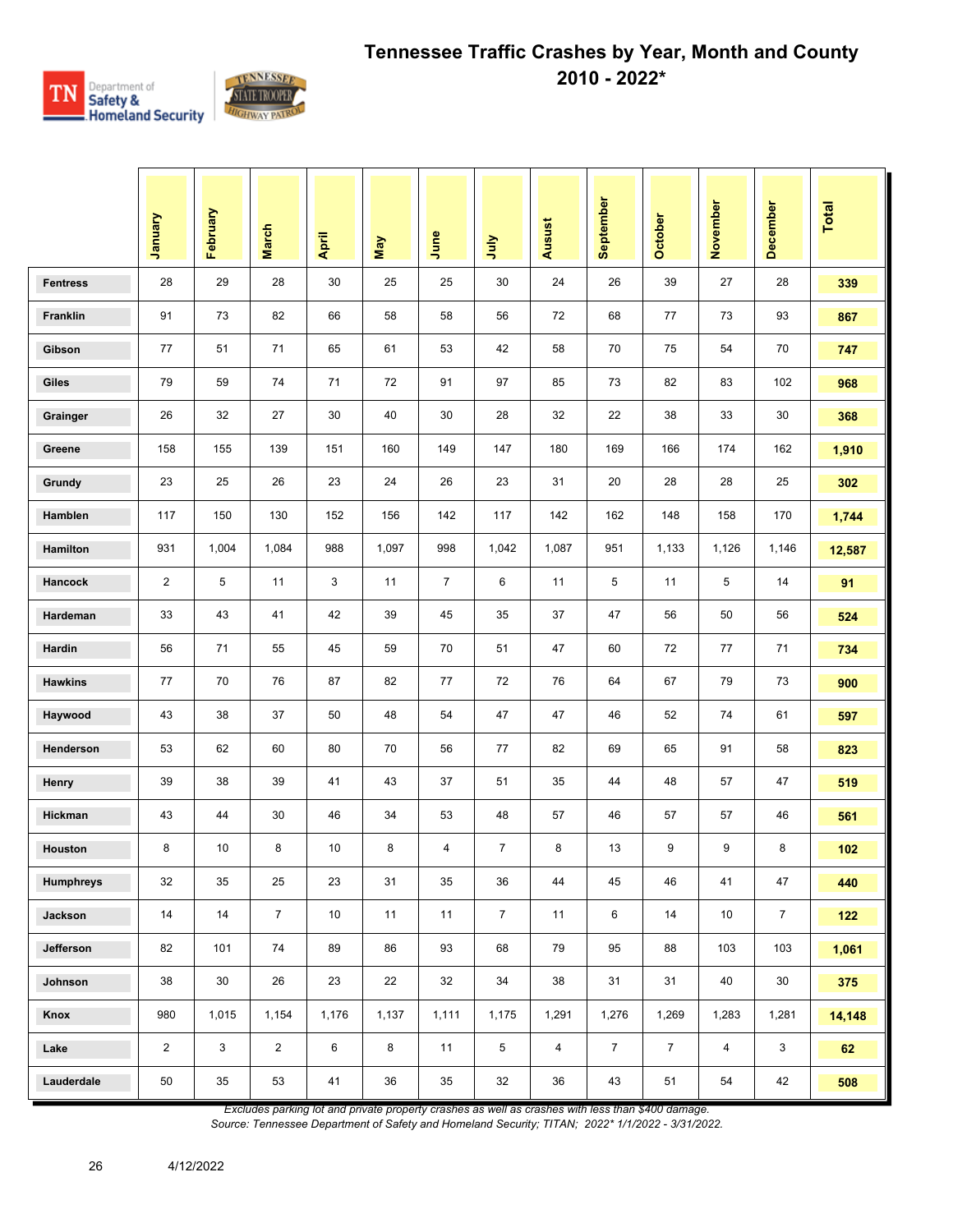

|                 | January        | February       | <b>March</b> | April | May            | June | <b>Surt</b> | <b>Ausust</b> | September               | October        | November       | December     | <b>Total</b> |
|-----------------|----------------|----------------|--------------|-------|----------------|------|-------------|---------------|-------------------------|----------------|----------------|--------------|--------------|
| Lawrence        | 69             | 61             | 86           | 61    | 65             | 69   | 67          | 85            | 81                      | 67             | 68             | 86           | 865          |
| Lewis           | 11             | 17             | 11           | 14    | 13             | 18   | 15          | 16            | 19                      | 18             | 20             | 16           | 188          |
| Lincoln         | 79             | 74             | 51           | 69    | 73             | 60   | 75          | 71            | 65                      | 97             | 91             | 87           | 892          |
| Loudon          | 92             | 112            | 92           | 119   | 126            | 122  | 106         | 100           | 87                      | 136            | 143            | 127          | 1,362        |
| Macon           | 24             | 36             | 26           | 20    | 35             | 30   | 24          | 38            | 26                      | 25             | 32             | 29           | 345          |
| <b>Madison</b>  | 296            | 298            | 354          | 354   | 312            | 327  | 296         | 333           | 332                     | 337            | 377            | 335          | 3,951        |
| <b>Marion</b>   | 61             | 48             | 60           | 51    | 48             | 58   | 56          | 69            | 51                      | 69             | 84             | 63           | 718          |
| <b>Marshall</b> | 71             | 57             | 48           | 54    | 46             | 55   | 59          | 75            | 64                      | 61             | 61             | 85           | 736          |
| <b>Maury</b>    | 214            | 195            | 246          | 221   | 227            | 227  | 266         | 240           | 209                     | 243            | 255            | 295          | 2,838        |
| <b>McMinn</b>   | 139            | 115            | 117          | 127   | 124            | 114  | 102         | 95            | 113                     | 123            | 123            | 120          | 1,412        |
| <b>McNairy</b>  | 54             | 36             | 31           | 51    | 48             | 44   | 43          | 51            | 38                      | 43             | 48             | 60           | 547          |
| <b>Meigs</b>    | 18             | 15             | 17           | 18    | 14             | 14   | 21          | 16            | 9                       | 10             | 13             | 16           | 181          |
| Monroe          | 64             | 60             | 77           | 63    | 62             | 84   | 60          | 67            | 65                      | 67             | 78             | 77           | 824          |
| Montgomery      | 491            | 528            | 451          | 502   | 476            | 462  | 472         | 520           | 516                     | 541            | 628            | 501          | 6,088        |
| Moore           | $\overline{7}$ | 10             | 11           | 5     | 17             | 10   | 13          | 12            | 12                      | 8              | 15             | 8            | 128          |
| Morgan          | 12             | 10             | 19           | 15    | 13             | 14   | 13          | 20            | 21                      | 13             | 11             | 12           | 173          |
| Obion           | 59             | 57             | 55           | 67    | 59             | 64   | 47          | 55            | 57                      | 69             | 63             | 52           | 704          |
| Overton         | 35             | 41             | 36           | 39    | 55             | 34   | 44          | 52            | 44                      | 50             | 42             | 32           | 504          |
| Perry           | 16             | 8              | $10\,$       | 11    | 12             | 9    | 10          | 11            | $\overline{\mathbf{4}}$ | 6              | $\overline{7}$ | 8            | 112          |
| <b>Pickett</b>  | $\mathbf{1}$   | $\overline{2}$ | $\mathbf{1}$ | 9     | $\overline{4}$ | 6    | 3           | 8             | 8                       | $\overline{2}$ | 3              | $\mathbf{3}$ | 50           |
| Polk            | 20             | 25             | 25           | 23    | 23             | 27   | 31          | 22            | 24                      | 23             | 16             | 39           | 298          |
| Putnam          | 217            | 207            | 231          | 231   | 207            | 200  | 217         | 251           | 237                     | 235            | 247            | 234          | 2,714        |
| Rhea            | 44             | 49             | 37           | 39    | 40             | 38   | 44          | 55            | 49                      | 60             | 50             | 52           | 557          |
| Roane           | 99             | 118            | 103          | 124   | 165            | 100  | 115         | 103           | 93                      | 148            | 134            | 104          | 1,406        |
| Robertson       | 180            | 153            | 164          | 159   | 164            | 172  | 147         | 177           | 172                     | 205            | 194            | 216          | 2,103        |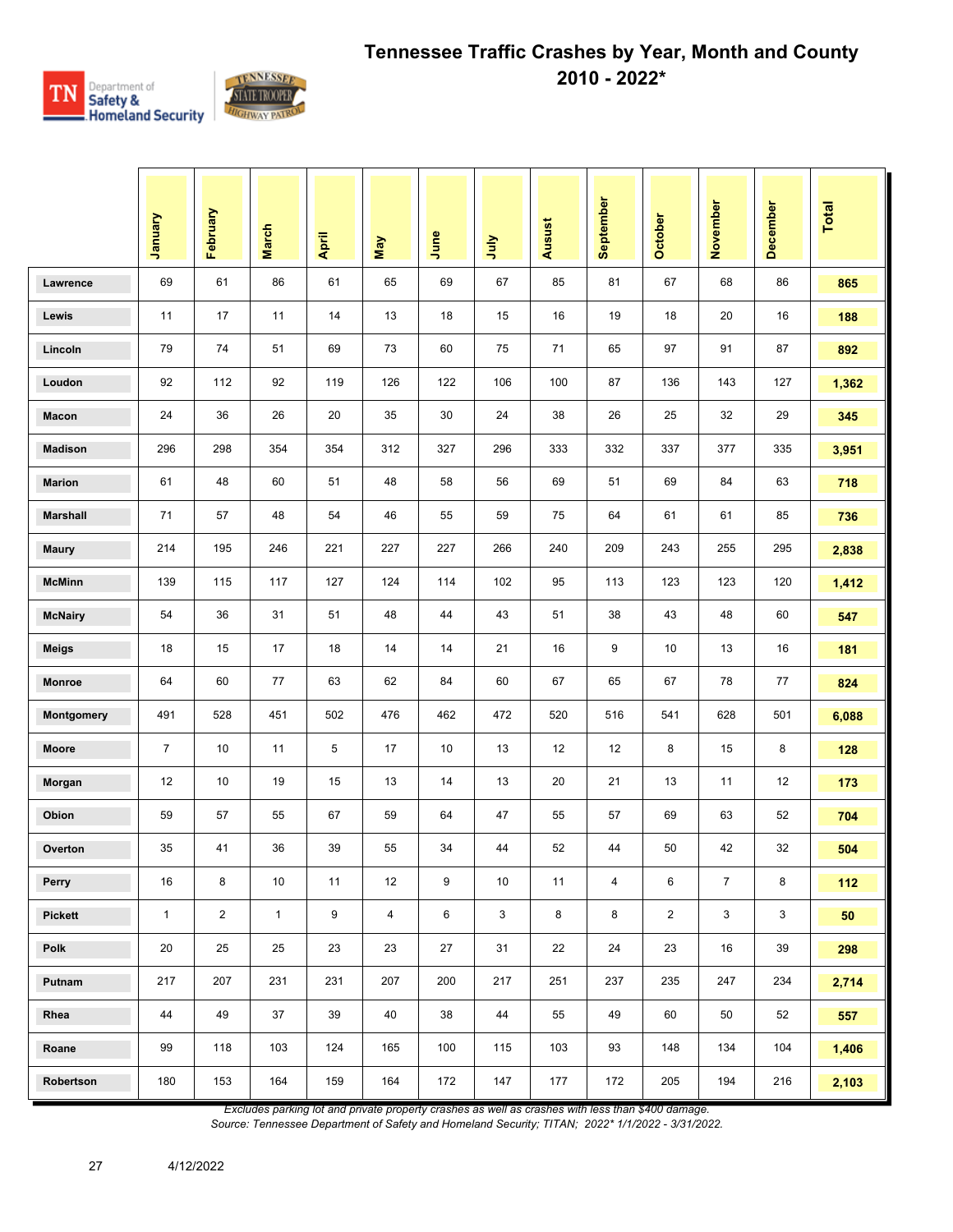

|                   | Vienuel | February | <b>March</b>   | April  | Nay    | June   | July   | Ausust | September | October | November | <b>December</b> | <b>Total</b> |
|-------------------|---------|----------|----------------|--------|--------|--------|--------|--------|-----------|---------|----------|-----------------|--------------|
| <b>Rutherford</b> | 778     | 813      | 944            | 849    | 861    | 821    | 776    | 915    | 928       | 969     | 1,011    | 909             | 10,574       |
| <b>Scott</b>      | 16      | 18       | 17             | 15     | 18     | 12     | 20     | 28     | 18        | 23      | 15       | 20              | 220          |
| Sequatchie        | 20      | 20       | 17             | 14     | 23     | 13     | 20     | 13     | 19        | 20      | 17       | 20              | 216          |
| <b>Sevier</b>     | 195     | 227      | 240            | 287    | 324    | 300    | 412    | 319    | 306       | 375     | 308      | 305             | 3,598        |
| <b>Shelby</b>     | 2,621   | 2,765    | 3,360          | 3,290  | 3,227  | 2,815  | 2,938  | 3,331  | 3,127     | 3,217   | 3,223    | 3,433           | 37,347       |
| Smith             | 51      | 41       | 36             | 37     | 45     | 43     | 47     | 48     | 57        | 50      | 56       | 48              | 559          |
| <b>Stewart</b>    | 31      | 19       | 24             | 17     | 12     | 20     | 25     | 26     | 20        | 15      | 25       | 11              | 245          |
| Sullivan          | 347     | 341      | 290            | 375    | 302    | 350    | 344    | 398    | 340       | 387     | 436      | 428             | 4,338        |
| <b>Sumner</b>     | 316     | 295      | 278            | 321    | 329    | 300    | 295    | 341    | 341       | 357     | 394      | 372             | 3,939        |
| <b>Tipton</b>     | 81      | 74       | 95             | 71     | 90     | 105    | 76     | 93     | 97        | 112     | 90       | 83              | 1,067        |
| <b>Trousdale</b>  | 17      | 16       | 15             | 24     | 24     | 22     | 17     | 18     | 20        | 22      | 32       | 18              | 245          |
| Unicoi            | 37      | 24       | 24             | 28     | 25     | 26     | 22     | 36     | 19        | 16      | 36       | 32              | 325          |
| Union             | 29      | 29       | 21             | 25     | 21     | 17     | 25     | 21     | 27        | 25      | 26       | 17              | 283          |
| VanBuren          | 14      | 12       | $\overline{7}$ | 11     | 12     | 11     | 13     | 12     | 9         | 22      | 21       | 15              | 159          |
| Warren            | 87      | 60       | 79             | 90     | 84     | 70     | 67     | 74     | 77        | 77      | 107      | 87              | 959          |
| Washington        | 311     | 329      | 288            | 358    | 324    | 323    | 292    | 362    | 343       | 388     | 405      | 342             | 4,065        |
| Wayne             | 32      | 20       | 25             | 15     | 31     | 27     | 18     | 24     | 26        | 29      | 32       | 31              | 310          |
| Weakley           | 34      | 48       | 39             | 39     | 40     | 41     | 39     | 54     | 55        | 36      | 40       | 32              | 497          |
| White             | 49      | 22       | 44             | 42     | 31     | 38     | 46     | 35     | 32        | 35      | 56       | 46              | 476          |
| Williamson        | 440     | 415      | 429            | 465    | 425    | 430    | 416    | 503    | 456       | 487     | 590      | 543             | 5,599        |
| Wilson            | 289     | 261      | 283            | 264    | 293    | 269    | 277    | 309    | 284       | 273     | 316      | 295             | 3,413        |
| <b>Total 2016</b> | 15,617  | 15,641   | 16,950         | 17,114 | 17,219 | 16,291 | 16,340 | 18,142 | 17,290    | 18,280  | 19,000   | 18,524          | 206,408      |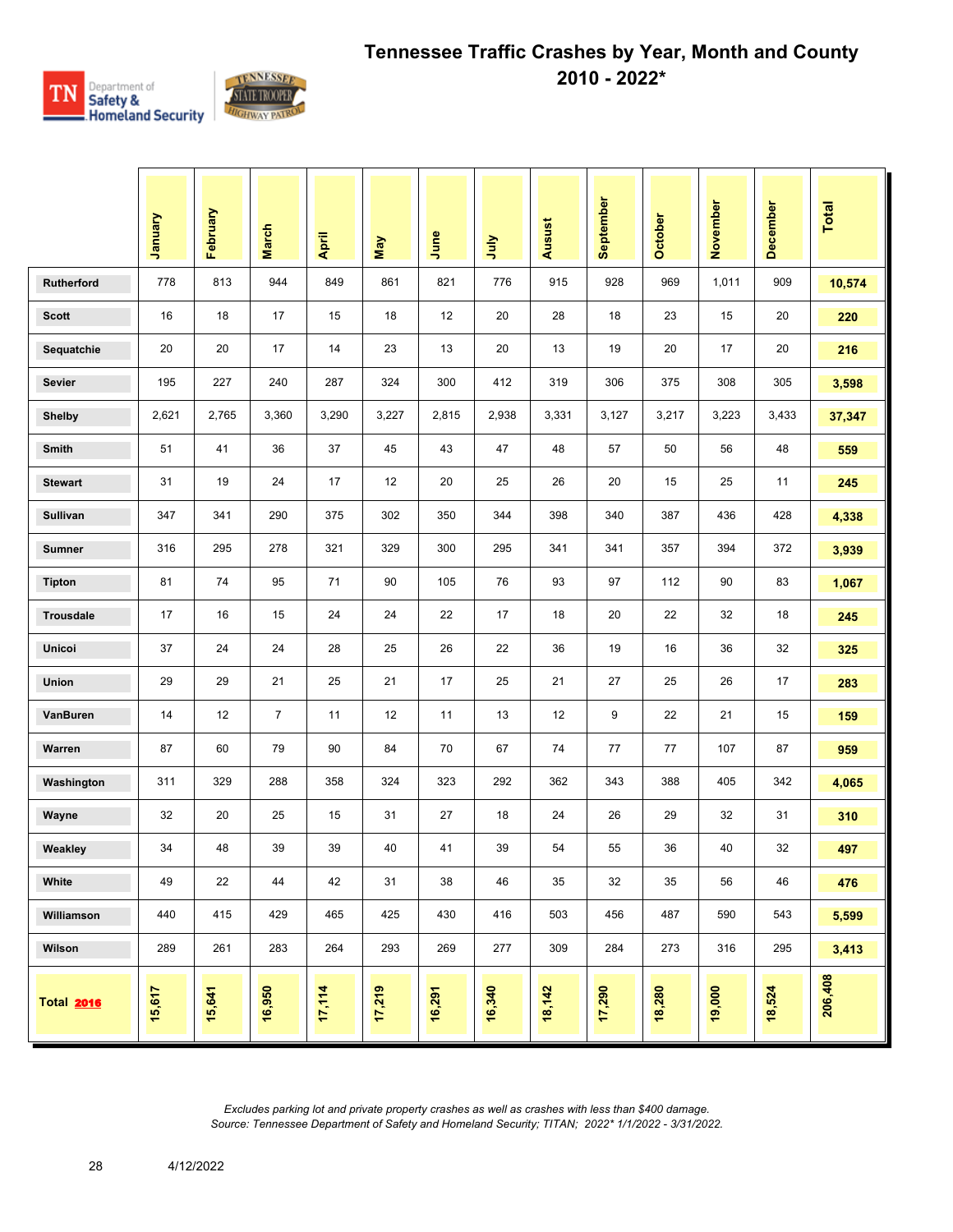

| 2017            | <b>January</b> | February | <b>March</b>   | April | May            | June  | ήη    | Ausust         | September | <b>October</b> | November | December       | Total  |
|-----------------|----------------|----------|----------------|-------|----------------|-------|-------|----------------|-----------|----------------|----------|----------------|--------|
| Anderson        | 177            | 132      | 157            | 185   | 159            | 150   | 136   | 185            | 173       | 193            | 175      | 163            | 1,985  |
| <b>Bedford</b>  | 80             | 76       | 101            | 112   | 105            | 104   | 96    | 115            | 92        | 106            | 109      | 111            | 1,207  |
| <b>Benton</b>   | 18             | 18       | 32             | 33    | 42             | 26    | 31    | 42             | 28        | 32             | 30       | 31             | 363    |
| <b>Bledsoe</b>  | $\overline{2}$ | 10       | $\overline{7}$ | 12    | $\overline{7}$ | 13    | 6     | $\overline{7}$ | 13        | 6              | 8        | 9              | 100    |
| <b>Blount</b>   | 230            | 210      | 235            | 281   | 282            | 298   | 290   | 284            | 320       | 293            | 296      | 277            | 3,296  |
| <b>Bradley</b>  | 242            | 235      | 246            | 266   | 295            | 240   | 236   | 299            | 270       | 270            | 267      | 257            | 3,123  |
| Campbell        | 68             | 81       | 92             | 121   | 98             | 110   | 98    | 92             | 96        | 116            | 109      | 100            | 1,181  |
| Cannon          | 30             | 26       | 26             | 34    | 29             | 24    | 22    | 21             | 27        | 25             | 30       | 27             | 321    |
| Carroll         | 54             | 32       | 44             | 41    | 48             | 30    | 37    | 36             | 45        | 43             | 38       | 45             | 493    |
| Carter          | 91             | 63       | 83             | 105   | 117            | 106   | 100   | 103            | 109       | 123            | 120      | 111            | 1,231  |
| Cheatham        | 96             | 60       | 86             | 79    | 77             | 82    | 72    | 60             | 79        | 104            | 93       | 82             | 970    |
| <b>Chester</b>  | 35             | 28       | 34             | 31    | 35             | 23    | 16    | 31             | 24        | 29             | 39       | 36             | 361    |
| Claiborne       | 23             | 21       | 32             | 40    | 31             | 40    | 42    | 36             | 35        | 20             | 43       | 38             | 401    |
| Clay            | 8              | 6        | 13             | 8     | $\overline{7}$ | 11    | 8     | 14             | 12        | 13             | 8        | $\overline{7}$ | 115    |
| Cocke           | 77             | 67       | 87             | 89    | 99             | 75    | 85    | 104            | 102       | 84             | 95       | 107            | 1,071  |
| Coffee          | 142            | 109      | 124            | 132   | 146            | 171   | 132   | 106            | 158       | 121            | 145      | 150            | 1,636  |
| <b>Crockett</b> | 23             | 14       | 21             | 13    | 14             | 9     | 17    | 18             | 20        | 17             | 22       | 15             | 203    |
| Cumberland      | 134            | 86       | 115            | 114   | 120            | 137   | 92    | 135            | 110       | 145            | 145      | 131            | 1,464  |
| Davidson        | 2,632          | 2,375    | 2,711          | 2,888 | 2,935          | 2,721 | 2,667 | 3,016          | 2,795     | 3,149          | 2,993    | 2,802          | 33,684 |
| <b>Decatur</b>  | 13             | 19       | 24             | 28    | 16             | 24    | 23    | 18             | 21        | 22             | 31       | 22             | 261    |
| <b>DeKalb</b>   | 32             | 14       | 23             | 31    | 32             | 26    | 42    | 27             | 28        | 33             | 15       | 29             | 332    |
| <b>Dickson</b>  | 139            | 115      | 124            | 158   | 153            | 121   | 135   | 134            | 119       | 158            | 148      | 139            | 1,643  |
| <b>Dyer</b>     | 71             | 70       | 74             | 68    | 60             | 79    | 67    | 91             | 56        | 79             | 64       | 69             | 848    |
| Fayette         | 58             | 28       | 43             | 37    | 62             | 46    | 54    | 61             | 37        | 61             | 62       | 63             | 612    |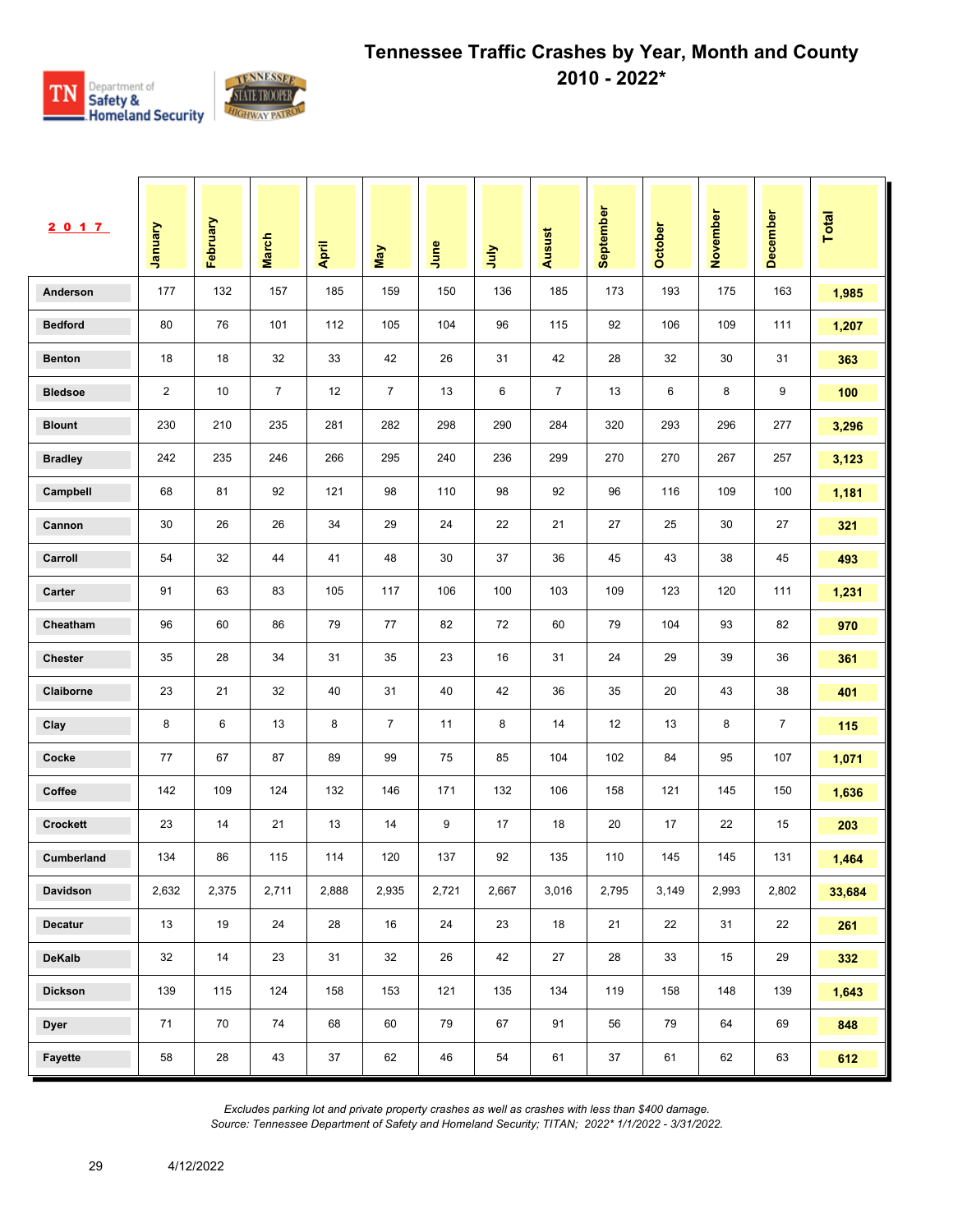

|                  | January | February       | <b>March</b> | April | <b>May</b>   | June           | 言     | Ausust         | September | October | November       | <b>December</b> | Total  |
|------------------|---------|----------------|--------------|-------|--------------|----------------|-------|----------------|-----------|---------|----------------|-----------------|--------|
| <b>Fentress</b>  | 25      | 29             | 23           | 29    | 34           | 37             | 32    | 30             | 25        | 32      | 35             | 34              | 365    |
| Franklin         | 63      | 58             | 75           | 61    | 76           | 79             | 79    | 75             | 86        | 67      | 92             | 89              | 900    |
| Gibson           | 67      | 55             | 70           | 73    | 73           | 55             | 56    | 54             | 67        | 63      | 54             | 57              | 744    |
| Giles            | 80      | 47             | 81           | 70    | 76           | 55             | 74    | 60             | 84        | 83      | 73             | 68              | 851    |
| Grainger         | 27      | 22             | 27           | 27    | 34           | 16             | 28    | 30             | 23        | 19      | 30             | 23              | 306    |
| Greene           | 164     | 126            | 137          | 170   | 177          | 156            | 160   | 160            | 171       | 179     | 175            | 162             | 1,937  |
| Grundy           | 10      | 18             | 21           | 24    | 29           | 22             | 35    | 36             | 24        | 17      | 33             | 34              | 303    |
| Hamblen          | 153     | 123            | 124          | 148   | 132          | 119            | 109   | 136            | 136       | 163     | 146            | 135             | 1,624  |
| Hamilton         | 933     | 972            | 1,033        | 1,237 | 1,251        | 1,177          | 1,121 | 1,238          | 1,205     | 1,277   | 1,257          | 1,183           | 13,884 |
| Hancock          | 8       | 5              | 8            | 3     | 5            | 6              | 8     | $\overline{7}$ | 12        | 3       | $\mathbf{2}$   | 4               | 71     |
| Hardeman         | 45      | 35             | 33           | 39    | 44           | 26             | 42    | 48             | 39        | 39      | 54             | 41              | 485    |
| Hardin           | 58      | 37             | 50           | 58    | 57           | 51             | 55    | 70             | 50        | 52      | 61             | 68              | 667    |
| <b>Hawkins</b>   | 58      | 70             | 78           | 81    | 84           | 82             | 78    | 66             | 77        | 79      | 67             | 91              | 911    |
| Haywood          | 50      | 39             | 53           | 52    | 41           | 46             | 41    | 43             | 51        | 64      | 52             | 36              | 568    |
| Henderson        | 76      | 44             | 75           | 54    | 76           | 62             | 55    | 84             | 70        | 73      | 96             | 83              | 848    |
| Henry            | 41      | 23             | 45           | 32    | 48           | 44             | 48    | 48             | 38        | 40      | 35             | 49              | 491    |
| Hickman          | 52      | 37             | 54           | 52    | 43           | 36             | 42    | 47             | 36        | 50      | 40             | 31              | 520    |
| Houston          | 15      | 8              | 17           | 14    | 8            | 15             | 19    | 21             | 26        | 12      | 12             | 10              | 177    |
| <b>Humphreys</b> | 32      | 12             | 35           | 21    | 40           | 34             | 44    | 26             | 21        | 45      | 30             | 23              | 363    |
| Jackson          | 9       | 9              | 9            | 8     | 13           | 6              | 13    | 16             | 12        | 9       | $\overline{7}$ | 8               | 119    |
| Jefferson        | 97      | 68             | 84           | 104   | 94           | 112            | 86    | 116            | 102       | 97      | 88             | 116             | 1,164  |
| Johnson          | 38      | 22             | 33           | 36    | 33           | 36             | 30    | 41             | 42        | 42      | 37             | 39              | 429    |
| Knox             | 984     | 1,030          | 1,200        | 1,273 | 1,195        | 1,188          | 1,067 | 1,261          | 1,243     | 1,323   | 1,301          | 1,279           | 14,344 |
| Lake             | 3       | $\overline{4}$ | 3            | 6     | $\mathbf{3}$ | $\overline{7}$ | 6     | $\overline{4}$ | 10        | 8       | 5              | $\overline{7}$  | 66     |
| Lauderdale       | 42      | 40             | 36           | 39    | 46           | $35\,$         | 35    | 22             | 35        | 43      | 45             | 40              | 458    |

*Excludes parking lot and private property crashes as well as crashes with less than \$400 damage.*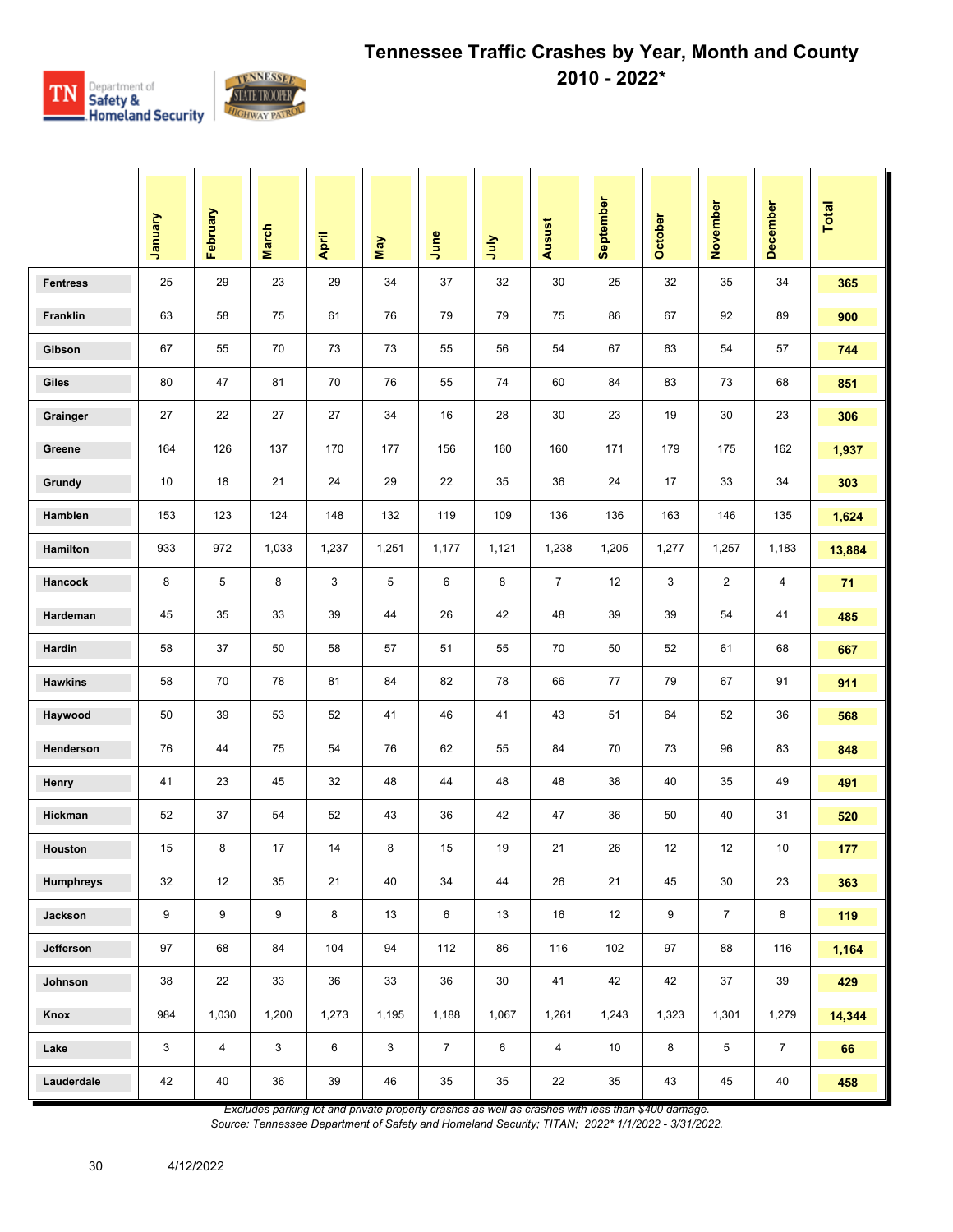

|                 | Vienuary | February       | <b>March</b>   | April        | May            | June | July | <b>Ausust</b> | September | <b>October</b> | November | December | <b>Total</b> |
|-----------------|----------|----------------|----------------|--------------|----------------|------|------|---------------|-----------|----------------|----------|----------|--------------|
| Lawrence        | 74       | 59             | 71             | 78           | 75             | 75   | 61   | 79            | 90        | 55             | 71       | 67       | 855          |
| Lewis           | 12       | 9              | 13             | 13           | 16             | 13   | 6    | 11            | 13        | 21             | 23       | 19       | 169          |
| Lincoln         | 65       | 68             | 68             | 77           | 70             | 63   | 52   | 56            | 71        | 83             | 58       | 66       | 797          |
| Loudon          | 97       | 83             | 112            | 106          | 103            | 115  | 109  | 124           | 99        | 130            | 155      | 139      | 1,372        |
| Macon           | 43       | 26             | 17             | 25           | 24             | 28   | 29   | 24            | 24        | 30             | 28       | 21       | 319          |
| <b>Madison</b>  | 345      | 275            | 335            | 307          | 338            | 297  | 279  | 340           | 307       | 382            | 391      | 395      | 3,991        |
| <b>Marion</b>   | 44       | 42             | 64             | 59           | 58             | 85   | 71   | 67            | 53        | 55             | 56       | 45       | 699          |
| <b>Marshall</b> | 75       | 66             | 59             | 64           | 74             | 81   | 72   | 51            | 57        | 62             | 79       | 73       | 813          |
| <b>Maury</b>    | 234      | 168            | 281            | 214          | 249            | 226  | 234  | 239           | 209       | 255            | 278      | 246      | 2,833        |
| <b>McMinn</b>   | 113      | 98             | 122            | 126          | 99             | 119  | 113  | 147           | 117       | 147            | 135      | 141      | 1,477        |
| <b>McNairy</b>  | 37       | 25             | 43             | 43           | 46             | 60   | 48   | 41            | 25        | 42             | 38       | 48       | 496          |
| <b>Meigs</b>    | 13       | 12             | 15             | 15           | 12             | 10   | 14   | 9             | 16        | 17             | 19       | 18       | 170          |
| <b>Monroe</b>   | 62       | 58             | 68             | 66           | 71             | 105  | 76   | 87            | 89        | 92             | 82       | 61       | 917          |
| Montgomery      | 489      | 454            | 529            | 503          | 546            | 473  | 472  | 480           | 597       | 597            | 635      | 556      | 6,331        |
| Moore           | 12       | 6              | 14             | 6            | $\overline{7}$ | 10   | 14   | 9             | 8         | 13             | 12       | 13       | 124          |
| Morgan          | 8        | 16             | 12             | 18           | 12             | 19   | 22   | 18            | 23        | 15             | 16       | 14       | 193          |
| Obion           | 50       | 39             | 47             | 53           | 58             | 52   | 31   | 51            | 62        | 45             | 67       | 64       | 619          |
| Overton         | 33       | 28             | 36             | 32           | 33             | 62   | 53   | 42            | 38        | 48             | 57       | 29       | 491          |
| Perry           | 3        | $\overline{2}$ | 12             | 4            | 3              | 5    | 4    | 6             | 8         | 14             | 5        | 8        | 74           |
| Pickett         | 0        | $\mathbf{1}$   | $\overline{7}$ | $\mathbf{1}$ | 8              | 5    | 5    | 5             | 5         | $\overline{7}$ | 6        | 6        | 56           |
| Polk            | 20       | 22             | 29             | 33           | 26             | 29   | 27   | 31            | 15        | 29             | 32       | 18       | 311          |
| Putnam          | 213      | 199            | 211            | 238          | 247            | 200  | 216  | 245           | 235       | 222            | 302      | 248      | 2,776        |
| Rhea            | 37       | 34             | 44             | 69           | 62             | 58   | 49   | 54            | 49        | 52             | 90       | 58       | 656          |
| Roane           | 91       | 92             | 87             | 99           | 133            | 107  | 81   | 105           | 116       | 134            | 130      | 110      | 1,285        |
| Robertson       | 163      | 113            | 151            | 131          | 139            | 156  | 130  | 148           | 137       | 171            | 215      | 159      | 1,813        |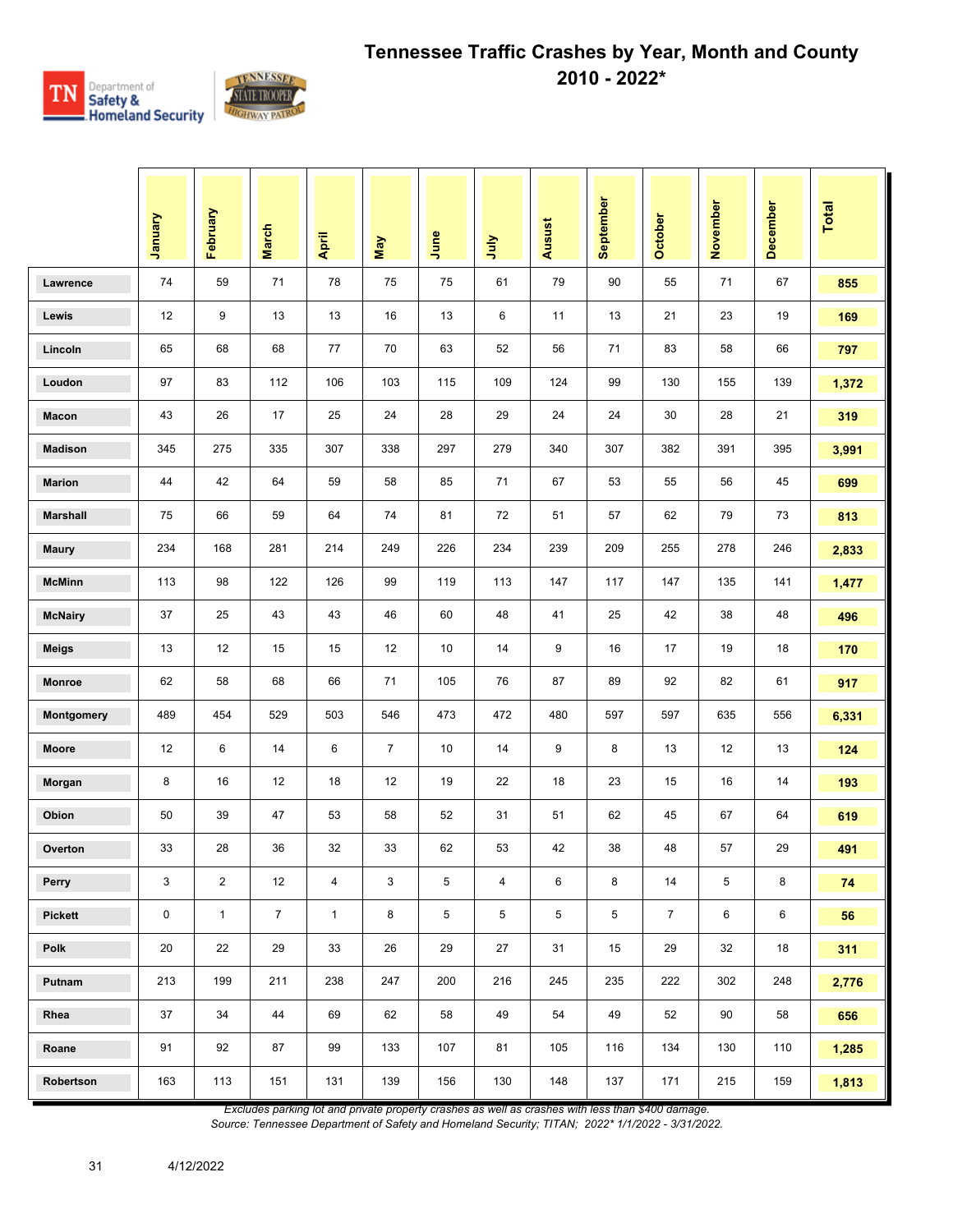

|                | January | February | <b>March</b> | April  | May    | June           | ήnη    | Ausust | September | <b>October</b> | November | December | Total   |
|----------------|---------|----------|--------------|--------|--------|----------------|--------|--------|-----------|----------------|----------|----------|---------|
| Rutherford     | 917     | 752      | 891          | 887    | 996    | 851            | 784    | 925    | 895       | 1,003          | 1,071    | 1,013    | 10,985  |
| <b>Scott</b>   | 8       | 17       | 17           | 17     | 17     | $\overline{7}$ | 10     | 13     | 13        | 15             | 15       | 12       | 161     |
| Sequatchie     | 15      | 20       | 25           | 23     | 13     | 13             | 16     | 28     | 20        | 16             | 13       | 11       | 213     |
| <b>Sevier</b>  | 190     | 208      | 245          | 288    | 320    | 324            | 352    | 357    | 312       | 389            | 294      | 320      | 3,599   |
| <b>Shelby</b>  | 2,927   | 2,595    | 3,242        | 3,309  | 3,596  | 2,968          | 2,874  | 3,234  | 3,178     | 3,189          | 3,110    | 3,383    | 37,605  |
| Smith          | 57      | 30       | 58           | 75     | 58     | 49             | 60     | 62     | 55        | 56             | 68       | 39       | 667     |
| <b>Stewart</b> | 11      | 12       | 12           | 12     | 15     | 19             | 21     | 17     | 25        | 25             | 11       | 16       | 196     |
| Sullivan       | 350     | 280      | 317          | 364    | 347    | 329            | 335    | 344    | 313       | 375            | 462      | 388      | 4,204   |
| <b>Sumner</b>  | 256     | 276      | 294          | 362    | 335    | 315            | 248    | 312    | 312       | 368            | 377      | 341      | 3,796   |
| <b>Tipton</b>  | 118     | 71       | 88           | 108    | 109    | 85             | 85     | 95     | 77        | 96             | 87       | 97       | 1,116   |
| Trousdale      | 19      | 18       | 22           | 18     | 21     | 12             | 19     | 24     | 18        | 17             | 21       | 23       | 232     |
| Unicoi         | 34      | 19       | 26           | 27     | 45     | 27             | 34     | 28     | 24        | 20             | 36       | 38       | 358     |
| Union          | 15      | 11       | 18           | 15     | 23     | 26             | 18     | 17     | 15        | 16             | 18       | 19       | 211     |
| VanBuren       | 13      | 9        | 9            | 14     | 11     | 11             | 19     | 11     | 10        | 12             | 19       | 18       | 156     |
| Warren         | 88      | 78       | 73           | 87     | 75     | 79             | 63     | 84     | 92        | 70             | 105      | 87       | 981     |
| Washington     | 334     | 280      | 307          | 321    | 365    | 335            | 297    | 320    | 315       | 408            | 400      | 391      | 4,073   |
| Wayne          | 27      | 25       | 22           | 32     | 21     | 21             | 22     | 26     | 18        | 14             | 31       | 21       | 280     |
| Weakley        | 37      | 34       | 49           | 58     | 40     | 37             | 32     | 47     | 41        | 48             | 46       | 34       | 503     |
| White          | 33      | 39       | 33           | 46     | 43     | 48             | 39     | $37\,$ | 65        | 44             | 55       | 49       | 531     |
| Williamson     | 459     | 380      | 424          | 427    | 508    | 454            | 388    | 505    | 456       | 528            | 571      | 551      | 5,651   |
| Wilson         | 249     | 249      | 234          | 303    | 309    | 297            | 280    | 342    | 315       | 325            | 349      | 358      | 3,610   |
| Total 2017     | 16,095  | 14,226   | 16,791       | 17,790 | 18,457 | 16,928         | 16,131 | 18,071 | 17,486    | 18,873         | 19,051   | 18,362   | 208,261 |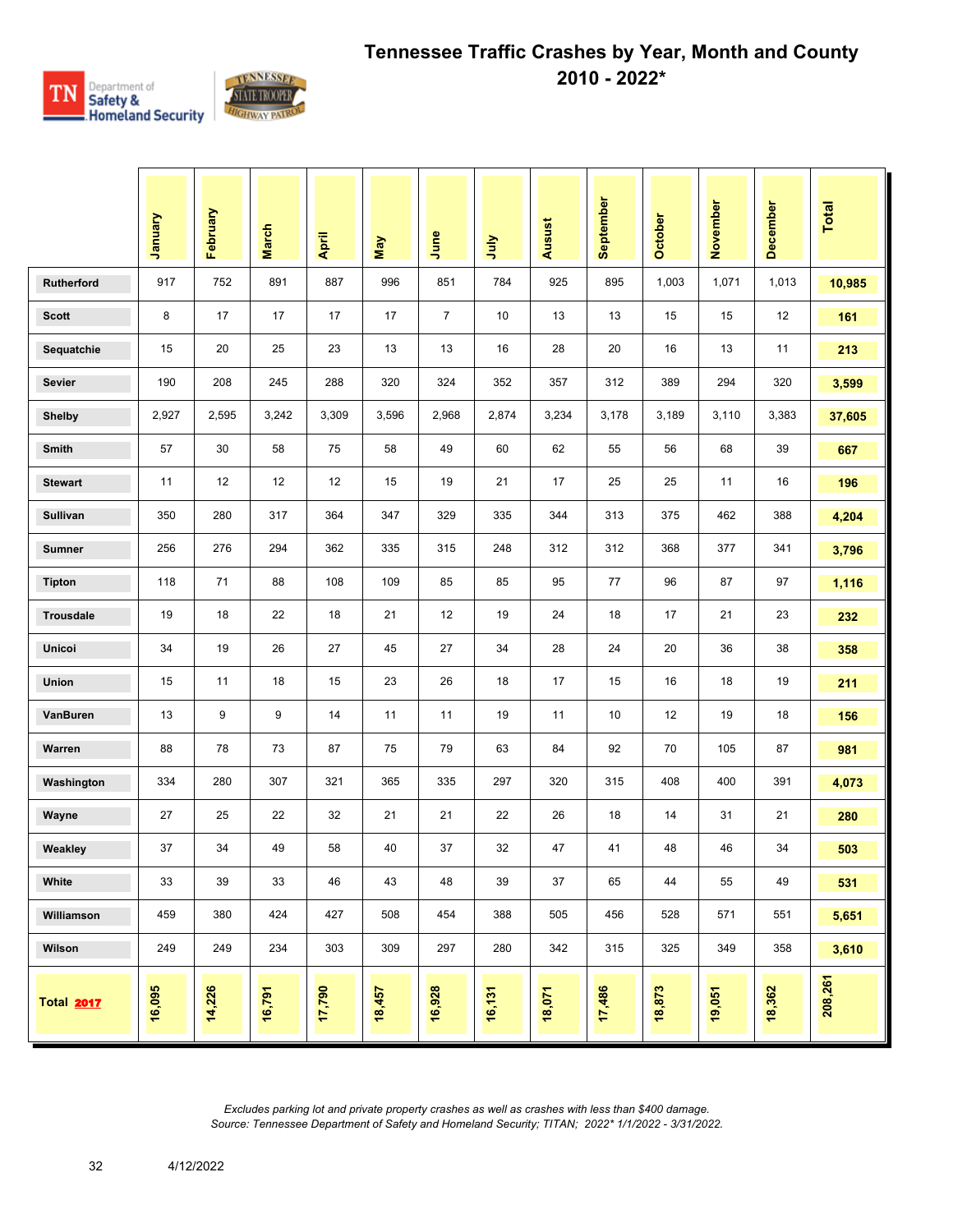

| 2018            | Vanuary | February | <b>March</b>   | April          | May   | June  | ήη    | Ausust         | September | October        | November | December | <b>Total</b> |
|-----------------|---------|----------|----------------|----------------|-------|-------|-------|----------------|-----------|----------------|----------|----------|--------------|
| Anderson        | 144     | 126      | 132            | 156            | 158   | 175   | 159   | 185            | 179       | 177            | 177      | 172      | 1,940        |
| <b>Bedford</b>  | 85      | 86       | 77             | 83             | 97    | 126   | 88    | 99             | 114       | 143            | 135      | 111      | 1,244        |
| <b>Benton</b>   | 24      | 40       | 28             | 30             | 35    | 34    | 40    | 35             | 31        | 37             | 35       | 39       | 408          |
| <b>Bledsoe</b>  | 13      | 14       | $\overline{7}$ | $\overline{7}$ | 9     | 13    | 8     | 6              | 8         | 3              | 5        | 8        | 101          |
| <b>Blount</b>   | 239     | 249      | 261            | 325            | 275   | 263   | 244   | 302            | 310       | 316            | 312      | 293      | 3,389        |
| <b>Bradley</b>  | 251     | 214      | 234            | 261            | 292   | 279   | 232   | 263            | 273       | 280            | 301      | 265      | 3,145        |
| Campbell        | 70      | 73       | 90             | 81             | 99    | 95    | 88    | 64             | 96        | 95             | 101      | 77       | 1,029        |
| Cannon          | 17      | 26       | 26             | 22             | 28    | 16    | 22    | 31             | 29        | 24             | 31       | 26       | 298          |
| Carroll         | 33      | 34       | 35             | 32             | 38    | 31    | 37    | 23             | 35        | 45             | 42       | 38       | 423          |
| Carter          | 104     | 72       | 102            | 96             | 90    | 105   | 104   | 115            | 86        | 132            | 145      | 120      | 1,271        |
| Cheatham        | 58      | 66       | 64             | 83             | 70    | 60    | 66    | 75             | 75        | 92             | 95       | 90       | 894          |
| <b>Chester</b>  | 28      | 25       | 34             | 21             | 33    | 24    | 20    | 28             | 28        | 22             | 38       | 23       | 324          |
| Claiborne       | 30      | 33       | 26             | 40             | 36    | 27    | 31    | 42             | 54        | 50             | 55       | 60       | 484          |
| Clay            | 9       | 4        | 5              | $\mathbf{1}$   | 4     | 11    | 6     | $\overline{7}$ | 6         | $\overline{7}$ | 8        | 6        | 74           |
| Cocke           | 74      | 71       | 79             | 90             | 111   | 103   | 82    | 110            | 102       | 96             | 107      | 92       | 1,117        |
| Coffee          | 107     | 114      | 143            | 119            | 145   | 134   | 119   | 124            | 141       | 130            | 172      | 162      | 1,610        |
| <b>Crockett</b> | 18      | 10       | 21             | 17             | 17    | 19    | 13    | 17             | 35        | 36             | 23       | 29       | 255          |
| Cumberland      | 139     | 105      | 95             | 118            | 144   | 136   | 107   | 124            | 108       | 122            | 161      | 120      | 1,479        |
| Davidson        | 2,762   | 2,492    | 2,902          | 2,724          | 2,904 | 2,631 | 2,536 | 2,966          | 2,727     | 3,144          | 2,826    | 2,806    | 33,420       |
| Decatur         | 29      | 21       | 22             | 21             | 33    | 19    | 12    | 22             | 24        | 18             | 20       | 17       | 258          |
| DeKalb          | 36      | 26       | 30             | 25             | 26    | 28    | 32    | 21             | 26        | 29             | 33       | 31       | 343          |
| <b>Dickson</b>  | 132     | 112      | 137            | 121            | 125   | 109   | 90    | 126            | 133       | 134            | 135      | 130      | 1,484        |
| <b>Dyer</b>     | 69      | 55       | 47             | 72             | 83    | 78    | 53    | 59             | 58        | 67             | 87       | 81       | 809          |
| Fayette         | 42      | 43       | 44             | 40             | 46    | 53    | 53    | 52             | 49        | 42             | 53       | 61       | 578          |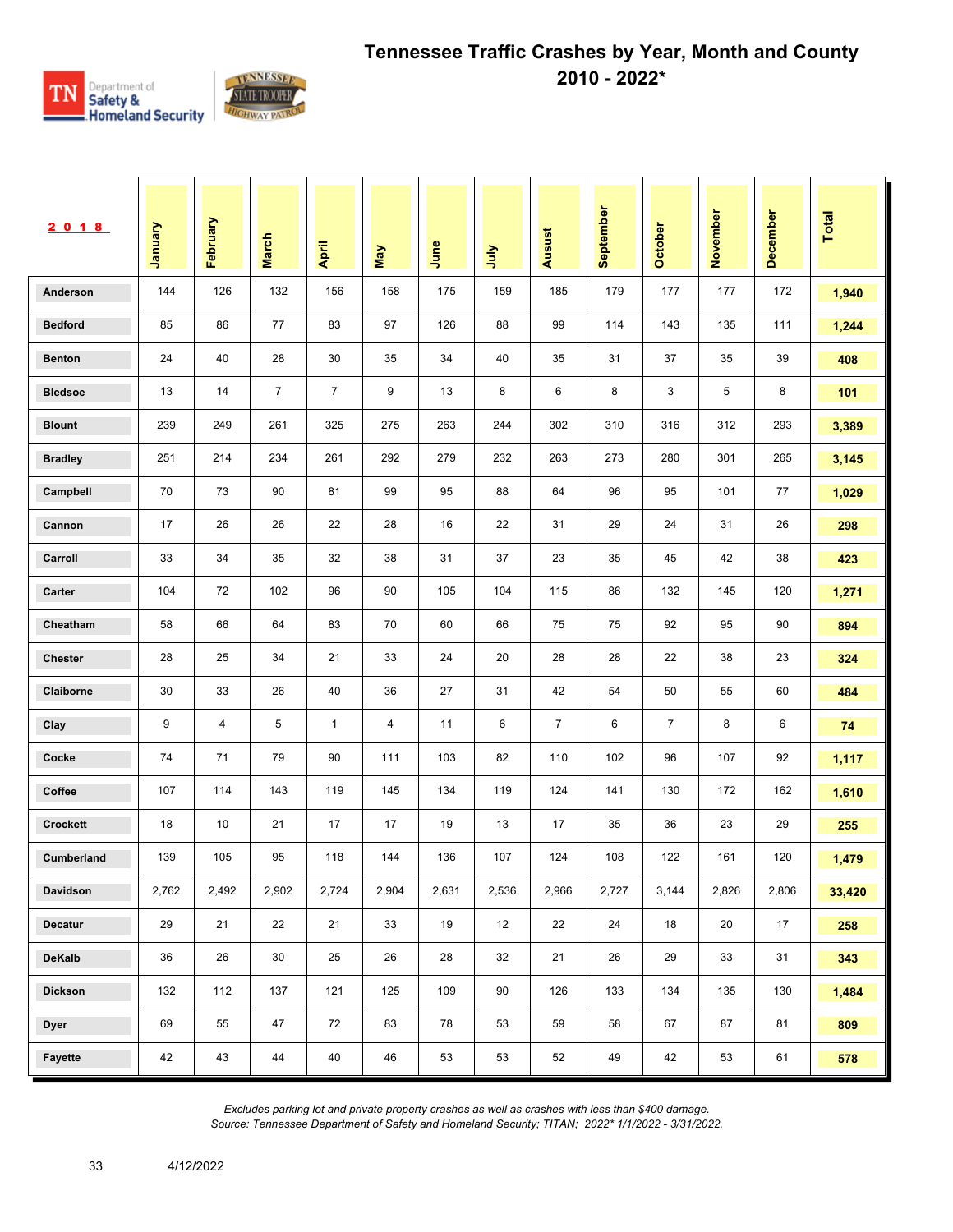

|                  | January | February       | <b>March</b>   | April          | May            | June  | July           | Ausust          | September      | <b>October</b> | November | December       | <b>Total</b> |
|------------------|---------|----------------|----------------|----------------|----------------|-------|----------------|-----------------|----------------|----------------|----------|----------------|--------------|
| <b>Fentress</b>  | 29      | 21             | 23             | 17             | 27             | 34    | 24             | 33              | 27             | 18             | 30       | 26             | 309          |
| Franklin         | 72      | 59             | 59             | 56             | 69             | 54    | 58             | 52              | 57             | 59             | 46       | 71             | 712          |
| Gibson           | 51      | 57             | 48             | 54             | 52             | 39    | 42             | 54              | 55             | 51             | 69       | 65             | 637          |
| Giles            | 73      | 47             | 70             | 57             | 66             | 78    | 59             | 64              | 70             | 83             | 83       | 77             | 827          |
| Grainger         | 16      | 15             | 29             | 23             | 31             | 29    | 25             | 24              | 29             | 31             | 23       | 30             | 305          |
| Greene           | 148     | 128            | 154            | 140            | 165            | 144   | 142            | 135             | 168            | 139            | 182      | 156            | 1,801        |
| Grundy           | 30      | 13             | 17             | 23             | 22             | 11    | 24             | 31              | 22             | 15             | 23       | 18             | 249          |
| Hamblen          | 118     | 111            | 131            | 150            | 132            | 114   | 120            | 156             | 137            | 148            | 155      | 171            | 1,643        |
| Hamilton         | 974     | 935            | 1,156          | 1,234          | 1,291          | 1,237 | 1,079          | 1,242           | 1,217          | 1,305          | 1,316    | 1,279          | 14,265       |
| <b>Hancock</b>   | 8       | 4              | 3              | $\overline{7}$ | 5              | 6     | 9              | 5               | 9              | 12             | 11       | $\overline{7}$ | 86           |
| Hardeman         | 40      | 34             | 34             | 36             | 45             | 45    | 32             | 36              | 40             | 40             | 69       | 52             | 503          |
| Hardin           | 72      | 45             | 65             | 56             | 60             | 50    | 41             | 36              | 64             | 73             | 59       | 80             | 701          |
| <b>Hawkins</b>   | 57      | 57             | 54             | 65             | 69             | 60    | 57             | 60              | 72             | 69             | 79       | 75             | 774          |
| Haywood          | 41      | 32             | 43             | 43             | 52             | 49    | 39             | 53              | 53             | 40             | 51       | 50             | 546          |
| Henderson        | 94      | 67             | 61             | 69             | 80             | 73    | 74             | 66              | 64             | 81             | 81       | 88             | 898          |
| Henry            | 37      | 32             | 31             | 41             | 49             | 41    | 45             | 35              | 41             | 58             | 45       | 45             | 500          |
| Hickman          | 28      | 32             | 39             | 41             | 52             | 52    | 36             | 47              | 44             | 68             | 68       | 52             | 559          |
| Houston          | 11      | 17             | 20             | 14             | 12             | 16    | 5              | 9               | 12             | 9              | 12       | 5              | 142          |
| <b>Humphreys</b> | $30\,$  | 23             | 21             | 36             | 39             | 31    | 36             | 33              | 21             | 36             | 27       | 32             | 365          |
| Jackson          | 11      | $\overline{7}$ | 10             | 6              | 13             | 12    | 12             | 13              | $\overline{4}$ | $9\,$          | 13       | $10$           | 120          |
| Jefferson        | 70      | 100            | 86             | 84             | 115            | 100   | 79             | 86              | 102            | 105            | 113      | 98             | 1,138        |
| Johnson          | 37      | 25             | 31             | 29             | 19             | 31    | 48             | 32              | 17             | 40             | 47       | 46             | 402          |
| Knox             | 1,052   | 1,077          | 1,177          | 1,257          | 1,233          | 1,162 | 1,092          | 1,277           | 1,176          | 1,273          | 1,437    | 1,356          | 14,569       |
| Lake             | 5       | 5              | $\overline{4}$ | 3              | $\overline{2}$ | 6     | $\overline{2}$ | $5\phantom{.0}$ | $\overline{2}$ | 3              | 8        | $\mathbf{3}$   | 48           |
| Lauderdale       | 30      | 35             | 27             | 32             | 43             | 35    | 20             | 26              | 25             | 42             | 43       | 59             | 417          |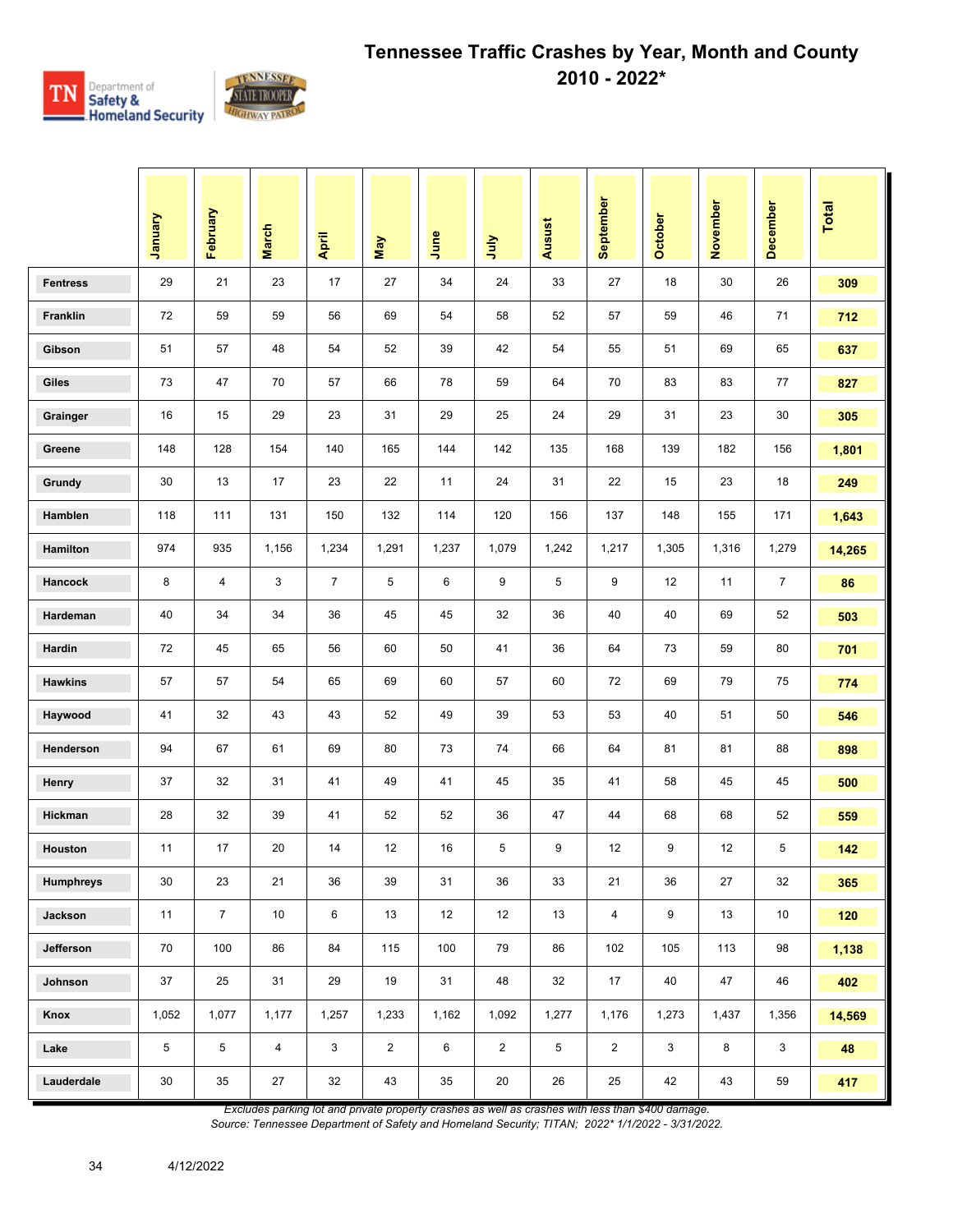

|                 | January | February       | <b>March</b> | April       | May            | June           | <b>Surt</b>             | <b>Ausust</b>  | September | <b>October</b> | November | December                  | <b>Total</b> |
|-----------------|---------|----------------|--------------|-------------|----------------|----------------|-------------------------|----------------|-----------|----------------|----------|---------------------------|--------------|
| Lawrence        | 75      | 69             | 61           | 54          | 75             | 65             | 73                      | 68             | 83        | 55             | 66       | 65                        | 809          |
| Lewis           | 23      | 13             | 13           | 20          | 18             | 17             | 10                      | 27             | 15        | 16             | 13       | 15                        | 200          |
| Lincoln         | 75      | 58             | 68           | 56          | 40             | 58             | 47                      | 65             | 59        | 83             | 69       | 76                        | 754          |
| Loudon          | 99      | 91             | 101          | 116         | 107            | 135            | 130                     | 143            | 125       | 156            | 171      | 125                       | 1,499        |
| Macon           | 29      | 27             | 30           | 26          | 30             | 17             | 27                      | 17             | 24        | 24             | 29       | 12                        | 292          |
| <b>Madison</b>  | 317     | 305            | 336          | 331         | 320            | 310            | 319                     | 387            | 334       | 347            | 357      | 359                       | 4,022        |
| <b>Marion</b>   | 59      | 38             | 61           | 50          | 69             | 63             | 64                      | 67             | 38        | 61             | 68       | 71                        | 709          |
| <b>Marshall</b> | 67      | 47             | 55           | 73          | 60             | 60             | 72                      | 59             | 61        | 60             | 78       | 76                        | 768          |
| <b>Maury</b>    | 222     | 199            | 221          | 218         | 236            | 200            | 215                     | 217            | 205       | 264            | 243      | 260                       | 2,700        |
| <b>McMinn</b>   | 123     | 104            | 124          | 114         | 156            | 104            | 120                     | 131            | 121       | 137            | 154      | 118                       | 1,506        |
| <b>McNairy</b>  | 60      | 36             | 37           | 36          | 38             | 47             | 55                      | 42             | 51        | 39             | 49       | 57                        | 547          |
| <b>Meigs</b>    | 14      | 18             | 13           | 10          | 13             | 16             | 12                      | 11             | 11        | 12             | 12       | 9                         | 151          |
| Monroe          | 58      | 58             | 65           | 66          | 76             | 81             | 73                      | 85             | 68        | 80             | 88       | 67                        | 865          |
| Montgomery      | 554     | 426            | 496          | 492         | 521            | 503            | 461                     | 469            | 543       | 602            | 640      | 548                       | 6,255        |
| Moore           | 10      | 6              | 12           | 9           | 8              | 8              | 14                      | 14             | 11        | 11             | 16       | 13                        | 132          |
| Morgan          | 18      | 17             | 18           | 11          | 15             | 13             | 10                      | 17             | 14        | 16             | 10       | 14                        | 173          |
| Obion           | 53      | 57             | 50           | 40          | 50             | 59             | 48                      | 52             | 44        | 41             | 71       | 65                        | 630          |
| Overton         | 27      | 28             | 29           | 32          | 46             | 33             | 36                      | 39             | 37        | 45             | 56       | 37                        | 445          |
| Perry           | 12      | 5              | 5            | $\mathsf 3$ | $\bf 7$        | $\overline{7}$ | $\overline{\mathbf{4}}$ | $\overline{7}$ | 8         | 8              | 13       | $\ensuremath{\mathsf{3}}$ | 82           |
| <b>Pickett</b>  | 6       | $\overline{7}$ | $\mathbf{1}$ | 3           | $\overline{4}$ | $\overline{7}$ | $\overline{7}$          | 6              | 8         | 10             | 8        | 6                         | 73           |
| Polk            | 20      | 13             | 19           | 28          | 25             | 27             | 25                      | 20             | 19        | 35             | 30       | 31                        | 292          |
| Putnam          | 199     | 173            | 229          | 251         | 250            | 173            | 197                     | 235            | 251       | 251            | 258      | 255                       | 2,722        |
| Rhea            | 53      | 44             | 46           | 42          | 56             | 52             | 52                      | 53             | 79        | 64             | 79       | 62                        | 682          |
| Roane           | 117     | 81             | 105          | 112         | 110            | 99             | 88                      | 112            | 114       | 136            | 136      | 144                       | 1,354        |
| Robertson       | 157     | 142            | 147          | 128         | 151            | 138            | 135                     | 137            | 104       | 181            | 173      | 168                       | 1,761        |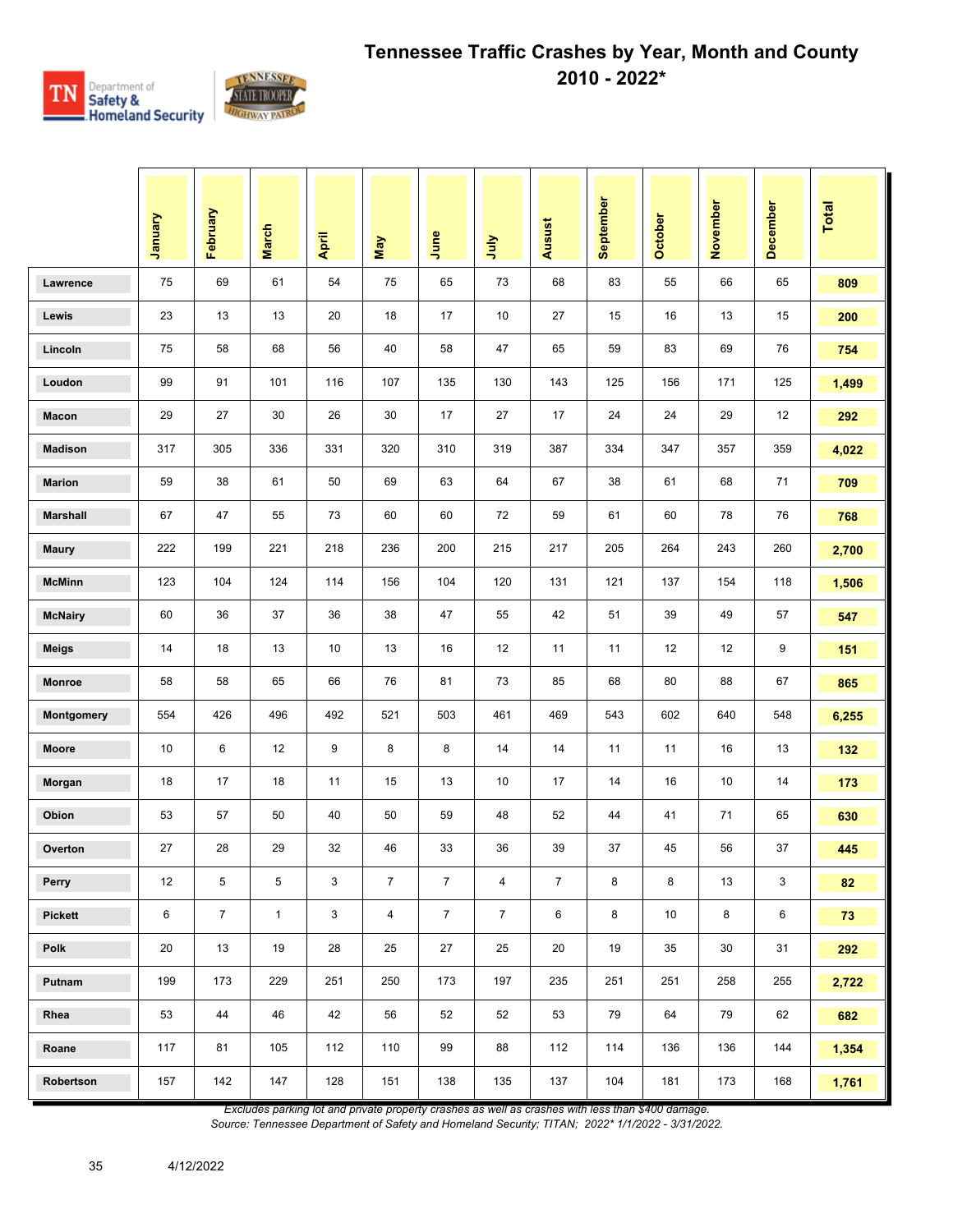

|                   | Vienuary | February | <b>March</b> | April  | Nay            | June   | <b>Surt</b> | Ausust | September | <b>October</b> | November | <b>December</b> | Total   |
|-------------------|----------|----------|--------------|--------|----------------|--------|-------------|--------|-----------|----------------|----------|-----------------|---------|
| <b>Rutherford</b> | 817      | 842      | 903          | 881    | 859            | 756    | 736         | 896    | 930       | 1,000          | 1,069    | 1,041           | 10,730  |
| <b>Scott</b>      | 11       | 9        | 14           | 9      | 12             | 6      | 12          | 16     | 17        | 23             | 21       | 18              | 168     |
| Sequatchie        | 18       | 16       | 17           | 14     | 11             | 31     | 13          | 22     | 29        | 20             | 36       | 27              | 254     |
| <b>Sevier</b>     | 162      | 223      | 259          | 289    | 309            | 327    | 341         | 316    | 321       | 364            | 326      | 333             | 3,570   |
| <b>Shelby</b>     | 3,141    | 2,876    | 3,227        | 3,273  | 3,558          | 3,181  | 2,947       | 3,294  | 3,266     | 3,567          | 3,510    | 3,451           | 39,291  |
| <b>Smith</b>      | 58       | 56       | 35           | 59     | 66             | 48     | 55          | 64     | 53        | 53             | 74       | 67              | 688     |
| <b>Stewart</b>    | 14       | 22       | 13           | 16     | 27             | 21     | 23          | 17     | 21        | 25             | 20       | 17              | 236     |
| <b>Sullivan</b>   | 322      | 314      | 311          | 322    | 386            | 311    | 323         | 330    | 359       | 368            | 422      | 401             | 4,169   |
| <b>Sumner</b>     | 349      | 267      | 298          | 319    | 316            | 302    | 291         | 323    | 294       | 375            | 353      | 327             | 3,814   |
| <b>Tipton</b>     | 93       | 89       | 86           | 74     | 92             | 71     | 81          | 79     | 75        | 107            | 101      | 110             | 1,058   |
| <b>Trousdale</b>  | 31       | 20       | 19           | 23     | 20             | 17     | 15          | 18     | 24        | 30             | 25       | 29              | 271     |
| <b>Unicoi</b>     | 27       | 23       | 25           | 33     | 31             | 24     | 26          | 33     | 22        | 37             | 38       | 36              | 355     |
| <b>Union</b>      | 18       | 10       | 19           | 8      | 27             | 27     | 14          | 18     | 18        | 19             | 15       | 17              | 210     |
| VanBuren          | 5        | 9        | 12           | 9      | $\overline{7}$ | 15     | 11          | 5      | 11        | 13             | 17       | 12              | 126     |
| Warren            | 68       | 66       | 46           | 59     | 82             | 63     | 64          | 68     | 107       | 95             | 103      | 80              | 901     |
| Washington        | 328      | 309      | 335          | 344    | 343            | 301    | 306         | 368    | 364       | 378            | 430      | 354             | 4,160   |
| Wayne             | 23       | 23       | 19           | 21     | 14             | 21     | 23          | 22     | 22        | 25             | 22       | 26              | 261     |
| Weakley           | 27       | 31       | 50           | 40     | 39             | 45     | 38          | 38     | 47        | 40             | 59       | 42              | 496     |
| White             | 40       | 45       | 31           | 43     | 29             | 29     | 34          | 42     | 32        | 41             | 44       | 52              | 462     |
| Williamson        | 445      | 359      | 449          | 466    | 550            | 420    | 403         | 489    | 513       | 495            | 518      | 535             | 5,642   |
| Wilson            | 286      | 221      | 249          | 270    | 298            | 255    | 272         | 308    | 297       | 300            | 371      | 324             | 3,451   |
| <b>Total 2018</b> | 16,377   | 14,981   | 16,793       | 17,051 | 18,198         | 16,641 | 15,764      | 17,752 | 17,504    | 19,157         | 19,648   | 18,763          | 208,629 |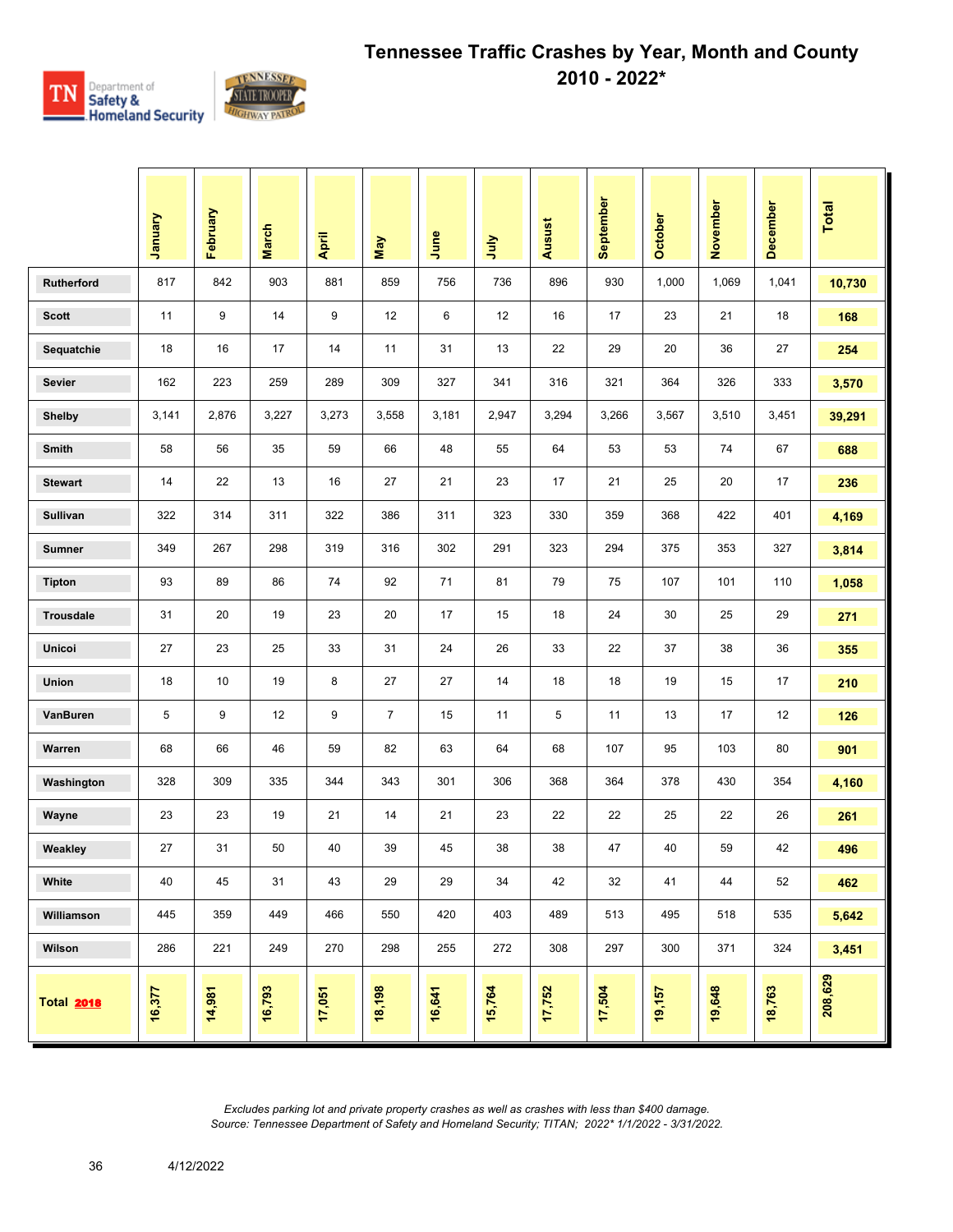

| 2019            | <b>January</b> | February | <b>March</b> | April          | May   | June  | <b>S</b>       | Ausust | September | October | November | December       | <b>Total</b> |
|-----------------|----------------|----------|--------------|----------------|-------|-------|----------------|--------|-----------|---------|----------|----------------|--------------|
| Anderson        | 154            | 137      | 155          | 143            | 167   | 156   | 139            | 165    | 146       | 200     | 176      | 173            | 1,911        |
| <b>Bedford</b>  | 87             | 88       | 120          | 100            | 124   | 103   | 99             | 99     | 91        | 106     | 123      | 106            | 1,246        |
| <b>Benton</b>   | 33             | 41       | 25           | 29             | 37    | 27    | 28             | 34     | 29        | 35      | 31       | 31             | 380          |
| <b>Bledsoe</b>  | 9              | 6        | 6            | 10             | 4     | 9     | 5              | 6      | 9         | 12      | 10       | 3              | 89           |
| <b>Blount</b>   | 301            | 233      | 256          | 269            | 292   | 275   | 237            | 270    | 258       | 315     | 265      | 279            | 3,250        |
| <b>Bradley</b>  | 243            | 259      | 244          | 279            | 271   | 241   | 248            | 271    | 200       | 291     | 285      | 278            | 3,110        |
| Campbell        | 70             | 72       | 89           | 91             | 80    | 90    | 97             | 97     | 65        | 98      | 75       | 77             | 1,001        |
| Cannon          | 24             | 22       | 27           | 22             | 18    | 24    | 17             | 18     | 21        | 33      | 24       | 24             | 274          |
| Carroll         | 46             | 27       | 36           | 41             | 36    | 32    | 34             | 30     | 32        | 24      | 38       | 33             | 409          |
| Carter          | 83             | 75       | 77           | 85             | 94    | 100   | 98             | 89     | 88        | 124     | 115      | 93             | 1,121        |
| Cheatham        | 76             | 72       | 62           | 84             | 63    | 78    | 69             | 80     | 59        | 84      | 107      | 67             | 901          |
| <b>Chester</b>  | 24             | 32       | 29           | 23             | 33    | 24    | 25             | 31     | 27        | 27      | 41       | 22             | 338          |
| Claiborne       | 45             | 50       | 41           | 31             | 47    | 46    | 35             | 47     | 41        | 57      | 45       | 37             | 522          |
| Clay            | 6              | 6        | 4            | $\overline{7}$ | 6     | 5     | $\overline{7}$ | 4      | 5         | 8       | 11       | $\overline{7}$ | 76           |
| Cocke           | 63             | 69       | 72           | 78             | 84    | 85    | 73             | 84     | 78        | 89      | 94       | 102            | 971          |
| Coffee          | 102            | 98       | 120          | 142            | 141   | 124   | 118            | 134    | 124       | 163     | 134      | 129            | 1,529        |
| <b>Crockett</b> | 16             | 15       | 20           | 13             | 11    | 12    | 21             | 17     | 17        | 19      | 28       | 18             | 207          |
| Cumberland      | 96             | 100      | 93           | 125            | 107   | 128   | 103            | 105    | 102       | 170     | 137      | 114            | 1,380        |
| Davidson        | 2,480          | 2,622    | 2,767        | 2,973          | 2,857 | 2,738 | 2,559          | 2,790  | 2,610     | 3,175   | 2,906    | 2,521          | 32,998       |
| Decatur         | 11             | 14       | 11           | 16             | 19    | 21    | 28             | 22     | 22        | 28      | 20       | 18             | 230          |
| DeKalb          | 19             | 34       | 35           | 26             | 22    | 43    | 38             | 27     | 22        | 25      | 36       | 21             | 348          |
| <b>Dickson</b>  | 111            | 111      | 102          | 114            | 129   | 122   | 105            | 102    | 117       | 112     | 128      | 116            | 1,369        |
| <b>Dyer</b>     | 64             | 71       | 58           | 64             | 58    | 56    | 54             | 65     | 62        | 56      | 65       | 61             | 734          |
| Fayette         | 47             | 43       | 45           | 56             | 48    | 52    | 58             | 39     | 55        | 44      | 72       | 50             | 609          |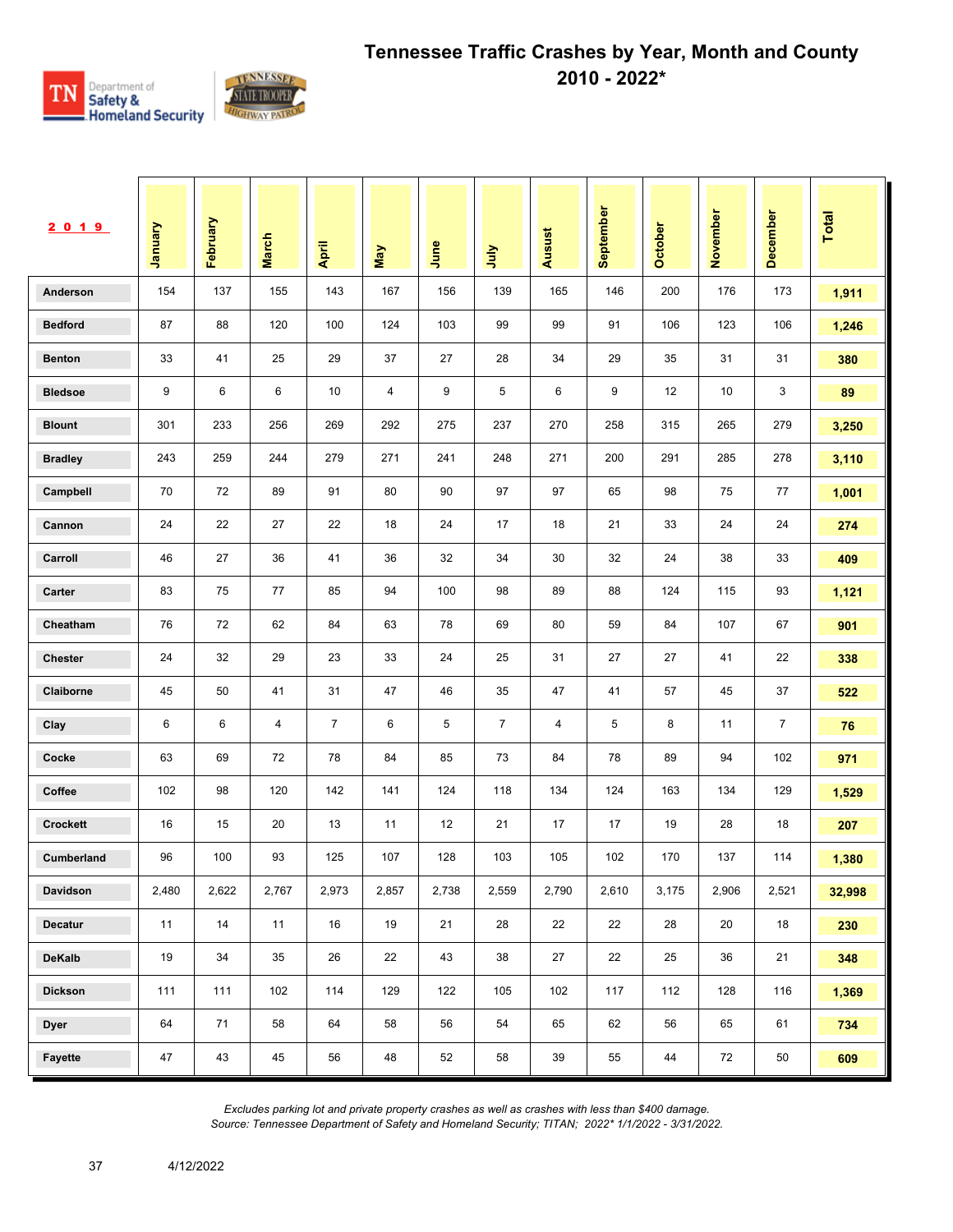

|                 | Vienuary | February       | <b>March</b> | April | May          | June           | July  | Ausust         | September    | <b>October</b> | November       | December       | Total  |
|-----------------|----------|----------------|--------------|-------|--------------|----------------|-------|----------------|--------------|----------------|----------------|----------------|--------|
| <b>Fentress</b> | 25       | 19             | 26           | 25    | 31           | 25             | 19    | 29             | 22           | 27             | 32             | 24             | 304    |
| Franklin        | 49       | 47             | 52           | 56    | 47           | 54             | 33    | 50             | 46           | 50             | 63             | 56             | 603    |
| Gibson          | 52       | 54             | 60           | 65    | 52           | 53             | 49    | 60             | 49           | 61             | 66             | 62             | 683    |
| Giles           | 62       | 67             | 75           | 69    | 73           | 62             | 69    | 74             | 79           | 96             | 79             | 79             | 884    |
| Grainger        | 19       | 19             | 25           | 29    | 21           | 24             | 16    | 25             | 16           | 33             | 13             | 21             | 261    |
| Greene          | 153      | 140            | 143          | 135   | 184          | 147            | 119   | 138            | 134          | 185            | 153            | 127            | 1,758  |
| Grundy          | 15       | 12             | 20           | 24    | 30           | 25             | 25    | 30             | 19           | 38             | 30             | 22             | 290    |
| Hamblen         | 143      | 131            | 133          | 152   | 134          | 122            | 123   | 150            | 155          | 144            | 140            | 142            | 1,669  |
| Hamilton        | 1,058    | 1,048          | 1,132        | 1,234 | 1,319        | 1,122          | 1,067 | 1,162          | 1,114        | 1,391          | 1,270          | 1,187          | 14,104 |
| Hancock         | 11       | $\overline{7}$ | 9            | 12    | 13           | 9              | 15    | $\overline{7}$ | $\mathbf{1}$ | 12             | 9              | 5              | 110    |
| Hardeman        | 39       | 43             | 34           | 31    | 49           | 45             | 28    | 40             | 29           | 43             | 44             | 39             | 464    |
| Hardin          | 66       | 49             | 35           | 63    | 60           | 52             | 53    | 59             | 64           | 53             | 59             | 70             | 683    |
| <b>Hawkins</b>  | 49       | 73             | 53           | 55    | 68           | 45             | 61    | 62             | 56           | 83             | 55             | 76             | 736    |
| Haywood         | 33       | 37             | 41           | 46    | 42           | 47             | 45    | 58             | 51           | 44             | 45             | 52             | 541    |
| Henderson       | 60       | 67             | 64           | 66    | 67           | 66             | 64    | 51             | 54           | 60             | 94             | 74             | 787    |
| Henry           | 37       | 30             | 35           | 43    | 50           | 26             | 39    | 41             | 37           | 47             | 50             | 44             | 479    |
| Hickman         | 35       | 42             | 44           | 34    | 45           | 36             | 36    | 56             | 49           | 49             | 42             | 40             | 508    |
| Houston         | 13       | 8              | 9            | 15    | 17           | 16             | 9     | 13             | 10           | 13             | 11             | 8              | 142    |
| Humphreys       | 27       | 31             | 35           | 25    | 32           | 31             | 29    | 28             | 35           | 28             | 29             | 24             | 354    |
| Jackson         | 8        | 6              | 9            | 8     | 9            | 10             | 6     | 10             | 6            | $7^{\circ}$    | 5              | $\overline{5}$ | 89     |
| Jefferson       | 88       | 85             | 86           | 83    | 107          | 100            | 104   | 95             | 77           | 95             | 105            | 102            | 1,127  |
| Johnson         | 33       | 22             | 23           | 21    | 31           | 21             | 26    | 29             | 22           | 31             | 42             | 31             | 332    |
| Knox            | 1,104    | 1,079          | 1,252        | 1,294 | 1,177        | 1,087          | 1,092 | 1,221          | 1,240        | 1,428          | 1,303          | 1,250          | 14,527 |
| Lake            | 3        | $\mathbf{1}$   | 6            | 6     | $\mathbf{3}$ | $\overline{7}$ | 6     | 6              | 5            | 5              | $\overline{4}$ | 8              | 60     |
| Lauderdale      | 36       | 33             | 27           | 45    | 45           | 27             | 42    | 34             | 30           | 39             | 55             | 38             | 451    |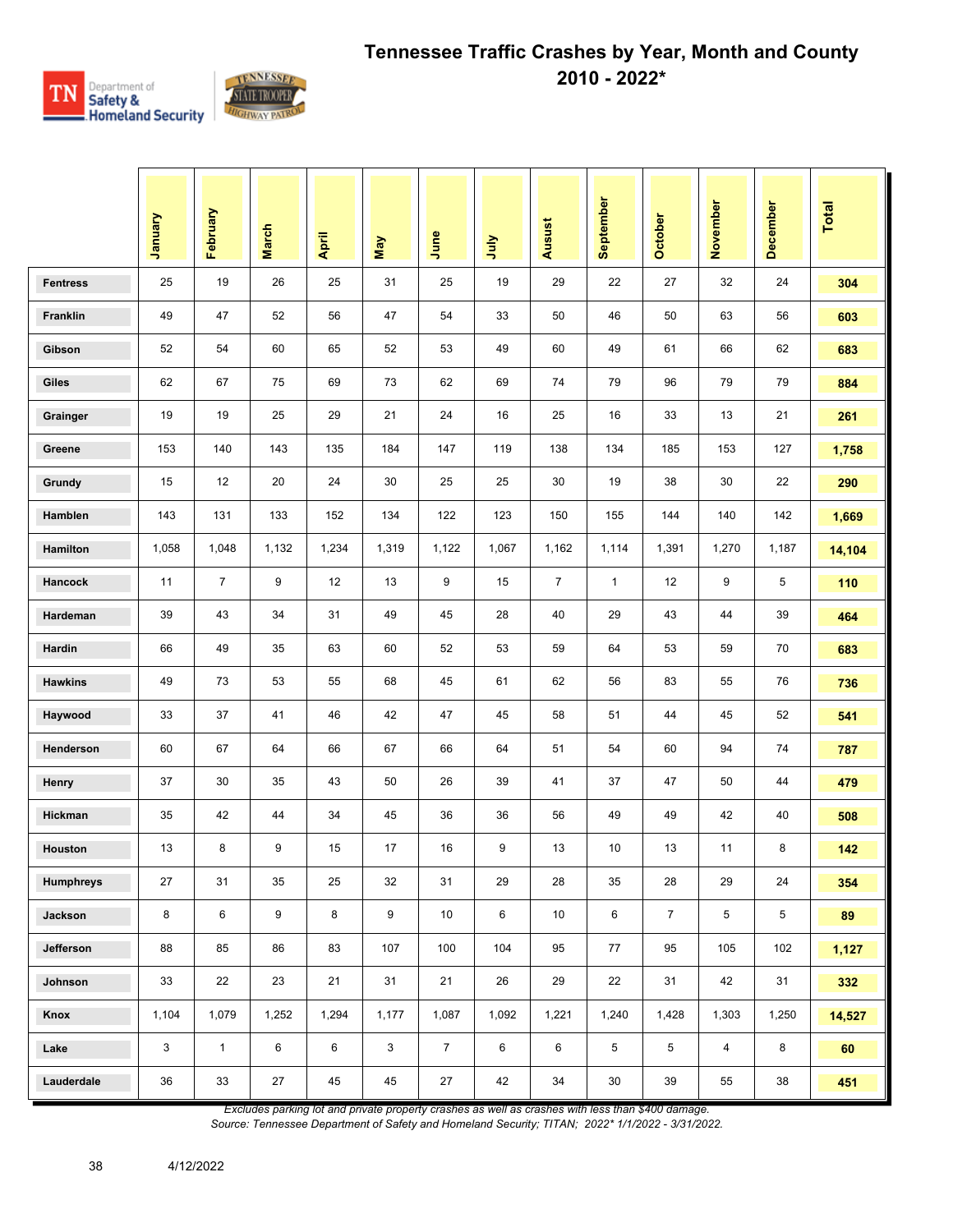

|                 | Vienuary       | February       | <b>March</b>   | April          | May          | June           | ήnη            | Ausust         | September      | October | November       | December       | <b>Total</b> |
|-----------------|----------------|----------------|----------------|----------------|--------------|----------------|----------------|----------------|----------------|---------|----------------|----------------|--------------|
| Lawrence        | 60             | 49             | 66             | 78             | 80           | 81             | 47             | 68             | 67             | 78      | 69             | 58             | 801          |
| Lewis           | 11             | 16             | 16             | 17             | 15           | 20             | 15             | 20             | 13             | 18      | 20             | 11             | 192          |
| Lincoln         | 69             | 52             | 57             | 72             | 64           | 56             | 63             | 61             | 62             | 70      | 79             | 75             | 780          |
| Loudon          | 96             | 86             | 107            | 116            | 113          | 114            | 92             | 117            | 99             | 137     | 143            | 127            | 1,347        |
| Macon           | 25             | 22             | 22             | 21             | 35           | 22             | 27             | 29             | 23             | 35      | 24             | 16             | 301          |
| <b>Madison</b>  | 260            | 323            | 366            | 325            | 312          | 300            | 295            | 313            | 307            | 324     | 385            | 341            | 3,851        |
| <b>Marion</b>   | 54             | 59             | 47             | 43             | 69           | 67             | 65             | 45             | 55             | 59      | 58             | 65             | 686          |
| <b>Marshall</b> | 60             | 44             | 46             | 57             | 54           | 63             | 55             | 66             | 62             | 78      | 90             | 72             | 747          |
| <b>Maury</b>    | 183            | 181            | 220            | 222            | 210          | 213            | 213            | 217            | 182            | 205     | 275            | 210            | 2,531        |
| <b>McMinn</b>   | 110            | 113            | 107            | 112            | 126          | 130            | 109            | 117            | 116            | 141     | 145            | 120            | 1,446        |
| <b>McNairy</b>  | 39             | 32             | 36             | 35             | 59           | 42             | 41             | 37             | 32             | 53      | 62             | 50             | 518          |
| <b>Meigs</b>    | 12             | 9              | 6              | 9              | 14           | 20             | 10             | 14             | 9              | 13      | 15             | 11             | 142          |
| Monroe          | 62             | 61             | 64             | 71             | 75           | 59             | 82             | 62             | 75             | 84      | 89             | 75             | 859          |
| Montgomery      | 519            | 501            | 493            | 535            | 533          | 467            | 445            | 498            | 525            | 608     | 673            | 539            | 6,336        |
| Moore           | 6              | $\overline{2}$ | 5              | 14             | 8            | 5              | $\overline{7}$ | 9              | 3              | 13      | 11             | $\overline{7}$ | 90           |
| Morgan          | 8              | 9              | 14             | 13             | 14           | 18             | 11             | 16             | 11             | 30      | 20             | 15             | 179          |
| Obion           | 62             | 50             | 51             | 67             | 47           | 59             | 47             | 54             | 49             | 60      | 75             | 67             | 688          |
| Overton         | 31             | 32             | 26             | 39             | 32           | 36             | 37             | 34             | 37             | 35      | 43             | 41             | 423          |
| Perry           | 6              | $\mathsf 3$    | 6              | $\overline{7}$ | 10           | 4              | 10             | 13             | 13             | 8       | 9              | 8              | 97           |
| <b>Pickett</b>  | $\overline{2}$ | $\overline{7}$ | $\overline{2}$ | $\overline{2}$ | $\mathbf{1}$ | $\overline{7}$ | 9              | $\overline{2}$ | $\overline{4}$ | 9       | $\overline{2}$ | $\overline{4}$ | 51           |
| Polk            | 15             | 14             | 29             | 15             | 31           | 18             | 26             | 25             | 23             | 25      | 44             | 24             | 289          |
| Putnam          | 171            | 167            | 198            | 198            | 184          | 201            | 161            | 195            | 179            | 277     | 215            | 205            | 2,351        |
| Rhea            | 46             | 57             | 42             | 55             | 61           | 61             | 45             | 44             | 44             | 73      | 68             | 64             | 660          |
| Roane           | 95             | 99             | 105            | 103            | 135          | 122            | 84             | 100            | 95             | 129     | 122            | 102            | 1,291        |
| Robertson       | 140            | 122            | 142            | 126            | 168          | 136            | 131            | 174            | 159            | 173     | 255            | 204            | 1,930        |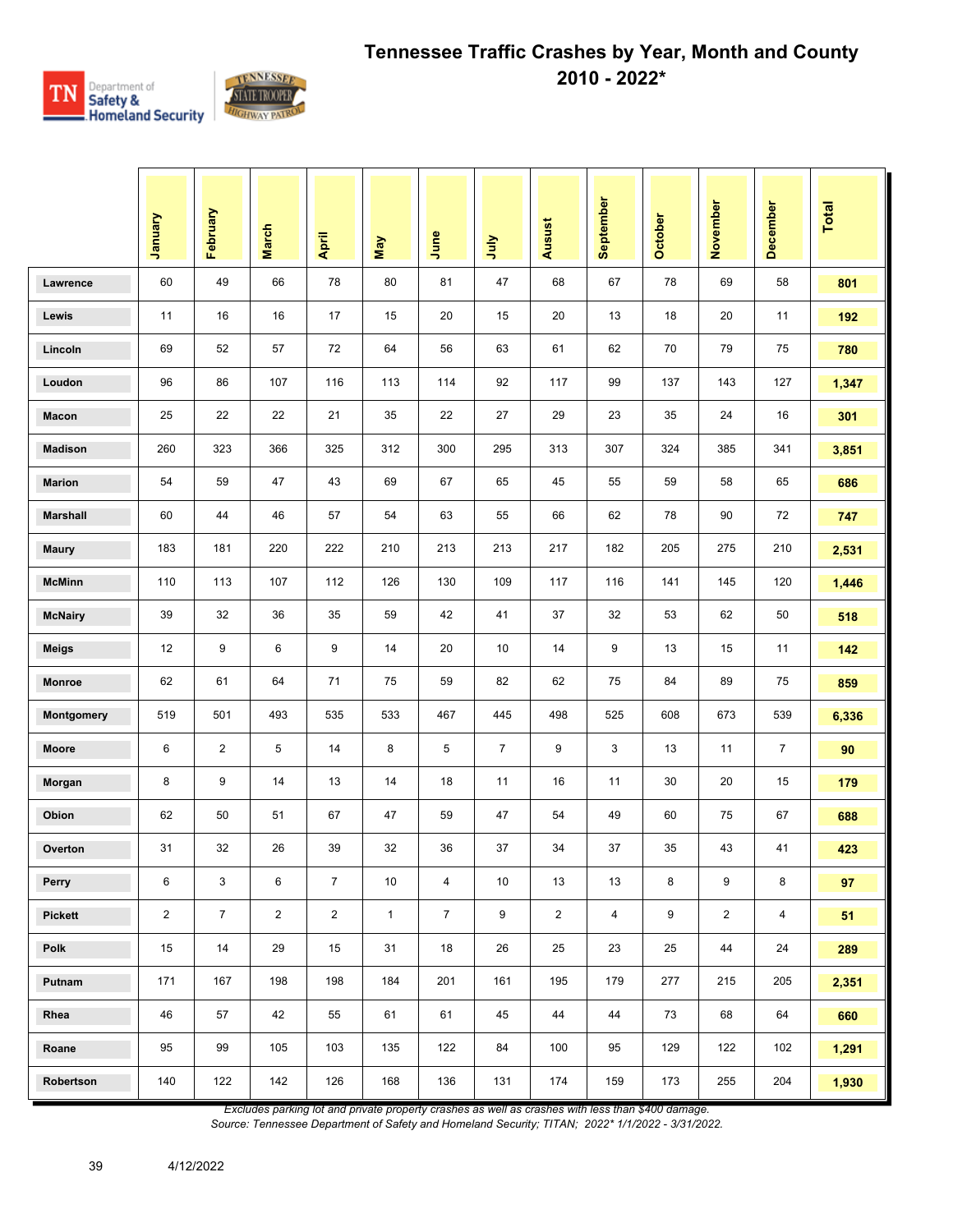

|                   | Vanuary      | February | <b>March</b> | April  | <b>May</b> | June   | <b>Surt</b> | Ausust | September | October | November | December | Total        |
|-------------------|--------------|----------|--------------|--------|------------|--------|-------------|--------|-----------|---------|----------|----------|--------------|
| Rutherford        | 824          | 784      | 844          | 826    | 889        | 756    | 781         | 934    | 918       | 1,023   | 1,010    | 909      | 10,498       |
| <b>Scott</b>      | 12           | 14       | 13           | 9      | 18         | 21     | 8           | 6      | 19        | 11      | 10       | 9        | 150          |
| Sequatchie        | 17           | 16       | 14           | 30     | 23         | 21     | 23          | 13     | 23        | 25      | 34       | 19       | 258          |
| <b>Sevier</b>     | 193          | 176      | 283          | 302    | 316        | 329    | 371         | 254    | 285       | 382     | 309      | 304      | 3,504        |
| <b>Shelby</b>     | 3,063        | 3,158    | 3,246        | 3,542  | 3,419      | 2,920  | 2,962       | 3,196  | 3,203     | 3,706   | 3,520    | 3,501    | 39,436       |
| Smith             | 52           | 45       | 51           | 53     | 38         | 44     | 40          | 55     | 50        | 38      | 39       | 38       | 543          |
| <b>Stewart</b>    | 13           | 14       | 19           | 18     | 25         | 33     | 13          | 12     | 25        | 26      | 38       | 25       | 261          |
| Sullivan          | 326          | 302      | 281          | 336    | 364        | 326    | 346         | 332    | 259       | 359     | 415      | 387      | 4,033        |
| <b>Sumner</b>     | 263          | 289      | 279          | 295    | 326        | 251    | 284         | 288    | 292       | 346     | 335      | 310      | 3,558        |
| <b>Tipton</b>     | 86           | 99       | 84           | 80     | 92         | 68     | 68          | 73     | 70        | 95      | 100      | 87       | 1,002        |
| <b>Trousdale</b>  | 16           | 16       | 26           | 18     | 20         | 21     | 20          | 15     | 20        | 27      | 29       | 25       | 253          |
| Unicoi            | 29           | 18       | 22           | 24     | 18         | 29     | 25          | 28     | 19        | 37      | 37       | 27       | 313          |
| <b>Union</b>      | 19           | 12       | 10           | 13     | 19         | 13     | 16          | 23     | 12        | 19      | 20       | 18       | 194          |
| <b>Unknown</b>    | $\mathbf{1}$ | 0        | 0            | 0      | 0          | 0      | 0           | 0      | 0         | 0       | 0        | 0        | $\mathbf{1}$ |
| VanBuren          | 12           | 9        | 5            | 8      | 9          | 13     | 8           | 6      | 10        | 14      | 17       | 6        | 117          |
| Warren            | 47           | 62       | 59           | 60     | 52         | 69     | 86          | 66     | 64        | 73      | 75       | 65       | 778          |
| Washington        | 331          | 307      | 309          | 323    | 339        | 313    | 310         | 323    | 348       | 399     | 421      | 353      | 4,076        |
| Wayne             | 27           | 18       | 24           | 17     | 36         | 23     | 32          | 29     | 18        | 22      | 22       | 27       | 295          |
| Weakley           | 37           | 49       | 32           | 40     | 35         | 39     | 40          | 39     | 44        | 43      | 43       | 42       | 483          |
| White             | 34           | 30       | 35           | 39     | 40         | 49     | 42          | 32     | 32        | 50      | 64       | 32       | 479          |
| Williamson        | 458          | 422      | 403          | 446    | 451        | 401    | 431         | 438    | 435       | 544     | 567      | 489      | 5,485        |
| Wilson            | 247          | 258      | 264          | 319    | 330        | 304    | 266         | 317    | 282       | 332     | 379      | 335      | 3,633        |
| <b>Total 2019</b> | 15,677       | 15,655   | 16,498       | 17,607 | 17,763     | 16,214 | 15,769      | 16,963 | 16,352    | 19,663  | 19,239   | 17,485   | 204,885      |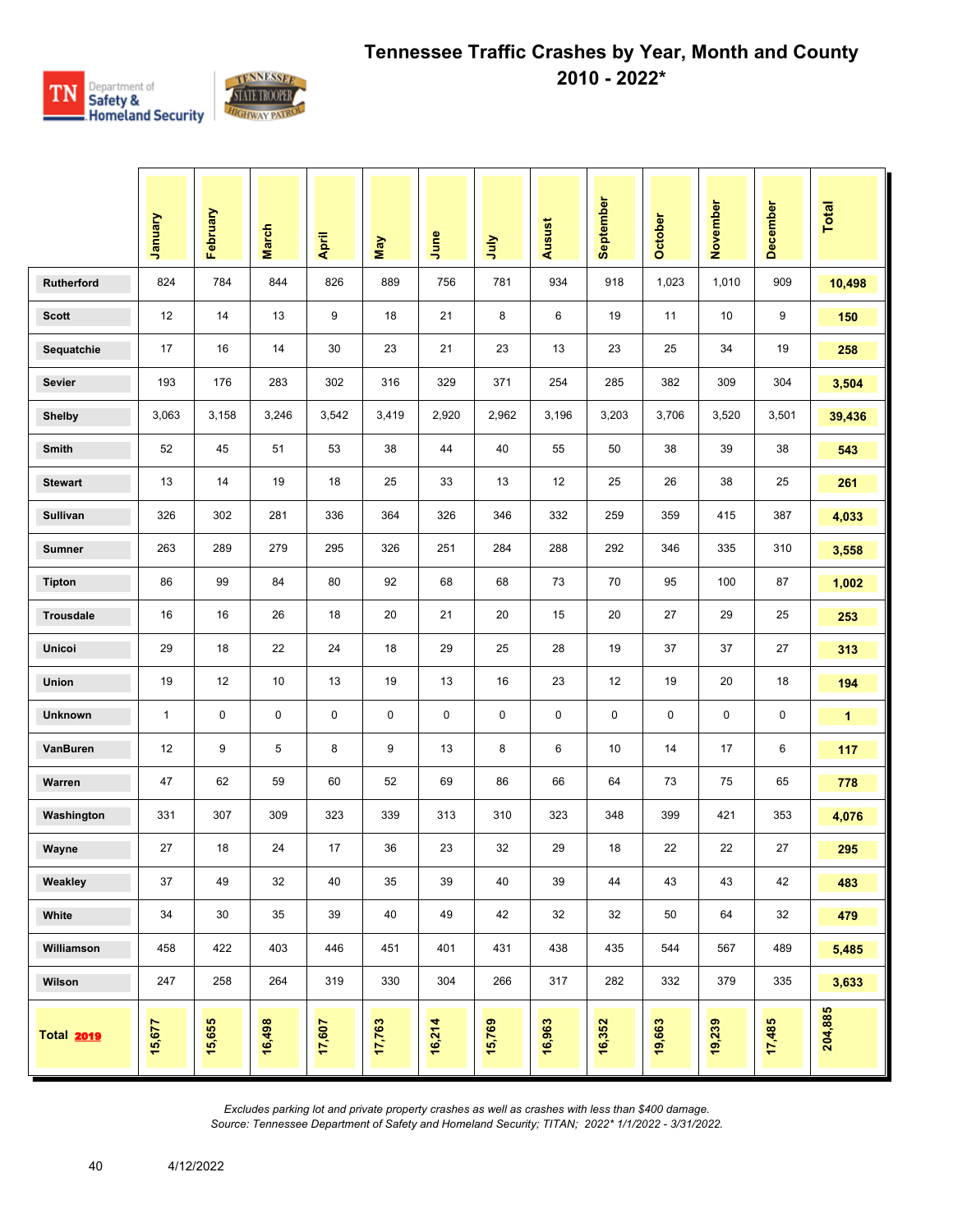

| 2020            | <b>January</b> | February     | <b>March</b> | April  | May   | June  | ήη             | Ausust         | September | October | November | December | Total  |
|-----------------|----------------|--------------|--------------|--------|-------|-------|----------------|----------------|-----------|---------|----------|----------|--------|
| Anderson        | 160            | 157          | 120          | 81     | 115   | 187   | 147            | 164            | 140       | 156     | 177      | 139      | 1,743  |
| <b>Bedford</b>  | 93             | 90           | 82           | 67     | 94    | 86    | 86             | 113            | 86        | 102     | 108      | 114      | 1,121  |
| <b>Benton</b>   | 27             | 26           | 31           | 18     | 31    | 35    | 25             | 23             | 28        | 37      | 33       | 31       | 345    |
| <b>Bledsoe</b>  | 6              | 9            | 4            | 5      | 6     | 11    | $\overline{7}$ | 5              | 16        | 9       | 5        | 4        | 87     |
| <b>Blount</b>   | 252            | 241          | 195          | 122    | 219   | 206   | 239            | 257            | 268       | 288     | 252      | 281      | 2,820  |
| <b>Bradley</b>  | 250            | 291          | 198          | 130    | 221   | 223   | 260            | 257            | 282       | 266     | 273      | 260      | 2,911  |
| Campbell        | 82             | 78           | 59           | 55     | 69    | 88    | 86             | 65             | 76        | 81      | 100      | 111      | 950    |
| Cannon          | 14             | 16           | 14           | 21     | 16    | 21    | 17             | 21             | 20        | 32      | 25       | 21       | 238    |
| Carroll         | 26             | 43           | 23           | 29     | 33    | 32    | 30             | 48             | 48        | 46      | 37       | 39       | 434    |
| Carter          | 94             | 97           | 76           | 62     | 98    | 105   | 108            | 107            | 104       | 107     | 103      | 80       | 1,141  |
| Cheatham        | 74             | 66           | 68           | 45     | 53    | 76    | 55             | 76             | 64        | 84      | 79       | 78       | 818    |
| <b>Chester</b>  | 31             | 25           | 27           | 16     | 23    | 26    | 23             | 27             | 28        | 32      | 33       | 29       | 320    |
| Claiborne       | 40             | 41           | 35           | 19     | 47    | 33    | 43             | 52             | 46        | 43      | 43       | 40       | 482    |
| Clay            | 4              | $\mathbf{1}$ | 8            | 4      | 10    | 10    | 8              | $\overline{7}$ | 3         | 11      | 4        | 2        | 72     |
| Cocke           | 87             | 62           | 66           | 52     | 89    | 96    | 91             | 90             | 95        | 119     | 88       | 99       | 1,034  |
| Coffee          | 143            | 119          | 131          | 97     | 111   | 118   | 133            | 138            | 126       | 174     | 131      | 118      | 1,539  |
| <b>Crockett</b> | 16             | 20           | 20           | 12     | 17    | 16    | 11             | 21             | 14        | 21      | 15       | 22       | 205    |
| Cumberland      | 86             | 87           | 94           | 53     | 98    | 107   | 126            | 111            | 128       | 116     | 148      | 111      | 1,265  |
| Davidson        | 2,593          | 2,600        | 1,908        | 1,125  | 1,621 | 1,735 | 1,861          | 2,048          | 1,954     | 2,305   | 2,094    | 1,993    | 23,837 |
| Decatur         | 19             | 26           | $14\,$       | $10\,$ | 18    | 15    | 17             | 17             | 19        | 15      | 18       | 12       | 200    |
| <b>DeKalb</b>   | 31             | 17           | 18           | 17     | 19    | 22    | 39             | 28             | 24        | 29      | 37       | 24       | 305    |
| <b>Dickson</b>  | 107            | 86           | 97           | 69     | 98    | 109   | 109            | 108            | 120       | 120     | 116      | 128      | 1,267  |
| <b>Dyer</b>     | 62             | 57           | 44           | 42     | 60    | 65    | 64             | 57             | 55        | 61      | 62       | 52       | 681    |
| Fayette         | 51             | 61           | 37           | 38     | 38    | 68    | 54             | 59             | 49        | 55      | 80       | 56       | 646    |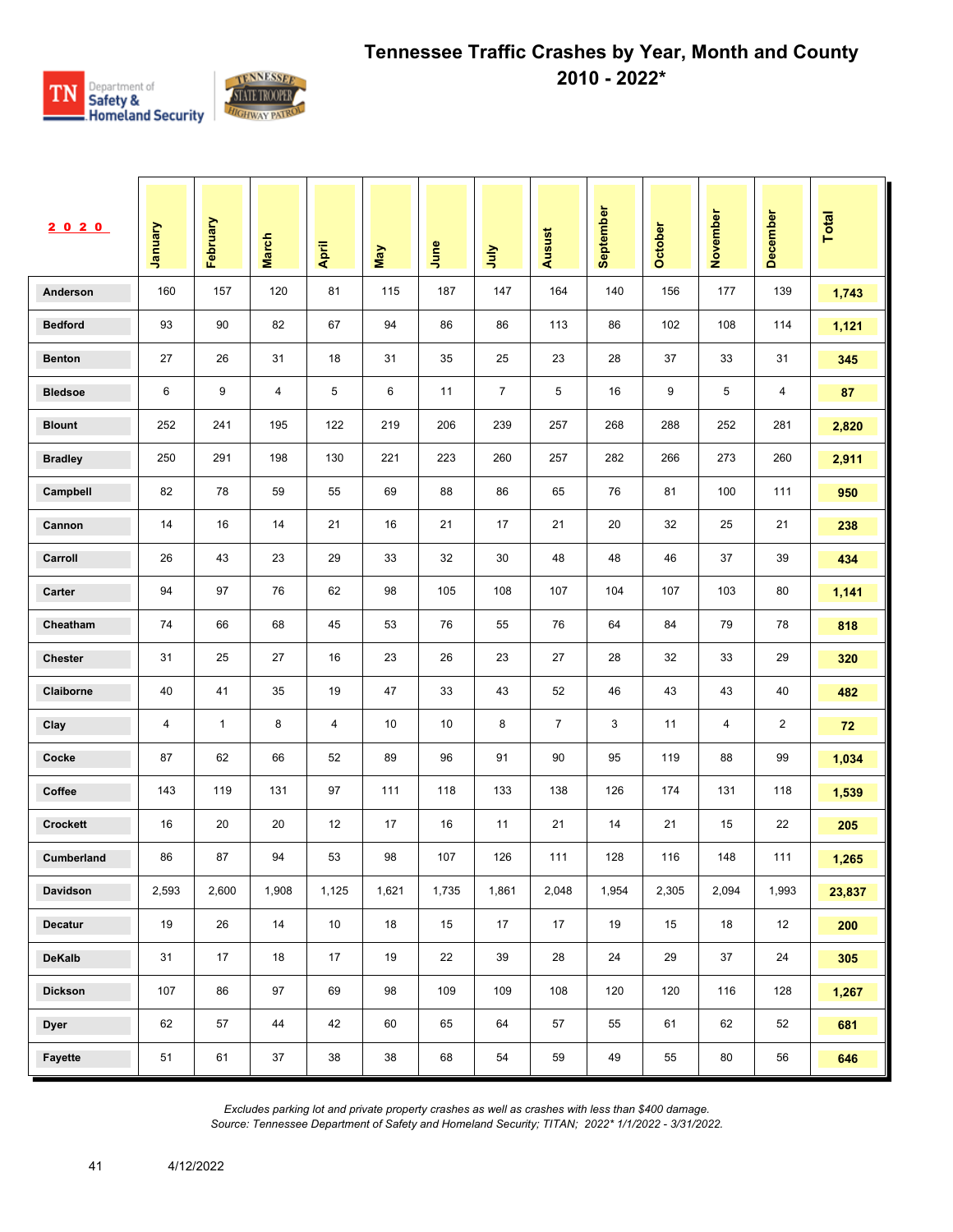

|                  | January        | February       | <b>March</b>   | April | May            | June           | <b>Surt</b>    | Ausust         | September    | October        | November       | December       | <b>Total</b> |
|------------------|----------------|----------------|----------------|-------|----------------|----------------|----------------|----------------|--------------|----------------|----------------|----------------|--------------|
| <b>Fentress</b>  | 21             | 25             | 21             | 17    | 21             | 33             | 21             | 23             | 32           | 26             | 27             | 33             | 300          |
| Franklin         | 51             | 41             | 37             | 24    | 47             | 49             | 41             | 49             | 36           | 39             | 69             | 54             | 537          |
| Gibson           | 48             | 48             | 53             | 44    | 57             | 56             | 65             | 46             | 55           | 70             | 56             | 58             | 656          |
| Giles            | 62             | 74             | 80             | 29    | 65             | 56             | 64             | 67             | 80           | 77             | 78             | 61             | 793          |
| Grainger         | 19             | 20             | 21             | 34    | 35             | 24             | 16             | 35             | 22           | 21             | 40             | 39             | 326          |
| Greene           | 148            | 140            | 134            | 93    | 114            | 118            | 119            | 102            | 134          | 148            | 137            | 135            | 1,522        |
| Grundy           | 22             | 19             | 15             | 13    | 24             | 13             | 20             | 16             | 31           | 23             | 27             | 14             | 237          |
| Hamblen          | 150            | 137            | 121            | 48    | 116            | 107            | 142            | 121            | 122          | 166            | 136            | 139            | 1,505        |
| Hamilton         | 1,108          | 1,089          | 914            | 592   | 841            | 957            | 998            | 1,123          | 1,129        | 1,183          | 1,170          | 1,043          | 12,147       |
| Hancock          | $\overline{4}$ | 5              | 9              | 6     | 5              | 16             | 6              | 10             | 6            | 3              | 13             | $\overline{2}$ | 85           |
| Hardeman         | 35             | 35             | 32             | 25    | 21             | 37             | 32             | 43             | 36           | 45             | 44             | 38             | 423          |
| Hardin           | 57             | 52             | 55             | 30    | 49             | 63             | 59             | 51             | 50           | 60             | 63             | 51             | 640          |
| <b>Hawkins</b>   | 69             | 73             | 51             | 46    | 68             | 73             | 67             | 75             | 85           | 75             | 85             | 64             | 831          |
| Haywood          | 42             | 46             | 41             | 31    | 44             | 47             | 43             | 40             | 46           | 55             | 57             | 37             | 529          |
| Henderson        | 65             | 77             | 55             | 37    | 82             | 68             | 70             | 64             | 64           | 81             | 77             | 88             | 828          |
| Henry            | 28             | 26             | 34             | 32    | 38             | 34             | 41             | 32             | 42           | 34             | 27             | 38             | 406          |
| <b>Hickman</b>   | 35             | 31             | 36             | 34    | 56             | 40             | 40             | 35             | 48           | 48             | 61             | 58             | 522          |
| Houston          | 9              | 8              | $\overline{7}$ | 8     | 9              | 10             | 8              | 12             | 14           | 10             | 11             | 10             | 116          |
| <b>Humphreys</b> | 22             | 31             | 32             | 26    | 27             | 43             | 23             | 32             | 33           | 36             | 31             | 35             | 371          |
| Jackson          | $\overline{4}$ | $\overline{4}$ | 3              | 6     | $\overline{7}$ | $\overline{4}$ | 6              | $\overline{7}$ | 3            | 10             | 12             | 6              | 72           |
| Jefferson        | 84             | 82             | 86             | 78    | 87             | 79             | 90             | 138            | 106          | 107            | 87             | 96             | 1,120        |
| Johnson          | 30             | 25             | 14             | 21    | 31             | 28             | 36             | 20             | 23           | 23             | 30             | 35             | 316          |
| Knox             | 1,173          | 1,152          | 879            | 464   | 724            | 867            | 1,008          | 1,139          | 1,151        | 1,203          | 974            | 767            | 11,501       |
| Lake             | 5              | $\overline{2}$ | $\mathbf{3}$   | 3     | $\mathbf{3}$   | 10             | $\overline{5}$ | 5              | $\mathbf{1}$ | $\overline{2}$ | $\overline{4}$ | $\overline{2}$ | 45           |
| Lauderdale       | 28             | 34             | 31             | 28    | 41             | 39             | 37             | 36             | 47           | 44             | 51             | 42             | 458          |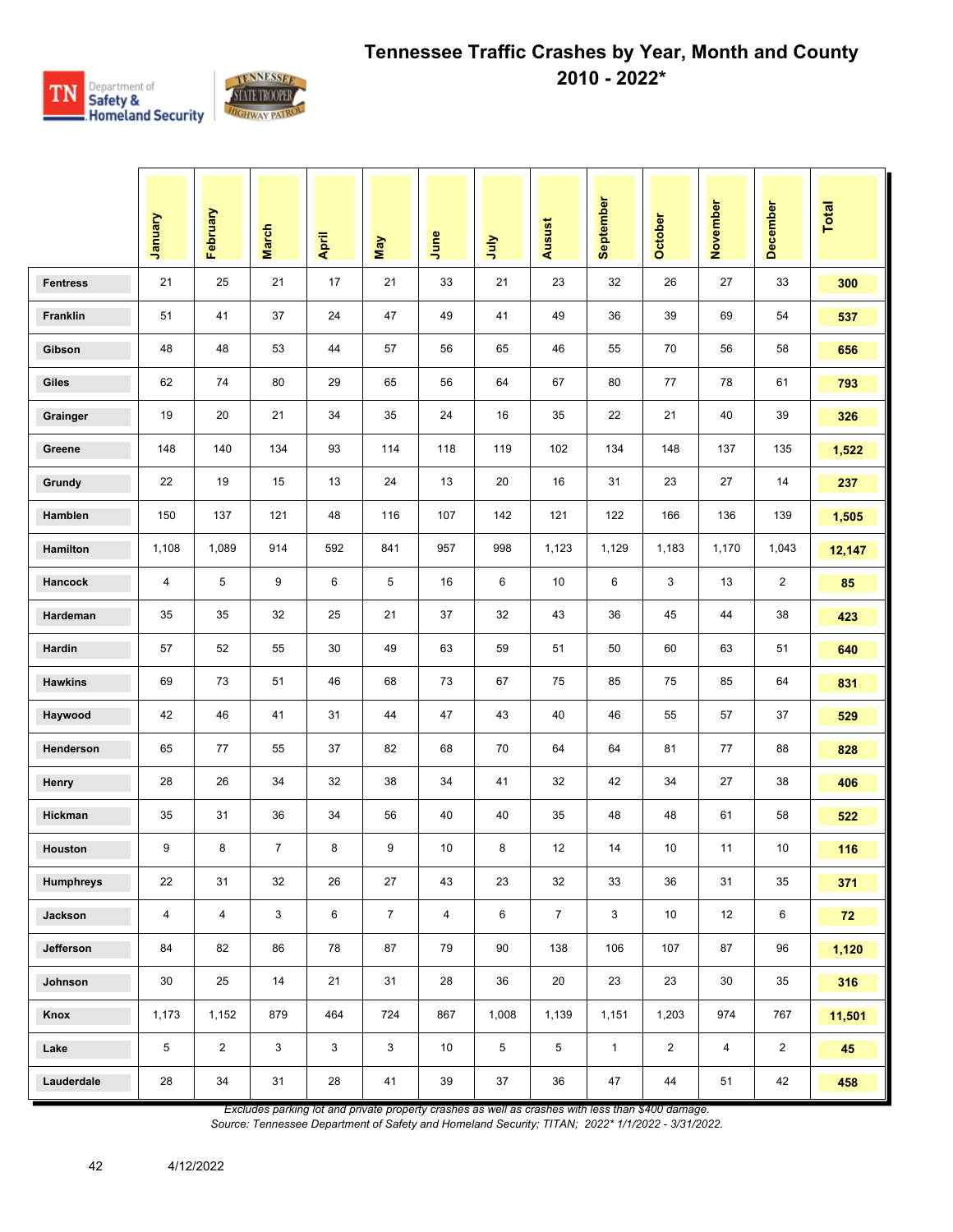

|                 | January | February                | <b>March</b> | April | May            | June         | <b>Surt</b>    | <b>Ausust</b> | September      | <b>October</b> | November | December     | <b>Total</b> |
|-----------------|---------|-------------------------|--------------|-------|----------------|--------------|----------------|---------------|----------------|----------------|----------|--------------|--------------|
| Lawrence        | 63      | 68                      | 49           | 43    | 46             | 65           | 56             | 61            | 61             | 73             | 49       | 64           | 698          |
| Lewis           | 12      | 16                      | 21           | 17    | 18             | 11           | 9              | 22            | 9              | 18             | 18       | 8            | 179          |
| Lincoln         | 58      | 64                      | 49           | 45    | 51             | 60           | 65             | 66            | 63             | 67             | 83       | 73           | 744          |
| Loudon          | 86      | 110                     | 64           | 81    | 75             | 106          | 101            | 101           | 107            | 125            | 131      | 120          | 1,207        |
| Macon           | 6       | 18                      | 23           | 14    | 23             | 27           | 28             | 19            | 27             | 32             | 25       | 21           | 263          |
| <b>Madison</b>  | 308     | 289                     | 259          | 162   | 211            | 280          | 250            | 319           | 287            | 360            | 313      | 339          | 3,377        |
| <b>Marion</b>   | 48      | 50                      | 65           | 28    | 50             | 61           | 43             | 63            | 41             | 60             | 72       | 52           | 633          |
| <b>Marshall</b> | 55      | 53                      | 58           | 50    | 46             | 49           | 58             | 54            | 52             | 57             | 75       | 51           | 658          |
| <b>Maury</b>    | 189     | 210                     | 172          | 113   | 180            | 200          | 187            | 201           | 196            | 258            | 209      | 198          | 2,313        |
| <b>McMinn</b>   | 96      | 102                     | 105          | 78    | 96             | 104          | 95             | 124           | 101            | 112            | 159      | 121          | 1,293        |
| <b>McNairy</b>  | 36      | 37                      | 42           | 28    | 34             | 33           | 39             | 50            | 39             | 43             | 48       | 45           | 474          |
| <b>Meigs</b>    | 13      | 9                       | 13           | 12    | 13             | 16           | 10             | 9             | 14             | 20             | 20       | 17           | 166          |
| Monroe          | 56      | 69                      | 57           | 39    | 65             | 57           | 63             | 82            | 78             | 71             | 84       | 57           | 778          |
| Montgomery      | 462     | 465                     | 418          | 266   | 407            | 440          | 437            | 484           | 496            | 577            | 556      | 534          | 5,542        |
| Moore           | 11      | 9                       | 12           | 3     | 12             | $\mathbf{1}$ | 11             | 6             | 12             | 13             | 9        | 6            | 105          |
| Morgan          | 17      | 15                      | 14           | 16    | 16             | 14           | 18             | 13            | 9              | 10             | 15       | 11           | 168          |
| Obion           | 59      | 48                      | 48           | 33    | 46             | 49           | 44             | 73            | 43             | 49             | 54       | 54           | 600          |
| Overton         | 30      | 34                      | 19           | 15    | 23             | 32           | 29             | 23            | 36             | 37             | 26       | 25           | 329          |
| Perry           | 3       | $\overline{\mathbf{4}}$ | 8            | 6     | 8              | 8            | 11             | 5             | 3              | $10$           | 6        | 6            | ${\bf 78}$   |
| <b>Pickett</b>  | 3       | 6                       | 6            | 5     | $\overline{4}$ | 3            | $\overline{4}$ | 8             | $\overline{4}$ | 6              | 0        | $\mathbf{1}$ | 50           |
| Polk            | 24      | 20                      | 19           | 16    | 30             | 35           | 35             | 35            | 24             | 30             | 31       | $30\,$       | 329          |
| Putnam          | 169     | 190                     | 157          | 91    | 155            | 187          | 171            | 202           | 211            | 205            | 223      | 176          | 2,137        |
| Rhea            | 52      | 54                      | 45           | 33    | 46             | 47           | 36             | 57            | 60             | 57             | 78       | 53           | 618          |
| Roane           | 98      | 96                      | 82           | 78    | 84             | 89           | 114            | 106           | 98             | 135            | 114      | 108          | 1,202        |
| Robertson       | 155     | 147                     | 136          | 88    | 150            | 118          | 120            | 164           | 127            | 174            | 197      | 147          | 1,723        |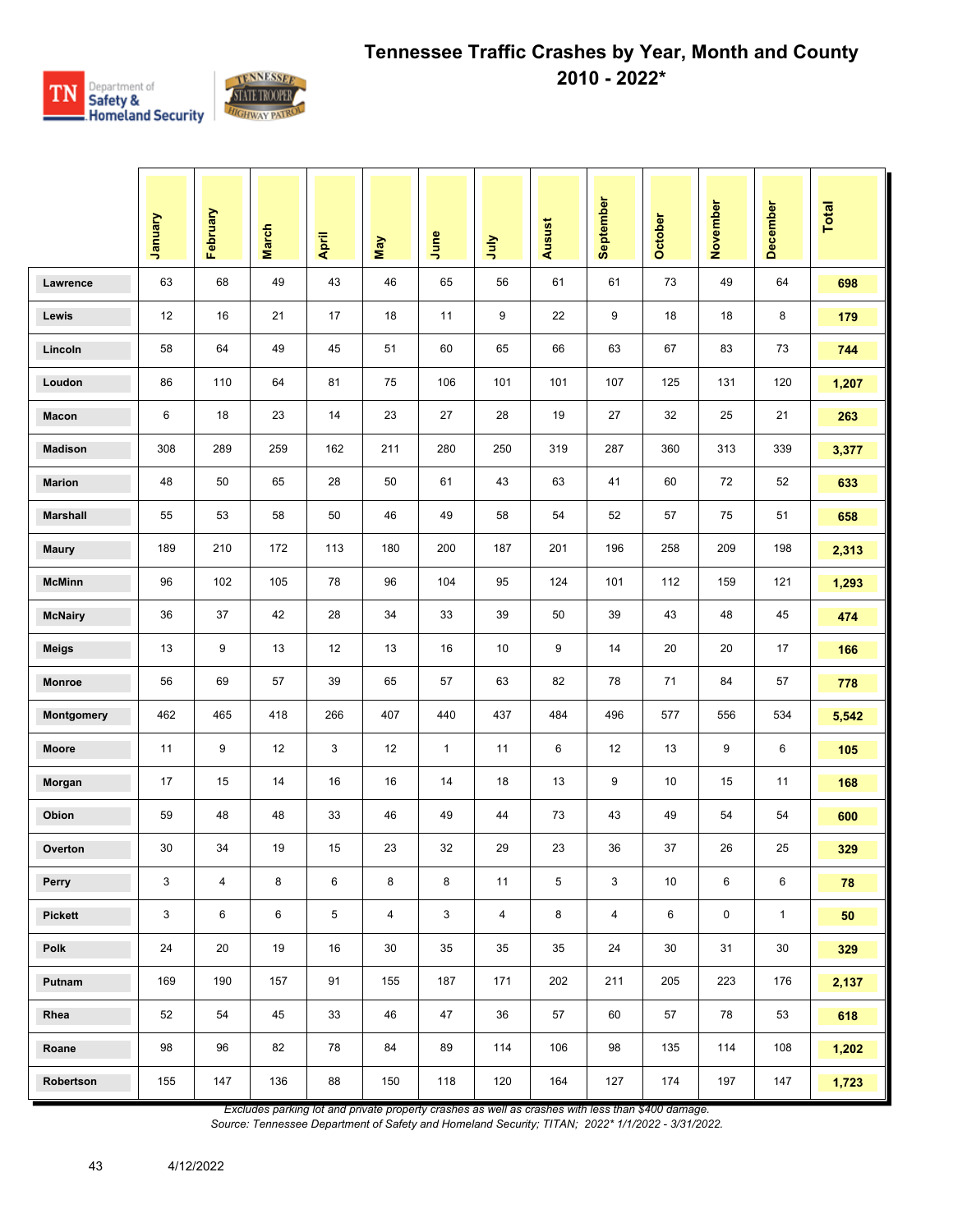

|                   | January | February | <b>March</b>   | April          | May    | June           | July   | <b>Ausust</b> | September      | <b>October</b> | November | December | <b>Total</b> |
|-------------------|---------|----------|----------------|----------------|--------|----------------|--------|---------------|----------------|----------------|----------|----------|--------------|
| <b>Rutherford</b> | 781     | 872      | 696            | 389            | 654    | 666            | 712    | 786           | 805            | 866            | 856      | 820      | 8,903        |
| <b>Scott</b>      | 10      | 6        | 8              | 6              | 10     | 9              | 13     | 3             | 6              | 8              | 6        | 10       | 95           |
| Sequatchie        | 25      | 21       | 15             | 13             | 21     | 17             | 24     | 23            | 21             | 32             | 21       | 18       | 251          |
| <b>Sevier</b>     | 176     | 160      | 196            | 94             | 222    | 307            | 331    | 300           | 299            | 347            | 283      | 291      | 3,006        |
| <b>Shelby</b>     | 3,254   | 3,130    | 2,772          | 1,814          | 2,644  | 2,761          | 2,999  | 3,043         | 2,929          | 3,251          | 3,114    | 3,320    | 35,031       |
| Smith             | 32      | 38       | 36             | 35             | 48     | 30             | 40     | 50            | 39             | 52             | 45       | 50       | 495          |
| <b>Stewart</b>    | 21      | 15       | 12             | 11             | 18     | 13             | 17     | 20            | 13             | 18             | 29       | 9        | 196          |
| Sullivan          | 322     | 346      | 270            | 203            | 291    | 290            | 280    | 280           | 346            | 314            | 377      | 371      | 3,690        |
| <b>Sumner</b>     | 255     | 231      | 226            | 164            | 217    | 231            | 227    | 235           | 250            | 303            | 286      | 307      | 2,932        |
| <b>Tipton</b>     | 69      | 79       | 86             | 71             | 66     | 88             | 83     | 85            | 72             | 83             | 86       | 88       | 956          |
| <b>Trousdale</b>  | 19      | 17       | 22             | 15             | 14     | 18             | 22     | 20            | 19             | 27             | 24       | 24       | 241          |
| Unicoi            | 13      | 23       | 20             | 26             | 25     | 28             | 26     | 16            | 20             | 29             | 33       | 31       | 290          |
| Union             | 14      | 14       | 14             | 10             | 22     | 14             | 19     | 16            | 16             | 21             | 15       | 12       | 187          |
| VanBuren          | 11      | 6        | $\overline{7}$ | $\overline{2}$ | 9      | $\overline{7}$ | 9      | 4             | $\overline{7}$ | 8              | 19       | 8        | 97           |
| Warren            | 48      | 53       | 58             | 41             | 70     | 67             | 65     | 85            | 62             | 69             | 82       | 57       | 757          |
| Washington        | 309     | 353      | 235            | 177            | 241    | 254            | 301    | 320           | 344            | 325            | 327      | 322      | 3,508        |
| Wayne             | 23      | 15       | 19             | 27             | 18     | 22             | 20     | 24            | 23             | 18             | 22       | 19       | 250          |
| Weakley           | 39      | 35       | 40             | 19             | 28     | 43             | 37     | 47            | 54             | 44             | 33       | 21       | 440          |
| White             | 30      | 31       | 33             | 21             | 50     | 32             | 36     | 46            | 34             | 29             | 42       | 43       | 427          |
| Williamson        | 394     | 424      | 270            | 170            | 226    | 304            | 312    | 310           | 293            | 405            | 368      | 377      | 3,853        |
| Wilson            | 282     | 268      | 239            | 143            | 267    | 258            | 285    | 295           | 273            | 306            | 335      | 299      | 3,250        |
| <b>Total 2020</b> | 15,903  | 15,912   | 13,348         | 8,769          | 12,866 | 13,912         | 14,588 | 15,575        | 15,312         | 17,052         | 16,426   | 15,603   | 175,266      |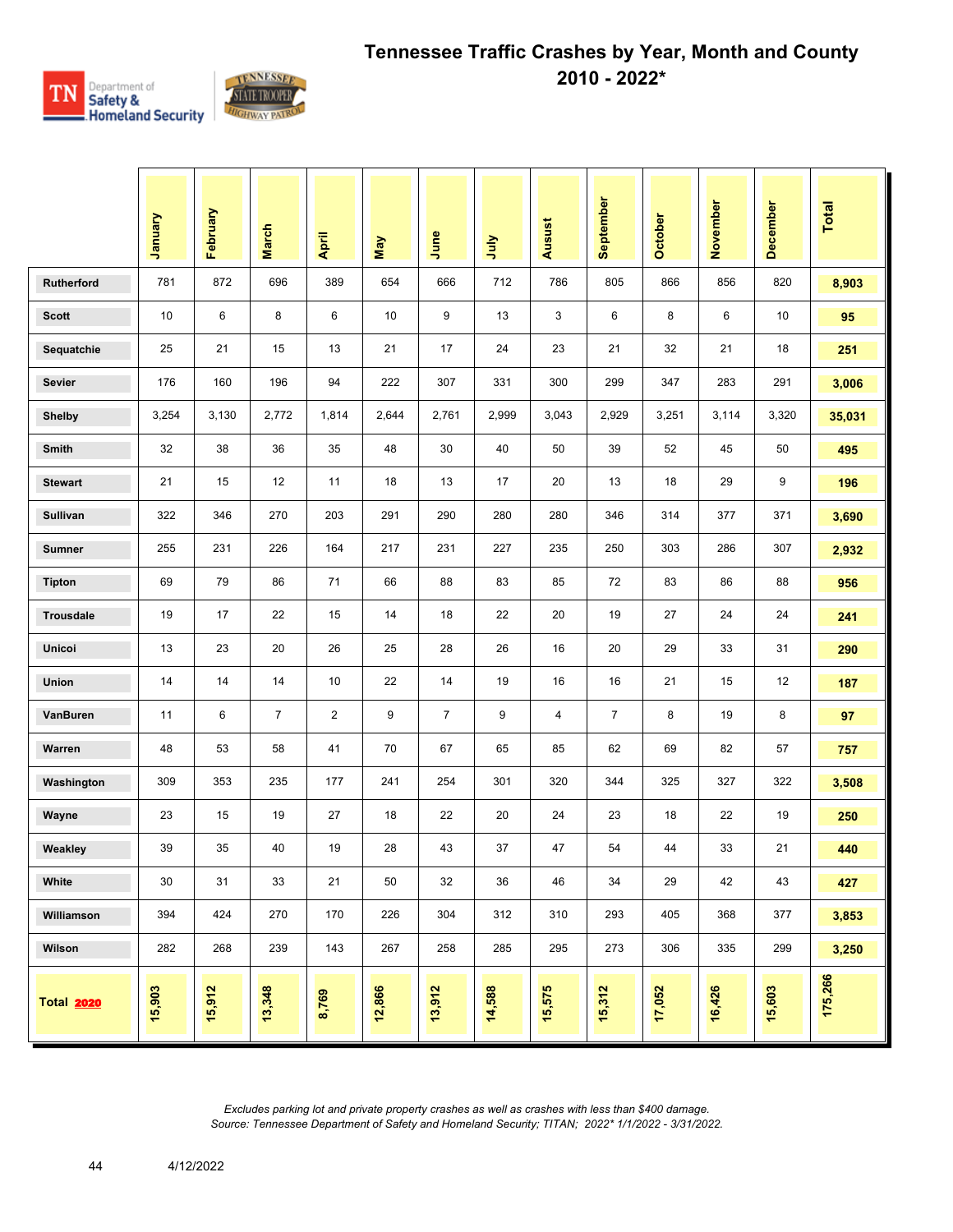

| 2021            | <b>January</b> | February       | <b>March</b> | April | <b>May</b> | June  | <b>July</b>    | Ausust | September | October        | November | December       | <b>Total</b> |
|-----------------|----------------|----------------|--------------|-------|------------|-------|----------------|--------|-----------|----------------|----------|----------------|--------------|
| Anderson        | 148            | 118            | 160          | 170   | 178        | 148   | 163            | 180    | 162       | 149            | 169      | 179            | 1,924        |
| <b>Bedford</b>  | 96             | 98             | 117          | 94    | 100        | 95    | 110            | 80     | 93        | 120            | 110      | 116            | 1,229        |
| <b>Benton</b>   | 29             | 25             | 33           | 29    | 27         | 30    | 24             | 25     | 35        | 23             | 49       | 29             | 358          |
| <b>Bledsoe</b>  | 6              | 3              | 4            | 13    | 8          | 8     | $\overline{7}$ | 5      | 12        | $\overline{7}$ | 9        | $\overline{7}$ | 89           |
| <b>Blount</b>   | 203            | 192            | 254          | 260   | 294        | 304   | 267            | 284    | 297       | 297            | 288      | 279            | 3,219        |
| <b>Bradley</b>  | 257            | 220            | 243          | 260   | 283        | 260   | 279            | 294    | 255       | 314            | 297      | 285            | 3,247        |
| Campbell        | 73             | 72             | 82           | 106   | 99         | 92    | 102            | 68     | 91        | 80             | 77       | 99             | 1,041        |
| Cannon          | 20             | 23             | 13           | 31    | 20         | 14    | 23             | 16     | 23        | 28             | 25       | 26             | 262          |
| Carroll         | 24             | 30             | 31           | 35    | 49         | 35    | 20             | 40     | 33        | 43             | 41       | 41             | 422          |
| Carter          | 78             | 69             | 106          | 104   | 108        | 100   | 96             | 89     | 113       | 103            | 108      | 91             | 1,165        |
| Cheatham        | 72             | 58             | 65           | 56    | 76         | 63    | 68             | 81     | 69        | 90             | 79       | 92             | 869          |
| <b>Chester</b>  | 29             | 21             | 20           | 26    | 32         | 34    | 24             | 35     | 21        | 37             | 42       | 22             | 343          |
| Claiborne       | 43             | 33             | 45           | 37    | 30         | 35    | 36             | 42     | 38        | 45             | 34       | 37             | 455          |
| Clay            | $\overline{7}$ | $\overline{2}$ | 5            | 4     | 6          | 5     | $\overline{7}$ | 3      | 3         | 10             | 8        | 3              | 63           |
| Cocke           | 70             | 74             | 68           | 95    | 73         | 90    | 82             | 87     | 84        | 73             | 75       | 97             | 968          |
| Coffee          | 137            | 93             | 132          | 125   | 132        | 149   | 142            | 136    | 139       | 122            | 158      | 138            | 1,603        |
| <b>Crockett</b> | 17             | 15             | 23           | 17    | 24         | 27    | 17             | 16     | 17        | 17             | 21       | 17             | 228          |
| Cumberland      | 94             | 94             | 90           | 118   | 97         | 119   | 110            | 125    | 105       | 137            | 138      | 113            | 1,340        |
| Davidson        | 1,882          | 1,822          | 2,072        | 2,031 | 2,147      | 2,027 | 2,110          | 2,156  | 2,042     | 2,352          | 2,224    | 2,008          | 24,873       |
| Decatur         | 20             | 16             | 21           | 15    | 30         | 21    | 21             | 23     | 17        | 16             | 16       | 21             | 237          |
| <b>DeKalb</b>   | 28             | 32             | 28           | 23    | 28         | 32    | 27             | 27     | 31        | 34             | 36       | 26             | 352          |
| <b>Dickson</b>  | 108            | 120            | 107          | 126   | 133        | 106   | 125            | 126    | 123       | 119            | 145      | 119            | 1,457        |
| <b>Dyer</b>     | 60             | 55             | 66           | 71    | 75         | 70    | 66             | 61     | 75        | 61             | 78       | 60             | 798          |
| Fayette         | 42             | 41             | 58           | 63    | 68         | 57    | 57             | 52     | 59        | 68             | 72       | 65             | 702          |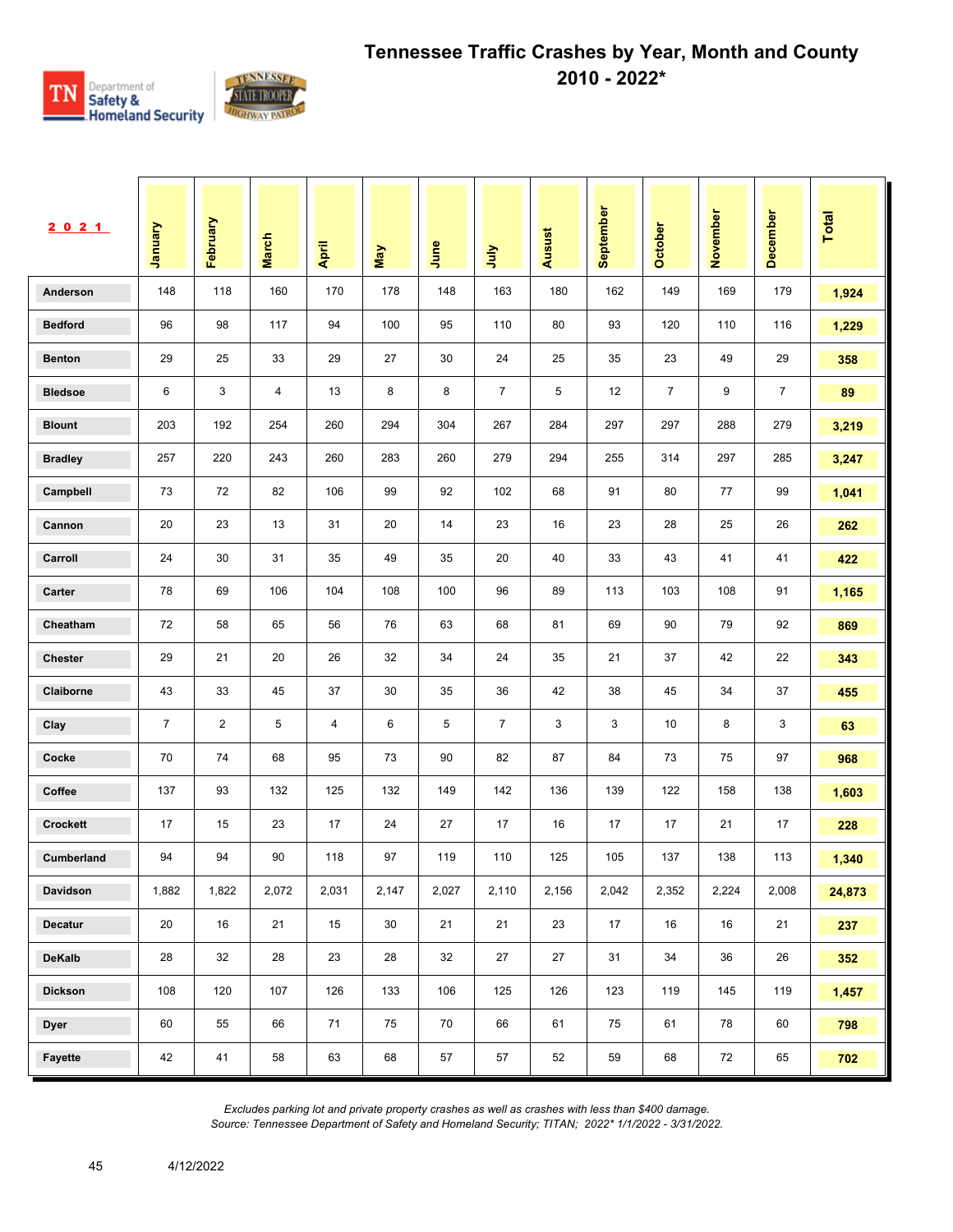

|                  | Vienuary       | February     | <b>March</b> | April          | May            | June           | July           | Ausust         | September | <b>October</b> | November       | <b>December</b> | Total  |
|------------------|----------------|--------------|--------------|----------------|----------------|----------------|----------------|----------------|-----------|----------------|----------------|-----------------|--------|
| <b>Fentress</b>  | 29             | 23           | 20           | 34             | 23             | 36             | 34             | 40             | 23        | 25             | 39             | 27              | 353    |
| Franklin         | 46             | 53           | 62           | 62             | 54             | 45             | 64             | 46             | 53        | 46             | 66             | 59              | 656    |
| Gibson           | 67             | 63           | 50           | 63             | 65             | 74             | 77             | 52             | 52        | 73             | 79             | 80              | 795    |
| <b>Giles</b>     | 65             | 51           | 65           | 72             | 64             | 66             | 77             | 74             | 69        | 80             | 77             | 83              | 843    |
| Grainger         | 11             | 24           | 27           | 42             | 26             | 37             | 25             | 33             | 36        | 31             | 25             | 29              | 346    |
| Greene           | 110            | 135          | 122          | 146            | 144            | 141            | 144            | 153            | 127       | 147            | 130            | 161             | 1,660  |
| Grundy           | 21             | 29           | 20           | 29             | 26             | 32             | 32             | 20             | 24        | 30             | 24             | 24              | 311    |
| Hamblen          | 110            | 103          | 132          | 133            | 164            | 125            | 138            | 125            | 138       | 143            | 165            | 148             | 1,624  |
| Hamilton         | 960            | 923          | 1,232        | 1,179          | 1,234          | 1,201          | 1,174          | 1,153          | 1,065     | 1,171          | 1,254          | 1,112           | 13,658 |
| Hancock          | $\overline{7}$ | 3            | 5            | 8              | $\overline{7}$ | $\overline{7}$ | 9              | $\overline{7}$ | 15        | 12             | 6              | 4               | 90     |
| Hardeman         | 43             | 33           | 34           | 35             | 34             | 33             | 33             | 25             | 30        | 32             | 47             | 50              | 429    |
| Hardin           | 34             | 47           | 59           | 56             | 51             | 57             | 58             | 66             | 46        | 60             | 53             | 51              | 638    |
| <b>Hawkins</b>   | 62             | 52           | 59           | 72             | 74             | 66             | 64             | 85             | 70        | 90             | 81             | 85              | 860    |
| Haywood          | 45             | 40           | 49           | 50             | 49             | 62             | 53             | 46             | 40        | 55             | 67             | 55              | 611    |
| Henderson        | 61             | 49           | 54           | 60             | 58             | 71             | 62             | 68             | 61        | 61             | 82             | 79              | 766    |
| <b>Henry</b>     | 38             | 42           | 38           | 41             | 29             | 52             | 49             | 30             | 36        | 56             | 47             | 44              | 502    |
| Hickman          | 36             | 42           | 35           | 41             | 48             | 38             | 35             | 37             | 55        | 48             | 54             | 38              | 507    |
| <b>Houston</b>   | 11             | 12           | 10           | $\overline{7}$ | 14             | 9              | 12             | 10             | 8         | 12             | 13             | 11              | 129    |
| <b>Humphreys</b> | 27             | 34           | 46           | 37             | 33             | 28             | 14             | 38             | 37        | 25             | 23             | 25              | 367    |
| Jackson          | $\mathbf{1}$   | 5            | 6            | 7 <sup>1</sup> | 9              | 11             | 12             | 11             | 10        | 10             | 14             | $10$            | 106    |
| Jefferson        | 83             | 73           | 118          | 100            | 94             | 89             | 109            | 111            | 96        | 121            | 109            | 115             | 1,218  |
| Johnson          | 32             | 30           | 33           | 28             | 24             | 40             | 32             | 28             | 28        | 41             | 37             | 40              | 393    |
| Knox             | 730            | 692          | 932          | 955            | 1,012          | 1,204          | 1,167          | 1,276          | 1,129     | 1,366          | 1,329          | 1,212           | 13,004 |
| Lake             | 4              | $\mathbf{3}$ | 6            | 8              | $\overline{4}$ | 3              | $\overline{4}$ | $\mathbf{1}$   | 10        | 3              | $\overline{7}$ | 5               | 58     |
| Lauderdale       | 35             | 28           | 28           | 31             | 50             | 40             | 47             | 34             | 38        | 39             | 55             | 40              | 465    |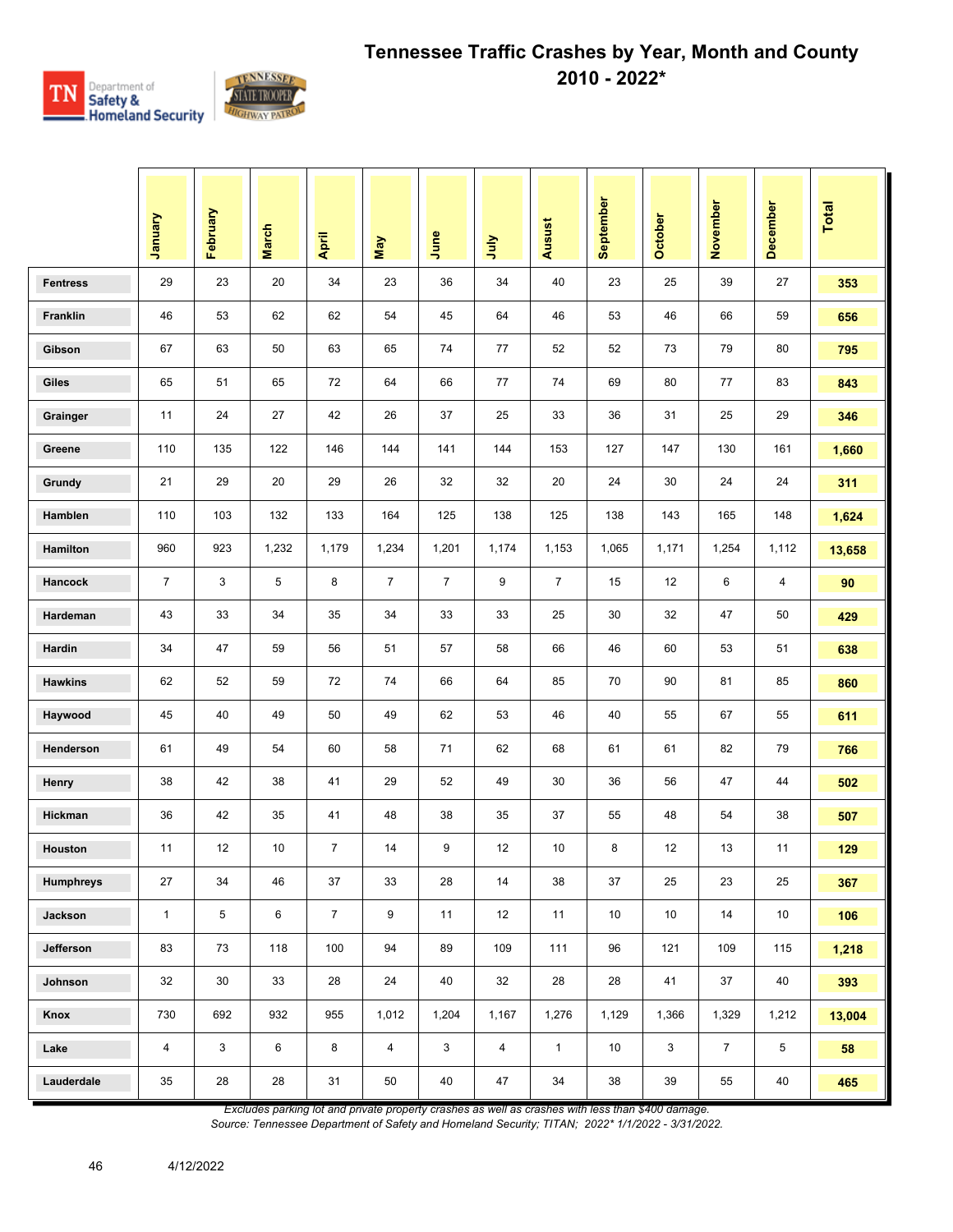

|                 | Vienuary     | February | <b>March</b>   | April                   | May            | June | ήnη | <b>Ausust</b>  | September | October | November | December       | Total |
|-----------------|--------------|----------|----------------|-------------------------|----------------|------|-----|----------------|-----------|---------|----------|----------------|-------|
| Lawrence        | 69           | 58       | 55             | 74                      | 76             | 64   | 77  | 58             | 69        | 94      | 54       | 67             | 815   |
| Lewis           | 16           | 16       | 15             | 12                      | 13             | 20   | 14  | 27             | 18        | 11      | 15       | 13             | 190   |
| Lincoln         | 50           | 59       | 53             | 55                      | 72             | 65   | 63  | 64             | 82        | 82      | 68       | 90             | 803   |
| Loudon          | 87           | 80       | 97             | 112                     | 143            | 117  | 136 | 105            | 136       | 154     | 145      | 138            | 1,450 |
| Macon           | 24           | 19       | 18             | 21                      | 28             | 26   | 42  | 27             | 43        | 32      | 24       | 41             | 345   |
| <b>Madison</b>  | 279          | 263      | 298            | 348                     | 374            | 316  | 299 | 316            | 335       | 389     | 359      | 385            | 3,961 |
| <b>Marion</b>   | 38           | 48       | 62             | 46                      | 60             | 64   | 67  | 54             | 55        | 60      | 39       | 73             | 666   |
| <b>Marshall</b> | 53           | 63       | 61             | 53                      | 66             | 66   | 48  | 66             | 48        | 64      | 94       | 59             | 741   |
| <b>Maury</b>    | 185          | 190      | 247            | 206                     | 205            | 206  | 191 | 207            | 177       | 244     | 231      | 240            | 2,529 |
| <b>McMinn</b>   | 103          | 103      | 107            | 106                     | 133            | 109  | 113 | 148            | 107       | 143     | 144      | 120            | 1,436 |
| <b>McNairy</b>  | 27           | 46       | 31             | 37                      | 50             | 43   | 34  | 44             | 27        | 41      | 47       | 42             | 469   |
| <b>Meigs</b>    | 13           | 9        | 12             | 13                      | 18             | 13   | 8   | 13             | 21        | 8       | 17       | 17             | 162   |
| <b>Monroe</b>   | 63           | 68       | 76             | 77                      | 70             | 54   | 59  | 82             | 57        | 89      | 76       | 70             | 841   |
| Montgomery      | 477          | 384      | 476            | 559                     | 503            | 512  | 497 | 540            | 446       | 656     | 595      | 578            | 6,223 |
| Moore           | 6            | 9        | 15             | 5                       | 6              | 11   | 6   | 6              | 11        | 8       | 9        | $\overline{7}$ | 99    |
| Morgan          | 11           | 11       | 12             | 15                      | 12             | 11   | 25  | 9              | 19        | 20      | 9        | 10             | 164   |
| Obion           | 46           | 53       | 51             | 62                      | 60             | 56   | 62  | 53             | 40        | 59      | 49       | 48             | 639   |
| Overton         | 22           | 22       | 28             | 25                      | 40             | 39   | 40  | 32             | 30        | 20      | 35       | 37             | 370   |
| Perry           | 5            | 10       | $\overline{4}$ | $\overline{\mathbf{c}}$ | 9              | 3    | 6   | $\sqrt{2}$     | 10        | 9       | 3        | $\,$ 5 $\,$    | 68    |
| <b>Pickett</b>  | $\mathbf{1}$ | $\,6$    | $\overline{4}$ | $\overline{4}$          | $\overline{7}$ | 5    | 3   | $\overline{7}$ | 3         | 3       | 3        | $\mathbf{3}$   | 49    |
| Polk            | 26           | 20       | 33             | 23                      | 25             | 25   | 28  | 27             | 26        | 31      | 40       | 21             | 325   |
| Putnam          | 162          | 181      | 172            | 173                     | 238            | 181  | 196 | 207            | 222       | 229     | 254      | 235            | 2,450 |
| Rhea            | 41           | 53       | 62             | 57                      | 54             | 41   | 63  | 43             | 43        | 68      | 75       | 66             | 666   |
| Roane           | 97           | 86       | 110            | 100                     | 107            | 108  | 106 | 112            | 89        | 118     | 151      | 93             | 1,277 |
| Robertson       | 156          | 139      | 156            | 176                     | 172            | 162  | 152 | 144            | 170       | 220     | 190      | 213            | 2,050 |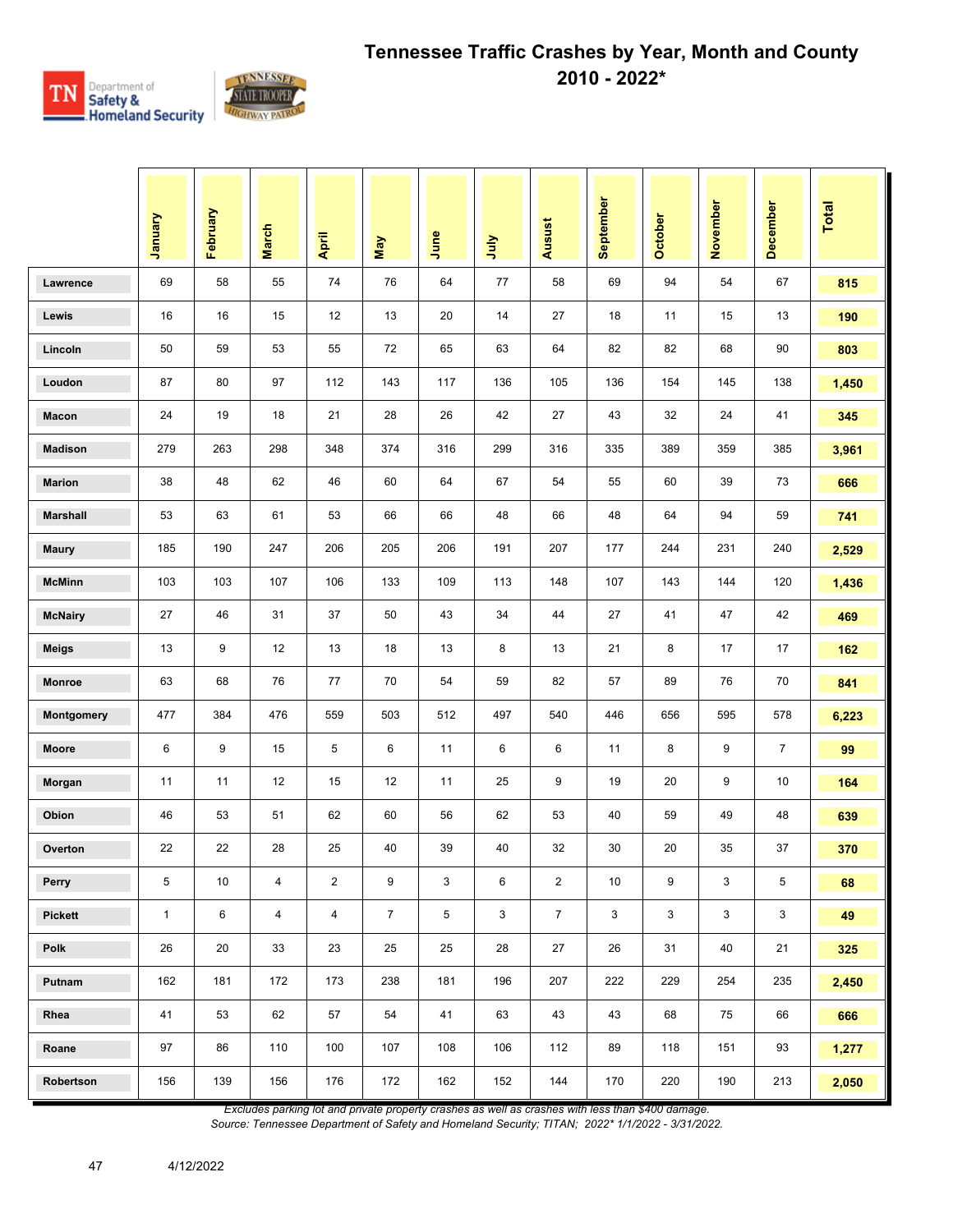

|                   | Vienuary | February | <b>March</b> | April          | May    | June           | <b>Surt</b> | <b>Ausust</b> | September | <b>October</b> | November | December | <b>Total</b> |
|-------------------|----------|----------|--------------|----------------|--------|----------------|-------------|---------------|-----------|----------------|----------|----------|--------------|
| <b>Rutherford</b> | 712      | 758      | 745          | 864            | 749    | 801            | 807         | 861           | 861       | 937            | 961      | 900      | 9,956        |
| <b>Scott</b>      | 9        | 5        | 5            | $\overline{7}$ | 16     | 8              | 8           | 6             | 17        | 20             | 13       | 6        | 120          |
| Sequatchie        | 17       | 26       | 23           | 28             | 18     | 27             | 26          | 25            | 24        | 18             | 34       | 20       | 286          |
| <b>Sevier</b>     | 214      | 217      | 295          | 291            | 321    | 409            | 405         | 323           | 308       | 388            | 328      | 374      | 3,873        |
| <b>Shelby</b>     | 2,640    | 2,111    | 3,137        | 3,457          | 3,658  | 3,533          | 3,430       | 3,300         | 3,184     | 3,311          | 3,195    | 3,293    | 38,249       |
| Smith             | 33       | 51       | 34           | 55             | 45     | 53             | 66          | 53            | 55        | 58             | 58       | 35       | 596          |
| <b>Stewart</b>    | 17       | 11       | 9            | 20             | 17     | 22             | 10          | 13            | 14        | 17             | 27       | 14       | 191          |
| Sullivan          | 274      | 263      | 321          | 328            | 335    | 373            | 324         | 336           | 305       | 338            | 348      | 339      | 3,884        |
| <b>Sumner</b>     | 250      | 216      | 250          | 268            | 276    | 277            | 279         | 283           | 284       | 310            | 345      | 268      | 3,306        |
| <b>Tipton</b>     | 67       | 59       | 86           | 87             | 98     | 82             | 66          | 69            | 67        | 84             | 97       | 86       | 948          |
| <b>Trousdale</b>  | 11       | 18       | 25           | 27             | 21     | 18             | 20          | 27            | 20        | 31             | 29       | 28       | 275          |
| Unicoi            | 13       | 23       | 15           | 25             | 29     | 21             | 21          | 33            | 20        | 44             | 31       | 28       | 303          |
| Union             | 18       | 11       | 13           | 14             | 18     | 19             | 10          | 22            | 13        | 15             | 11       | 10       | 174          |
| VanBuren          | 9        | 12       | 9            | 10             | 11     | $\overline{7}$ | 12          | 8             | 11        | 11             | 20       | 12       | 132          |
| Warren            | 71       | 50       | 49           | 59             | 67     | 61             | 55          | 64            | 63        | 72             | 76       | 86       | 773          |
| Washington        | 278      | 277      | 296          | 343            | 330    | 346            | 326         | 330           | 300       | 360            | 387      | 365      | 3,938        |
| Wayne             | 28       | 20       | 15           | 18             | 18     | 25             | 17          | 19            | 17        | 22             | 17       | 16       | 232          |
| Weakley           | 24       | 15       | 39           | 49             | 49     | 42             | 30          | 32            | 49        | 41             | 34       | 42       | 446          |
| White             | 31       | 33       | 38           | 35             | 40     | 47             | 37          | 52            | 31        | 38             | 58       | 59       | 499          |
| Williamson        | 281      | 325      | 315          | 350            | 359    | 395            | 335         | 389           | 347       | 455            | 494      | 425      | 4,470        |
| Wilson            | 286      | 289      | 327          | 308            | 301    | 294            | 306         | 347           | 318       | 368            | 387      | 356      | 3,887        |
| <b>Total 2021</b> | 13,551   | 12,701   | 15,386       | 16,209         | 16,824 | 16,665         | 16,433      | 16,605        | 15,825    | 17,912         | 17,858   | 16,990   | 192,959      |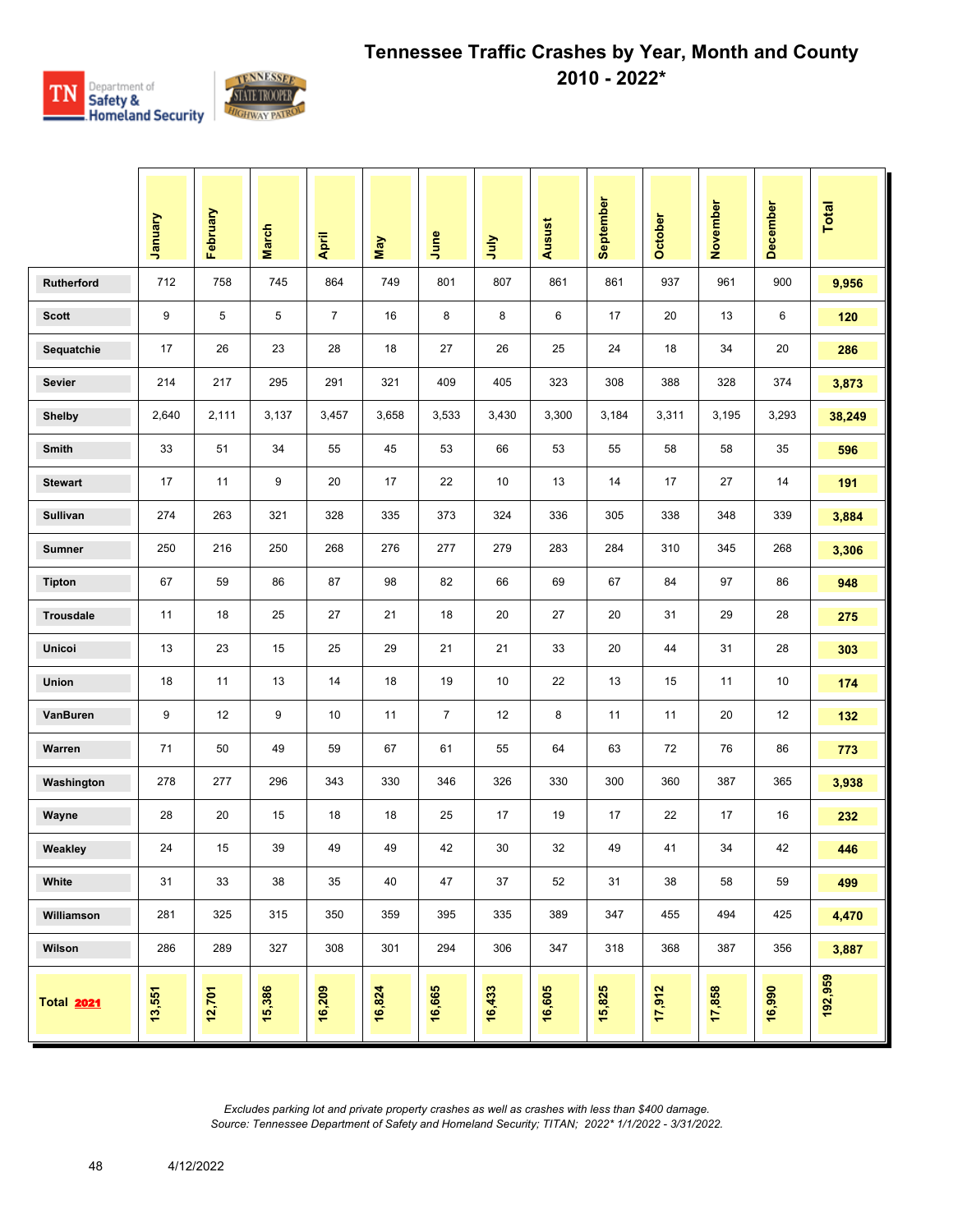

Τ

 $\mathbf{I}$ 

 $\mathbf{I}$ 

 $\Box$ 

| 2022              | January | February | <b>March</b> | Total |
|-------------------|---------|----------|--------------|-------|
| Anderson          | 124     | 144      | 138          | 406   |
| <b>Bedford</b>    | 106     | 75       | 79           | 260   |
| <b>Benton</b>     | 23      | 31       | 26           | 80    |
| <b>Bledsoe</b>    | 8       | 5        | 6            | 19    |
| <b>Blount</b>     | 236     | 217      | 262          | 715   |
| <b>Bradley</b>    | 207     | 217      | 230          | 654   |
| Campbell          | 81      | 51       | 97           | 229   |
| Cannon            | 24      | 20       | 30           | 74    |
| Carroll           | 39      | 25       | 27           | 91    |
| Carter            | 104     | 87       | 93           | 284   |
| Cheatham          | 80      | 75       | 79           | 234   |
| <b>Chester</b>    | 30      | 29       | 25           | 84    |
| Claiborne         | 43      | 33       | 23           | 99    |
| Clay              | 10      | 5        | 5            | 20    |
| Cocke             | 69      | 57       | 87           | 213   |
| Coffee            | 107     | 110      | 112          | 329   |
| <b>Crockett</b>   | 14      | 13       | 16           | 43    |
| <b>Cumberland</b> | 118     | 76       | 108          | 302   |
| Davidson          | 1,881   | 1,914    | 2,071        | 5,866 |
| <b>Decatur</b>    | 26      | 28       | 12           | 66    |
| <b>DeKalb</b>     | 28      | 22       | 15           | 65    |
| <b>Dickson</b>    | 105     | 119      | 103          | 327   |
| <b>Dyer</b>       | 67      | 64       | 69           | 200   |
| Fayette           | 35      | 48       | 48           | 131   |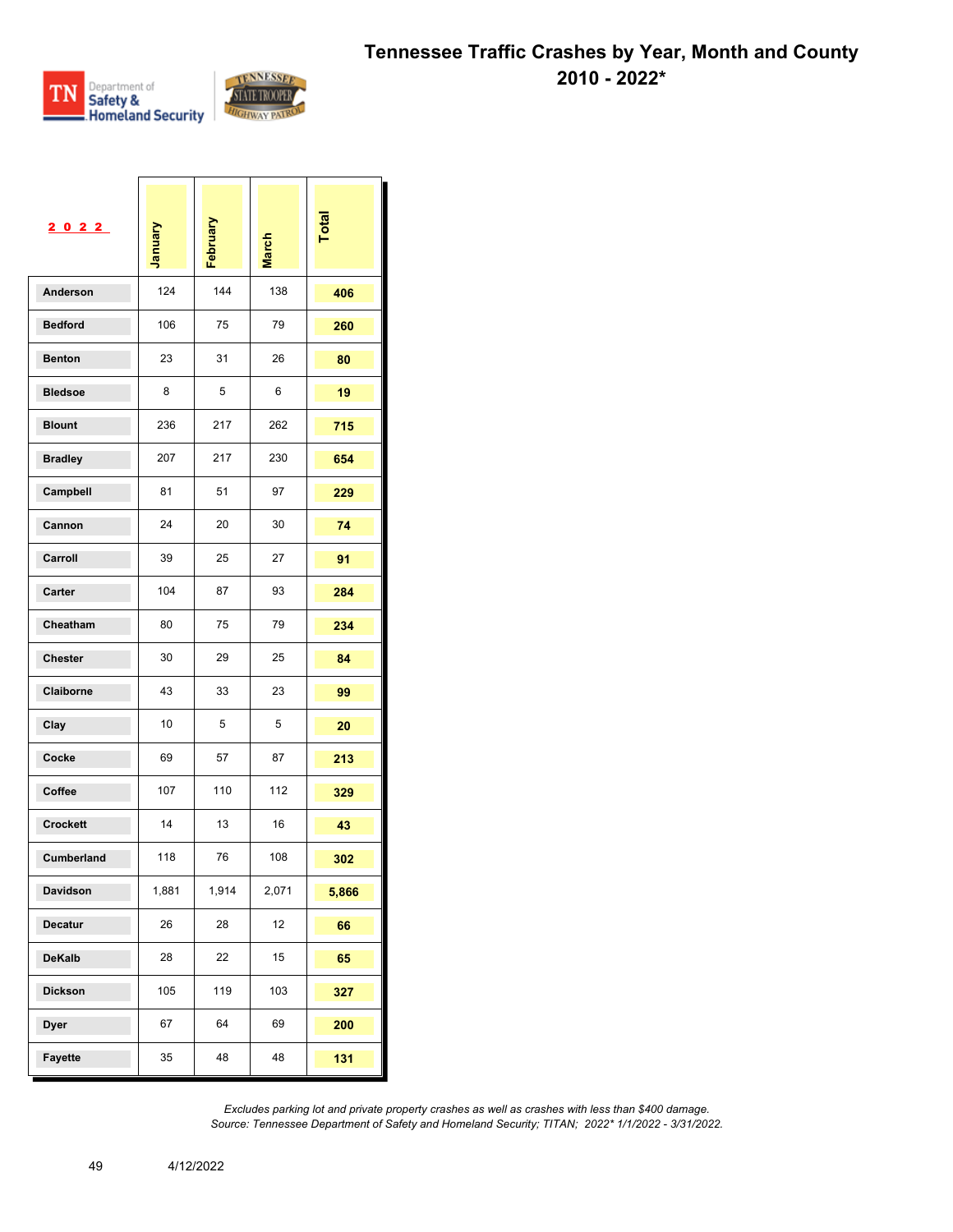

a sa ba

\_\_\_\_\_

`I

 $\sim$ 

|                 | Vienuary | February       | <b>March</b> | Total |
|-----------------|----------|----------------|--------------|-------|
| <b>Fentress</b> | 22       | 21             | 14           | 57    |
| Franklin        | 52       | 50             | 44           | 146   |
| Gibson          | 73       | 65             | 59           | 197   |
| Giles           | 56       | 69             | 67           | 192   |
| Grainger        | 33       | 20             | 18           | 71    |
| Greene          | 124      | 93             | 111          | 328   |
| Grundy          | 16       | 18             | 18           | 52    |
| Hamblen         | 121      | 118            | 124          | 363   |
| Hamilton        | 893      | 973            | 1,105        | 2,971 |
| Hancock         | 10       | $\overline{2}$ | 17           | 29    |
| Hardeman        | 19       | 28             | 29           | 76    |
| Hardin          | 49       | 54             | 40           | 143   |
| <b>Hawkins</b>  | 69       | 63             | 70           | 202   |
| Haywood         | 45       | 53             | 39           | 137   |
| Henderson       | 65       | 57             | 65           | 187   |
| Henry           | 43       | 33             | 41           | 117   |
| Hickman         | 46       | 40             | 37           | 123   |
| Houston         | 5        | 7              | 4            | 16    |
| Humphreys       | 32       | 25             | 31           | 88    |
| Jackson         | 6        | 7              | 11           | 24    |
| Jefferson       | 93       | 95             | 73           | 261   |
| Johnson         | 11       | 11             | 25           | 47    |
| Knox            | 952      | 1,092          | 1,200        | 3,244 |
| Lake            | 5        | 8              | 4            | 17    |
| Lauderdale      | 27       | 32             | 27           | 86    |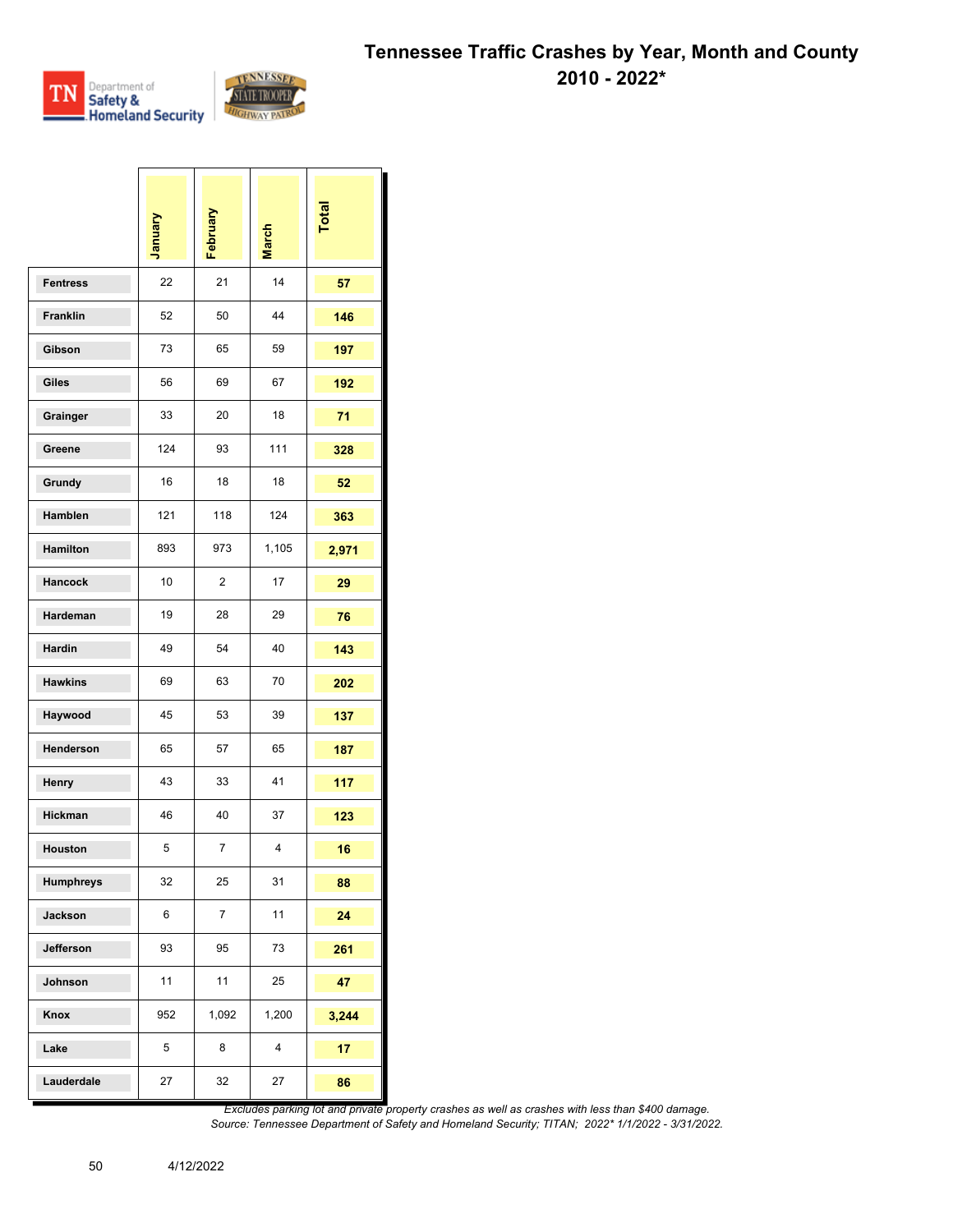

 $\mathbf{I}$ 

 $\overline{1}$ 

 $\overline{1}$ 

h

 $\overline{ }$ 

|                 | <b>January</b> | February       | <b>March</b>   | Total |
|-----------------|----------------|----------------|----------------|-------|
| Lawrence        | 59             | 72             | 65             | 196   |
| Lewis           | 9              | 16             | 14             | 39    |
| Lincoln         | 61             | 59             | 58             | 178   |
| Loudon          | 97             | 78             | 96             | 271   |
| Macon           | 26             | 21             | 26             | 73    |
| <b>Madison</b>  | 287            | 297            | 339            | 923   |
| <b>Marion</b>   | 42             | 45             | 39             | 126   |
| <b>Marshall</b> | 63             | 50             | 45             | 158   |
| <b>Maury</b>    | 244            | 193            | 216            | 653   |
| <b>McMinn</b>   | 107            | 88             | 98             | 293   |
| <b>McNairy</b>  | 38             | 50             | 38             | 126   |
| Meigs           | 12             | 11             | 11             | 34    |
| Monroe          | 56             | 70             | 69             | 195   |
| Montgomery      | 487            | 429            | 517            | 1,433 |
| <b>Moore</b>    | 4              | 10             | 6              | 20    |
| Morgan          | 4              | $\overline{7}$ | 11             | 22    |
| Obion           | 53             | 42             | 45             | 140   |
| Overton         | 41             | 26             | 28             | 95    |
| Perry           | 3              | $\overline{2}$ | $\overline{7}$ | 12    |
| <b>Pickett</b>  | $\,$ 5 $\,$    | $\mathbf{1}$   | 3              | 9     |
| Polk            | 18             | 14             | 27             | 59    |
| Putnam          | 186            | 162            | 165            | 513   |
| Rhea            | 32             | 55             | 49             | 136   |
| Roane           | 90             | 73             | 115            | 278   |
| Robertson       | 220            | 171            | 211            | 602   |